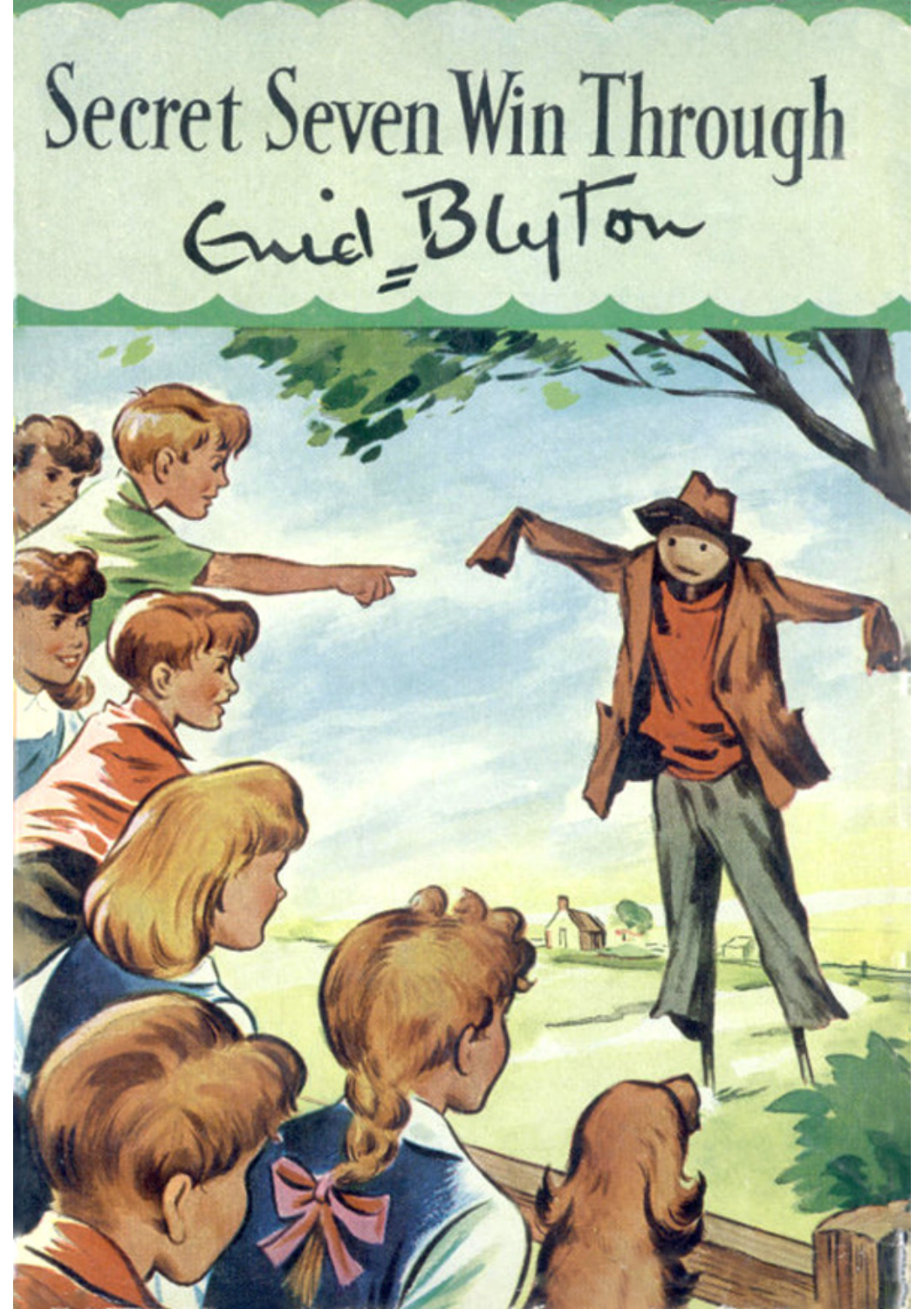#### **\* A Distributed Proofreaders Canada eBook \***

This eBook is made available at no cost and with very few restrictions. These restrictions apply only if (1) you make a change in the eBook (other than alteration for different display devices), or (2) you are making commercial use of the eBook. If either of these conditions applies, please contact a https://www.fadedpage.com administrator before proceeding. Thousands more FREE eBooks are available at https://www.fadedpage.com.

This work is in the Canadian public domain, but may be under copyright in some countries. If you live outside Canada, check your country's copyright laws. IF THE BOOK IS UNDER COPYRIGHT IN YOUR COUNTRY, DO NOT DOWNLOAD OR REDISTRIBUTE THIS FILE.

*Title:* Secret Seven Win Through *Date of first publication:* 1955 *Author:* Enid Blyton *Date first posted:* Oct. 19, 2020 *Date last updated:* Oct. 19, 2020 Faded Page eBook #20201040

This eBook was produced by: Stephen Hutcheson, Jen Haines & the online Distributed Proofreaders Canada team at https://www.pgdpcanada.net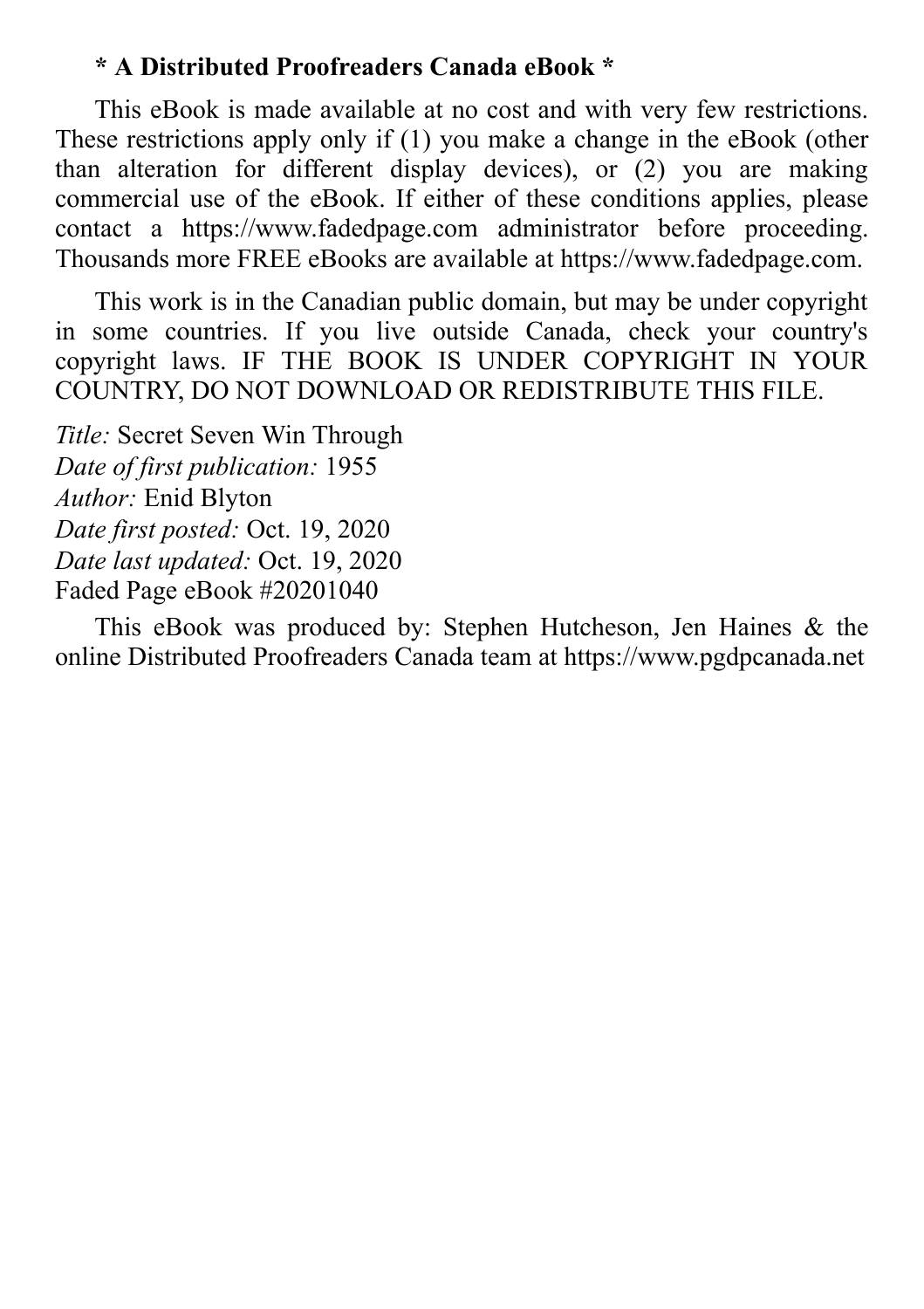## *Enid Blyton*

# *SECRET SEVEN WIN THROUGH*

*Illustrated by Bruno Kay*



### BROCKHAMPTON PRESS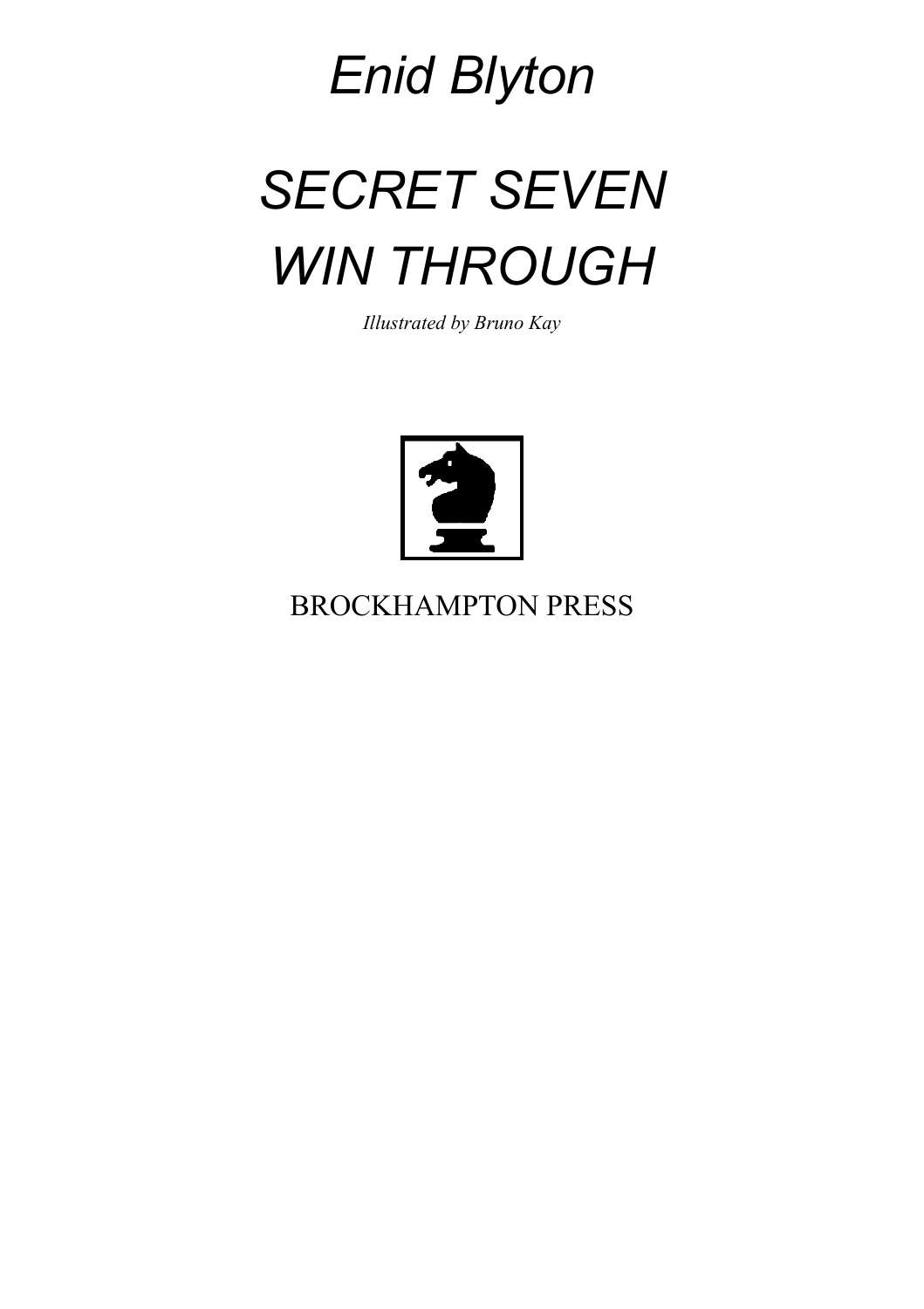*All rights reserved. No part of this publication may be reproduced or transmitted in any form or by any means, electronic or mechanical, including photocopy, recording, or any information storage and retrieval system, without permission in writing from the publisher.*

SBN 340 03818 7

*First printed 1955 Second impression 1956 Third impression 1957 Fourth impression 1960 Fifth impression 1963 Sixth impression 1966 Seventh impression 1969 Published by Brockhampton Press Ltd, Salisbury Road, Leicester Made and printed in Great Britain by Richard Clay (The Chaucer Press), Ltd, Bungay, Suffolk*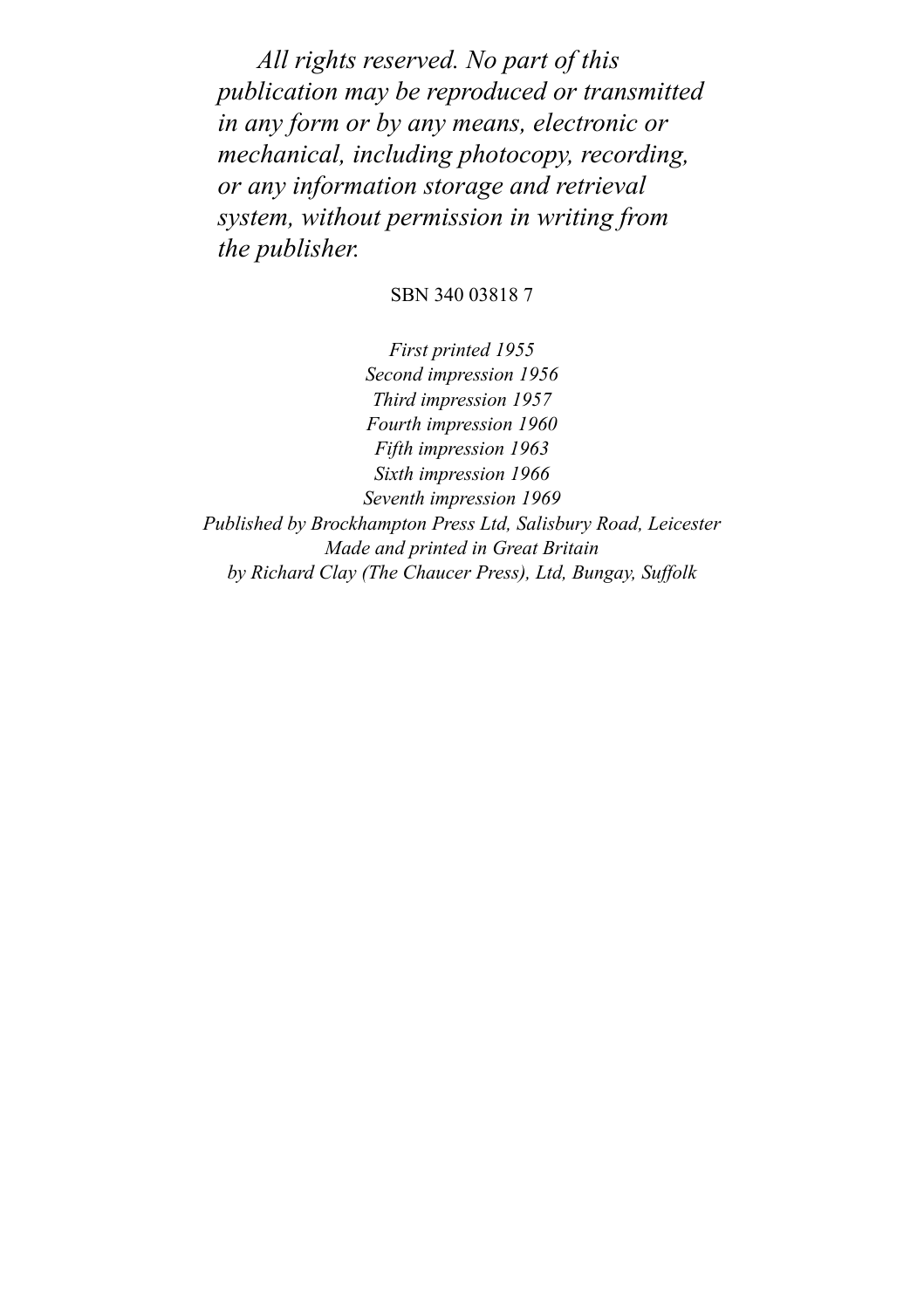## **CONTENTS**

| <b>CHAPTER</b> |                                  | <b>PAGE</b>    |
|----------------|----------------------------------|----------------|
| $\mathbf{1}$   | The Holidays Begin               | $\overline{9}$ |
|                | 2 A Dreadful Blow                | <u> 14</u>     |
|                | 3 Plenty of Ideas                | <u>26</u>      |
|                | 4 In the Cave                    | <u>33</u>      |
|                | 5 Settling In                    | <u>40</u>      |
|                | 6 Jack is Very Puzzled           | <u>46</u>      |
|                | 7 A Real Mystery                 | <u>53</u>      |
|                | 8 Scamper is a Help              | <u>62</u>      |
| 9              | An Exciting Plan                 | <u>70</u>      |
| 10             | What Happened at Half Past Eight | <u>75</u>      |
|                | 11 Off They Go Again!            | <u>81</u>      |
|                | 12 The Scarecrow Inn             | <u>87</u>      |
|                | 13 Everything Seems Dull Now     | <u>98</u>      |
| 14             | <i>What an Excitement!</i>       | <u> 104</u>    |
|                | 15 A Wonderful Finish!           | 111            |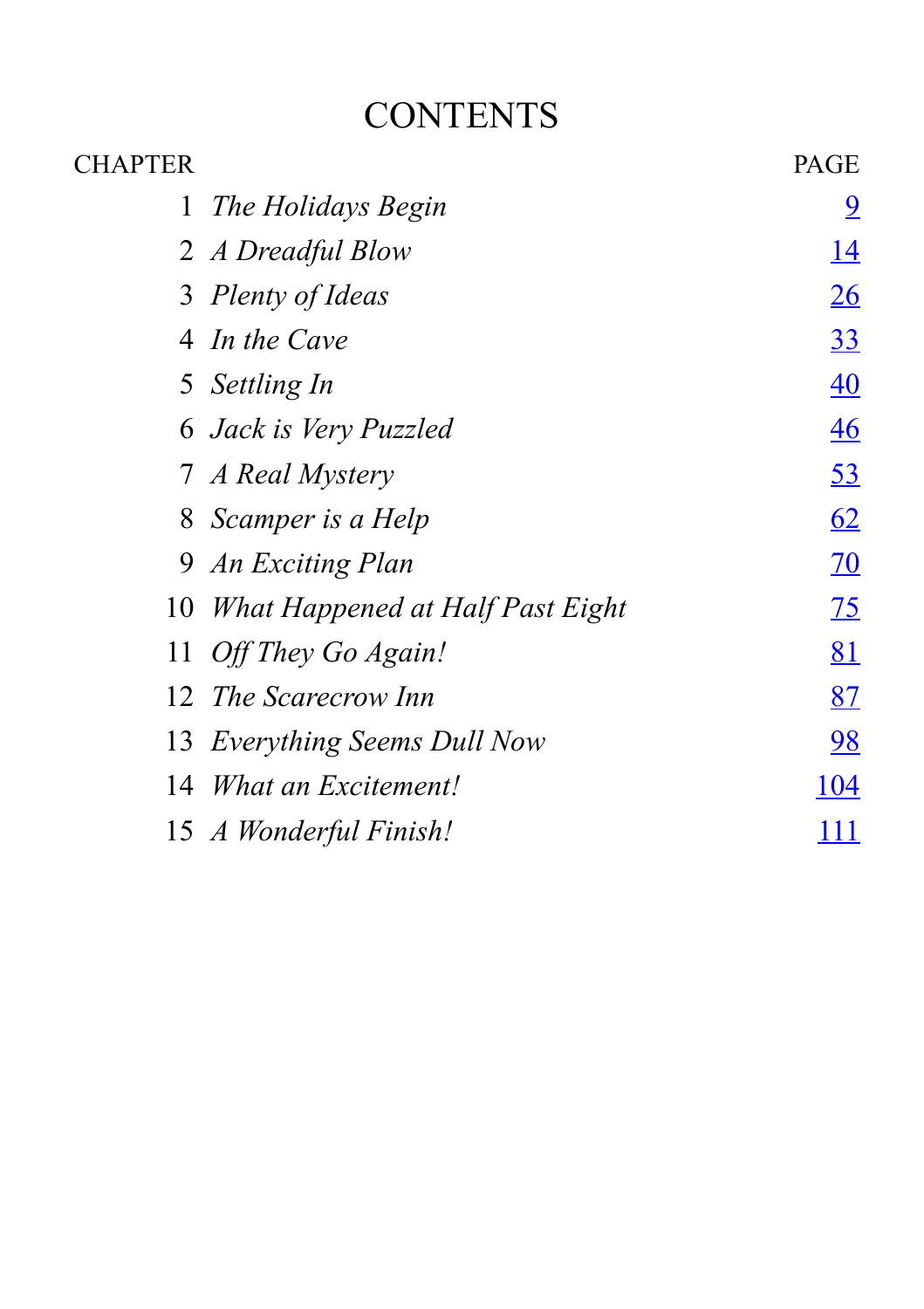#### SECRET SEVEN WIN THROUGH

*is the seventh adventure of the SECRET SEVEN SOCIETY*

*The other books are called*:

| FIRST The Secret Seven                       |
|----------------------------------------------|
| <b>SECOND</b> The Secret Seven Adventure     |
| <b>THIRD</b> Well Done Secret Seven          |
| FOURTH Secret Seven on the Trail             |
| FIFTH Go Ahead Secret Seven                  |
| SIXTH Good Work Secret Seven                 |
| EIGHTH Three Cheers Secret Seven             |
| <b>NINTH</b> Secret Seven Mystery            |
| <b>TENTH</b> Puzzle for the Secret Seven     |
| ELEVENTH Secret Seven Fireworks              |
| <b>TWELFTH Good Old Secret Seven</b>         |
| <b>THIRTEENTH</b> Shock for the Secret Seven |
| FOURTEENTH Look Out Secret Seven             |
| FIFTEENTH Fun for the Secret Seven           |

*All the books are about the same seven children and their dog, Scamper, and each book is complete in itself. I hope you will like this one as much as you like all the others.*

*Love from*

*Enid Blyton*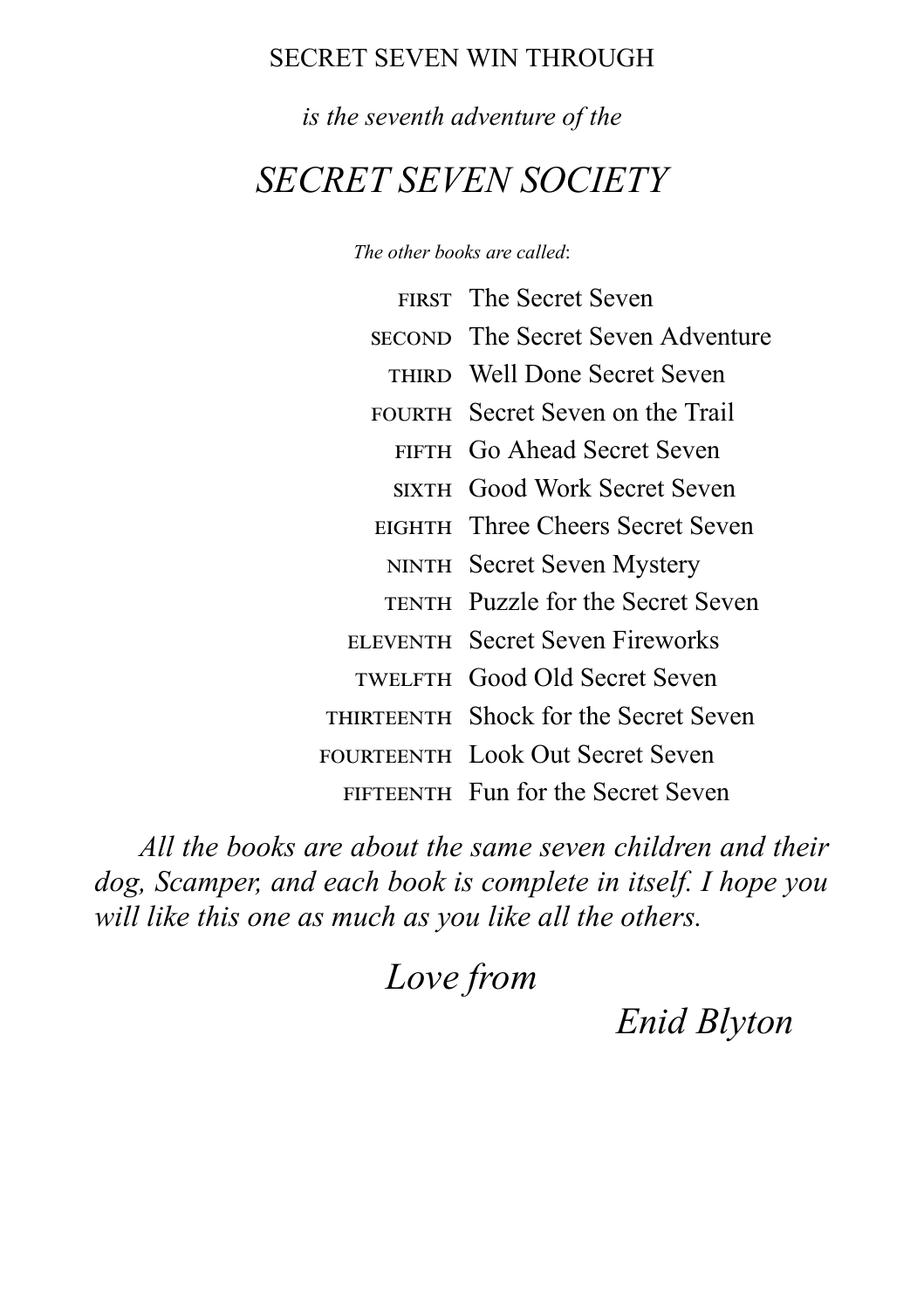#### CHAPTER ONE

## *The Holidays Begin*

<span id="page-6-0"></span>'EASTER holidays at last!' said Peter. 'I thought they were never coming. Didn't you, Janet?'

'Yes. It was a frightfully long term,' said Janet. 'We've broken up now though, thank goodness. Don't you love the first day of the hols, Peter?'

'Rather! I get a lovely *free* sort of feeling,' said Peter, 'and the hols seem to stretch out in front of me for ages and ages. Let's have some fun, Janet!'

'Yes, let's! April's a lovely month—it's warm, and sunny too, and Mummy will let us off on picnics any day we like,' said Janet. 'Scamper, do you hear that? Picnics, I said—and that means rabbit-hunting for you, and long, long walks.'

'Woof!' said Scamper at once, his tail thumping on the floor, and his eyes bright.

'You're the best and finest golden spaniel in the whole world!' said Janet, stroking his silky head. 'And I do so love your long, droopy ears, Scamper. You like it when we have holidays, don't you?'

'Woof!' said Scamper again, and thump-thump-thump went his tail.

'I vote we have a meeting of the Secret Seven as soon as ever we can,' said Peter. 'To-morrow, if possible. Picnics and things are much more fun if we all go together.'

'Yes. Let's have a meeting,' said Janet. 'What with exams and one thing and another all the Secret Seven have forgotten about the Society. I haven't thought a word about it for at least three weeks. Golly—what's the password?'

'Oh, Janet—you haven't forgotten that *surely*?'said Peter.

'You tell me,' said Janet, but Peter wouldn't. 'You don't know it yourself!' said Janet. 'I bet you don't!'

'Don't be silly,' said Peter. 'You'll have to remember it by to-morrow, if we have a meeting! Where's your badge? I expect you've lost that.'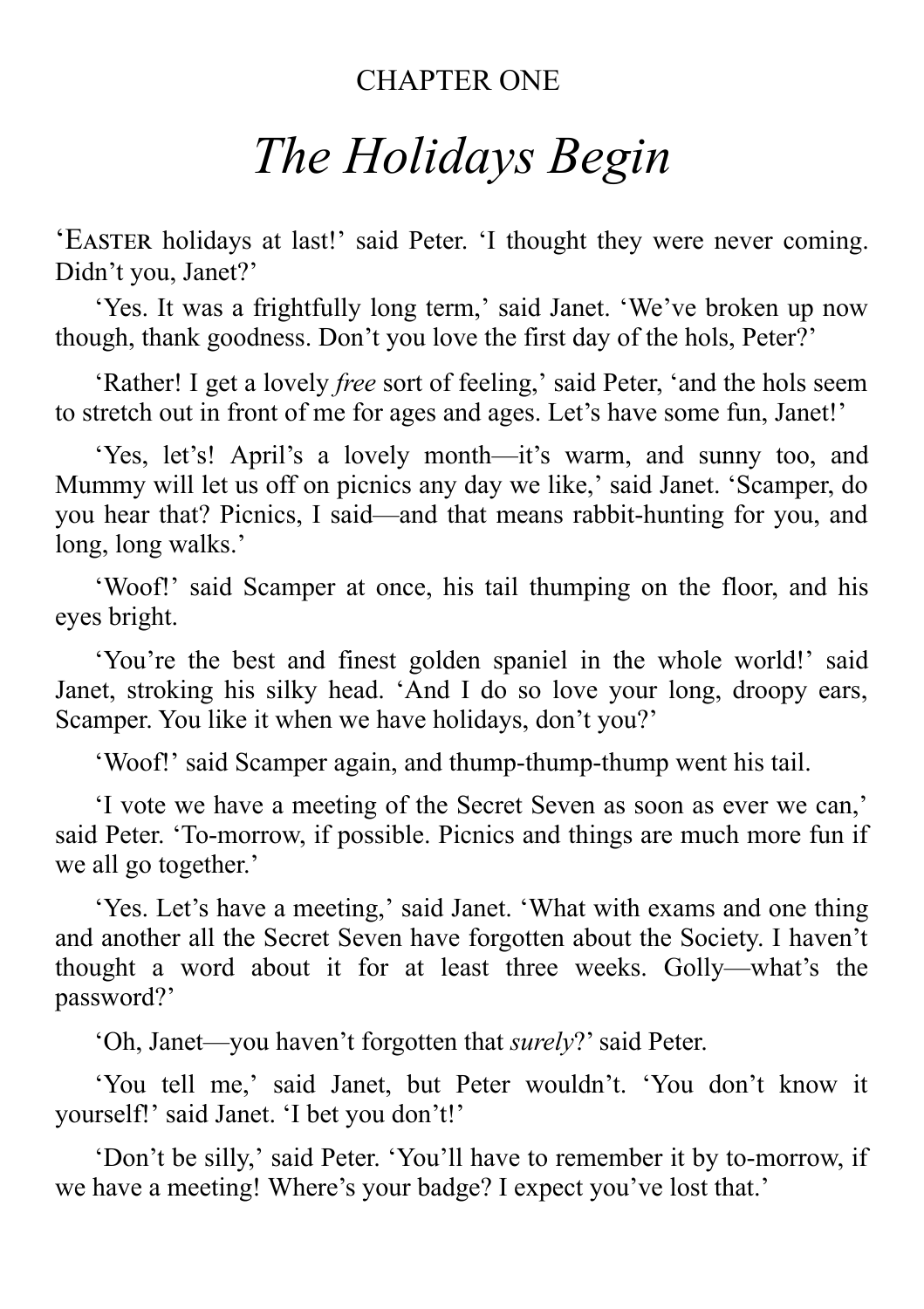'I have *not*,' said Janet. 'But I bet some of the others will have lost theirs. Somebody always does when we don't have a meeting for some time.'

'Better write out short notes to the other five,' said Peter. 'And tell them to come along to-morrow. Got some note-paper, Janet?'

'Yes, I have. But I don't feel a bit like sitting down and writing the first day of the hols,' said Janet. 'You can jolly well help to write them.'

'No. I'll bike round to all the others and deliver the notes for you,' said Peter.

'Now it's *you* who are silly,' said Janet. 'If you're going to everyone's house, why not *tell* them about the meeting. All this note-writing! You just *tell* them.'

'All right. It just seems more *official* if we send out notes for a meeting that's all,' said Peter. 'What time shall we have it?'

'Oh—half past ten, I should think,' said Janet. 'And just warn Jack that he's not to let his horrid sister Susie know, or she'll come hanging at the door, shouting out some silly password at the top of her voice.'

'Yes. I'll tell him,' said Peter. 'The worst of it is, Susie is so jolly sharp —she always seems to smell out anything to do with the Secret Seven.'

'She would be a better person to have *in* a club than out of it,' said Janet. 'But we'll never, never let her into ours.'

'Never,' said Peter. 'Anyway, we can't be more than seven, or we wouldn't be the Secret Seven.'

'Woof!' said Scamper.

'He says he belongs, even if we're seven and he makes the eighth!' said Janet. 'You're just a hanger-on, Scamper, but we simply couldn't do without you.'

'Well—I'm going to get my bike,' said Peter, getting up. 'I'll go round and tell all the others. See you later, Janet. Coming, Scamper?'

Off he went, and was soon bicycling to one house after another. He went to Colin first, who was delighted to hear the news.

'Goodo!' he said. 'Half past ten? Right, I'll be there. I say—whatever's the password, Peter?'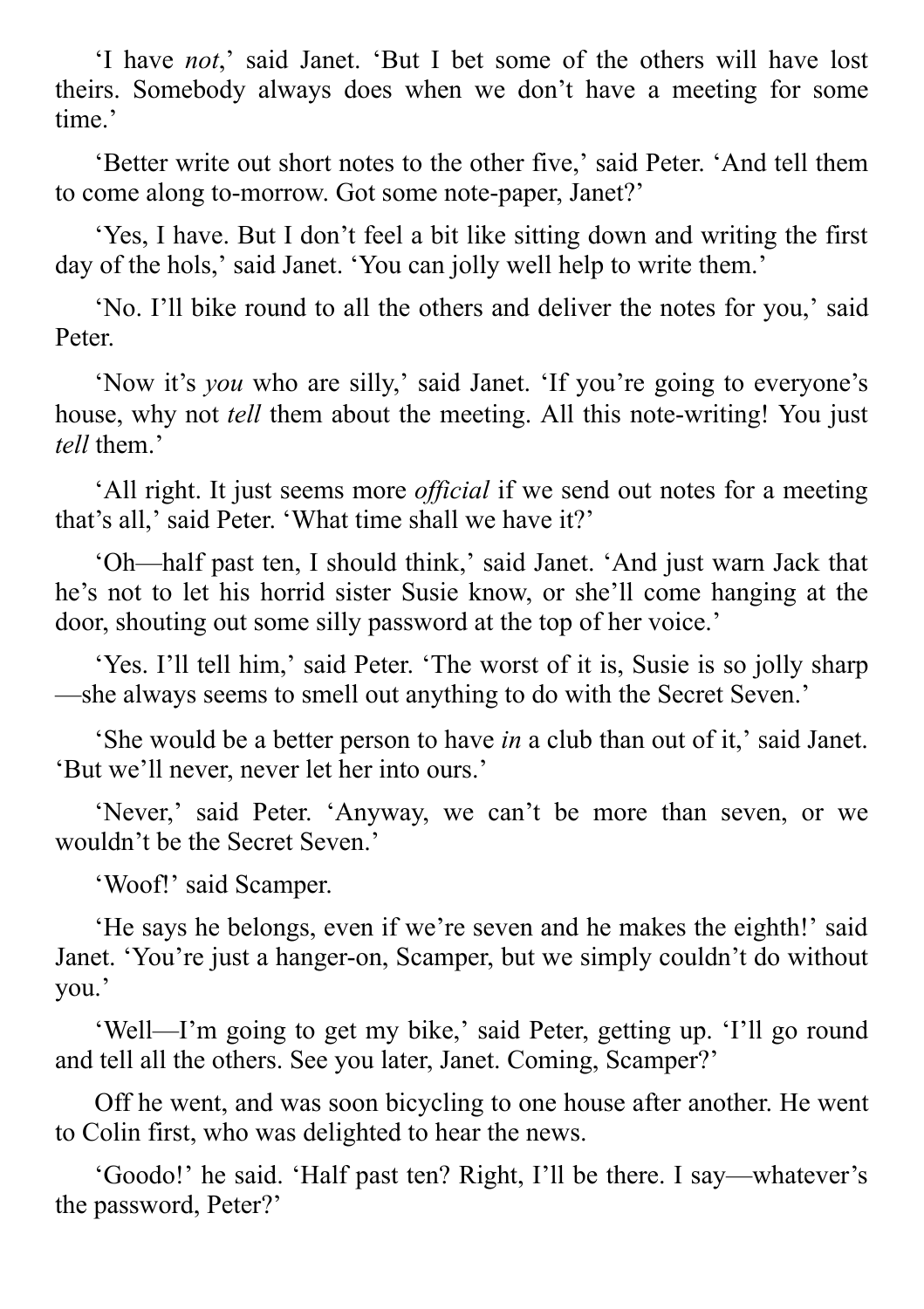'You've got all day to think of it!' said Peter, with a grin, and rode off to Jack's. Jack was in the garden, mending a puncture in the back wheel of his bicycle. He was very pleased to see Peter.

'Meeting of the Secret Seven to-morrow morning in the shed at the bottom of our garden,' said Peter. 'I hope you've got your badge, and that your awful sister Susie hasn't found it and taken it.'

'I've got it on,' said Jack, with a grin. 'And I wear it on my pyjamas at night, so it's always safe. I say, Peter—what's the password?'

'*I* can tell you!' said a voice from up a near-by tree. The boys looked up to see Susie's laughing face looking down at them.

'You don't know it!' said Jack fiercely.

'I do, I do!' said the annoying Susie. 'But I shan't tell you, and you won't be allowed in at the meeting. What a joke!'

Peter rode off to the rest of the Seven. That Susie! She really was the most AGGRAVATING girl in the whole world!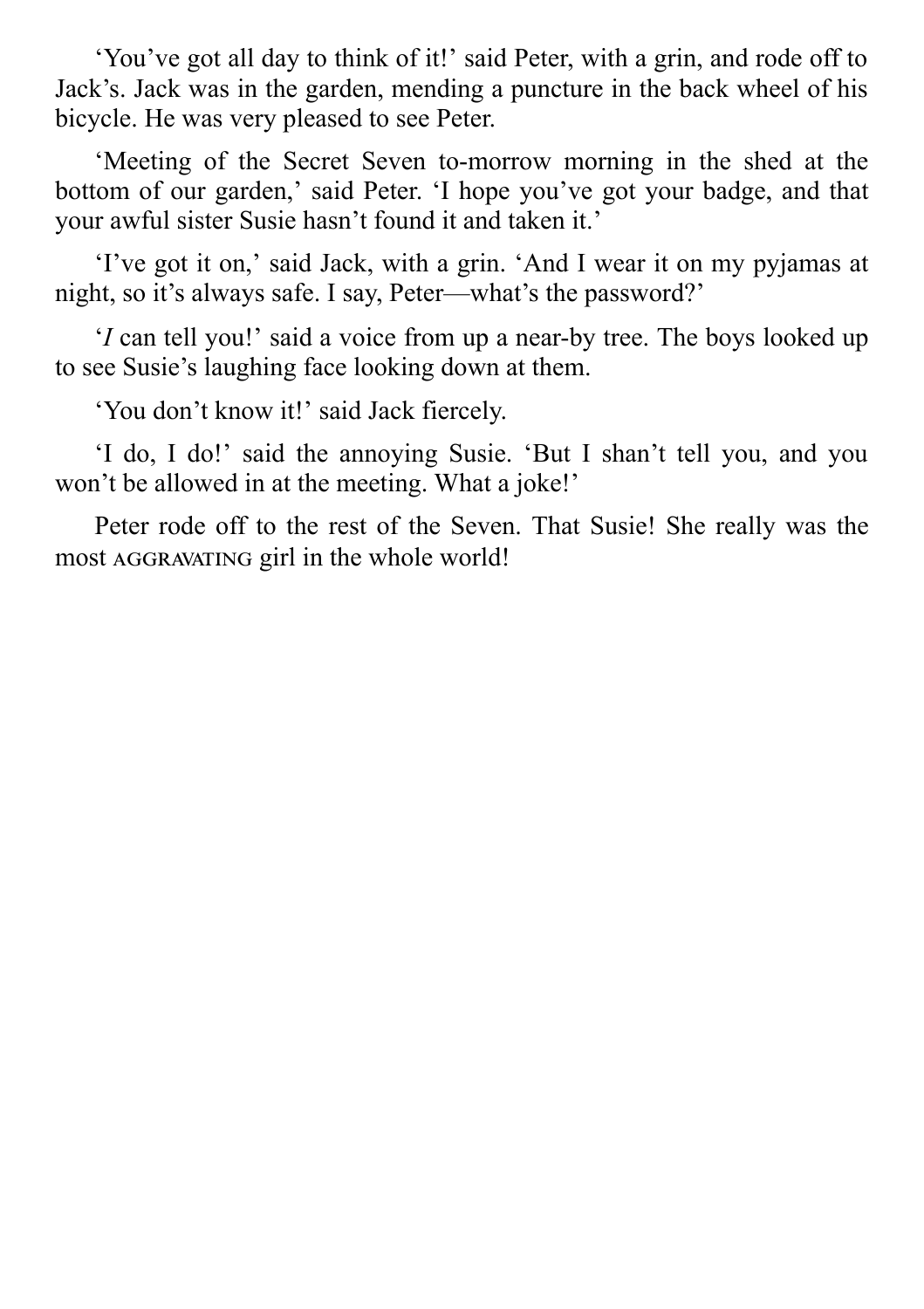#### CHAPTER TWO

## *A Dreadful Blow*

<span id="page-9-0"></span>NEXT morning Peter and Janet began preparing for the meeting. Meetings weren't proper meetings, somehow, unless there was plenty to eat and drink while they talked. Their mother was always generous in giving cakes or biscuits, and lemonade, and the two children went to find her.

'She's out,' said the cook, looking up from chopping parsley on a board. 'She told me to tell you she would be back presently. You were at the bottom of the garden, and didn't hear her calling you.'

'Oh, blow!' said Peter. 'We're going to have a Secret Seven meeting, and we wanted something to eat and drink.'

'Well now, let me see—you can have that tin of ginger biscuits—they've gone soft,' said Cookie, smiling. 'And you can make yourself some real lemonade—there are plenty of lemons and sugar in the larder.'

'Ooh good!' said Janet. 'I'll do that. I'll make it with hot water, and let it go cool. Anything else we can have?'

'Jam-tarts,' said Cookie, chopping away hard at the parsley. 'Only four though, I'm afraid. That's all that were left from supper last night.'

'Four—well, we'll halve them,' said Peter. 'There'll be one half over, so . . . <sup>.</sup>

'Woof! woof!' said Scamper, at once. The children laughed.

'All right—you shall have the half left over,' said Peter. 'You never miss a word of what we say, do you, Scamper?'

Janet made the lemonade, and Peter got the tin of biscuits and found the tarts. He cut them carefully into exact halves and put them on a plate.

'Come on, Janet,' he said. 'It's nearly half past ten.'

'Peter—please do tell me the password!' said Janet. 'I'm very, very sorry I've forgotten it.'

'No. I shan't tell you,' said Peter. 'You'll have to be in the shed, anyhow, and you can jolly well listen to the others coming along and saying the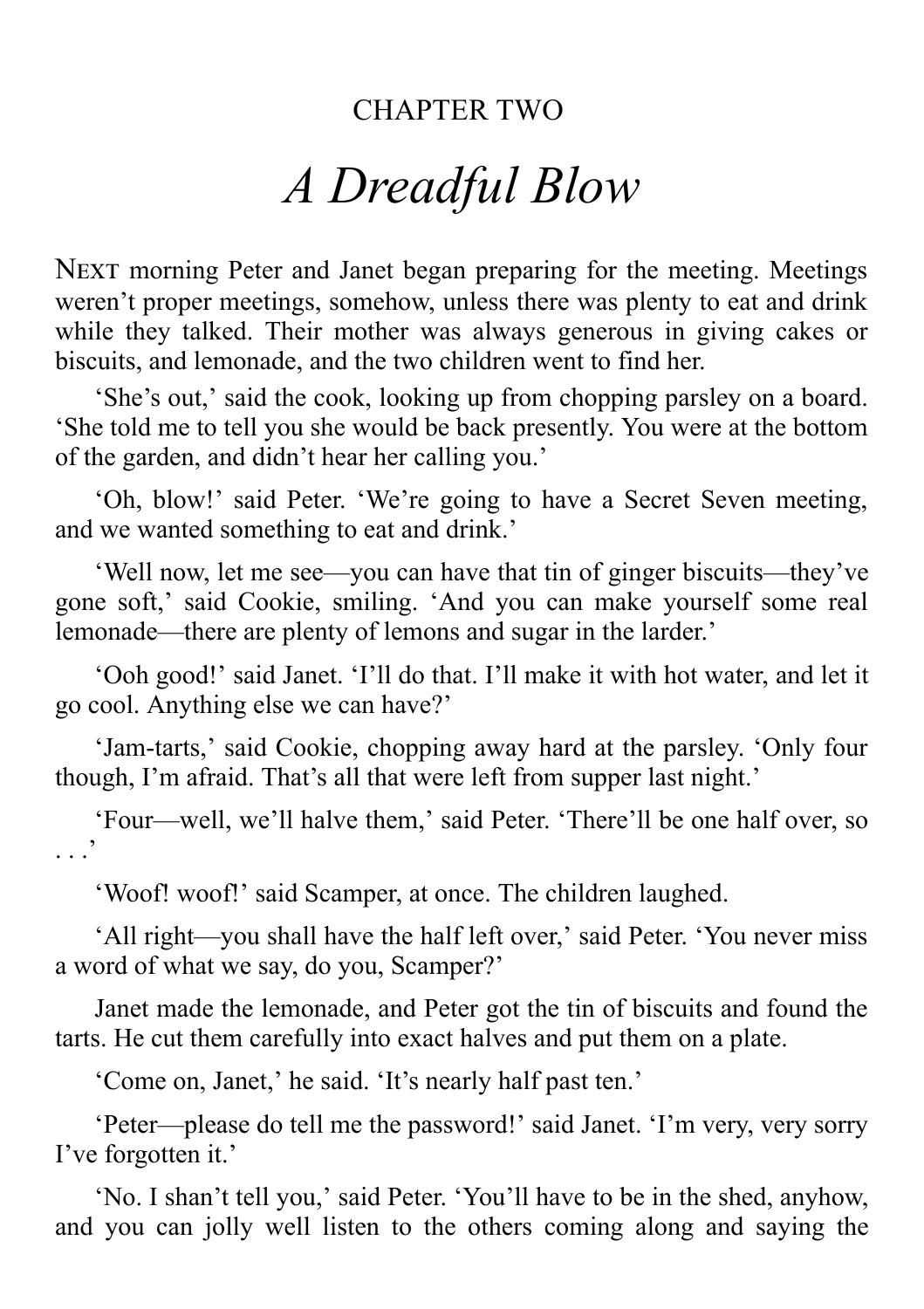password, and feel ashamed of yourself.'

'You're mean!' said Janet. 'Isn't he mean, Scamper?'

Scamper didn't answer. 'There,' said Peter, 'he won't say I'm mean. He never will. Do come on, Janet. I'm not going to wait a minute longer.'

Janet was ready. She put the jug of lemonade and seven unbreakable mugs on an old tray and followed Peter out of the kitchen. 'Thanks very much for your help, Cookie!' she said, as she went carefully down the steps outside the kitchen door.

Peter was ahead of her. He went along the path that wound between the bushes right down to the bottom of the garden, where the old shed stood that they used for their meetings. On the door was always pinned the sign 'S.S.' How many, many times the Secret Seven had met there and made exciting plans!

Janet followed a little way behind, carrying her tray carefully. She suddenly heard Peter give a startled shout, and almost dropped the tray she held.

'What's the matter?' she called, and tried to hurry. She came in sight of the shed—and stared in horror.

The door was wide open, and so were the windows. Everything had been turned out of the shed! There were boxes and cushions and sacks, all strewn on the ground in untidy heaps! Whatever had happened?

Janet put her tray down, afraid that she might drop it in her dismay. She looked at Peter in despair.

'Who's done this? Just as we were going to have a meeting too! It's too bad.'

Peter looked into the shed. It was quite empty, except for the shelves that ran round the sides. He was puzzled.

'Janet—it couldn't be Susie, could it?' he said. 'I mean—this is an awful thing to do—throw everything out of our shed. I don't think even Susie would do that.'

'She might,' said Janet, almost in tears. 'Oh, our lovely meeting-place!'

'Here come the others,' said Peter, as Pamela and Barbara appeared down the path together. They stared in amazement at the untidy mess on the ground.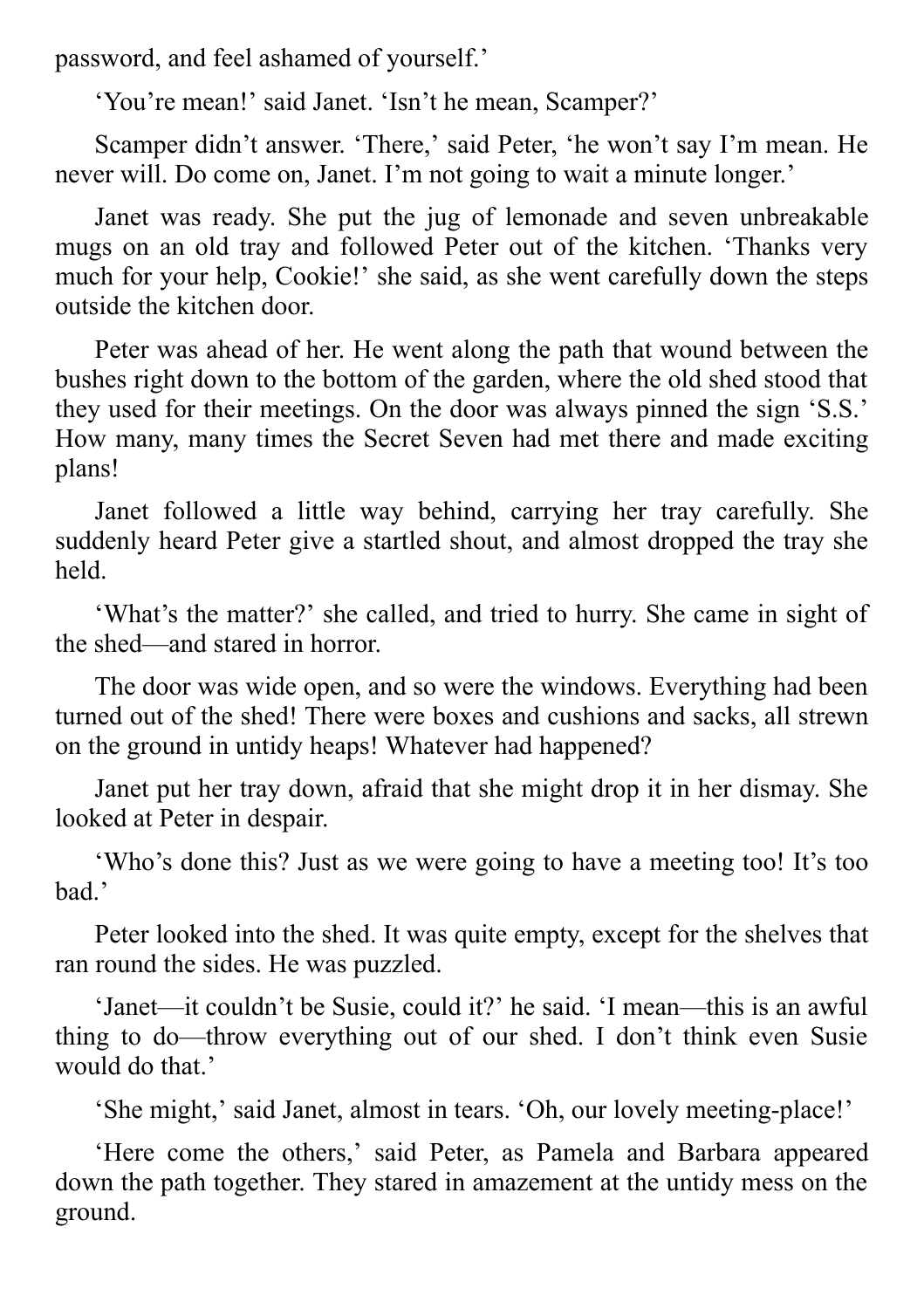'What's happened?' said Barbara. 'Are we too early?'

'No. We've only *just* seen all this ourselves,' said Peter. 'Hallo—here's Jack. Jack, look here.'

'My word!' said Jack. 'Who's done this? It can't be Susie. She's been with me all morning till I left just now.'

Colin and George came up just then, and the seven looked ruefully at the boxes and cushions thrown out so untidily. 'We'd better put them back,'said Janet. 'And we'll jolly well find out who's done all this to our secret meeting-place.'

They began to put everything back—and then they heard footsteps coming along down the path. Who was it? Peter looked to see.

It was the gardener, carrying a strong broom over his shoulder, a pail of water in his hand, and some cloths hanging on the side of the pail. He stared at the seven in annoyance.

'Hey, you! What are you doing? I've only just thrown all that rubbish out!'

'But why?' demanded Peter, indignantly. 'This shed is our meeting-place —and this isn't rubbish. We use it.'

'Oh, well, I don't know anything about that,' said the gardener. 'All I know is that your father told me to clear out this place, burn all the rubbish, and do a spot of painting—he said it was going to rack and ruin, and he wanted it cleaned up.'

'I see,' said Peter, his heart sinking. If his father had planned this, there was nothing to be done. He turned to the others. 'Come on—let's find somewhere to talk,' he said. 'We can't meet in our shed for a while, that's certain. What a blow!'

'Never mind! We'll think of somewhere just as good,' said Colin. But nobody agreed with him. They thought the shed was the finest place in the world for Secret Seven meetings!

The Seven, followed by Scamper with his tail well down, went slowly up the garden path. Somehow it seemed dreadful not to have their usual meeting-place.

'We'll go to the summer-house,' said Peter. 'Oh, look, there's Mummy, Janet. We'll ask her about the shed.'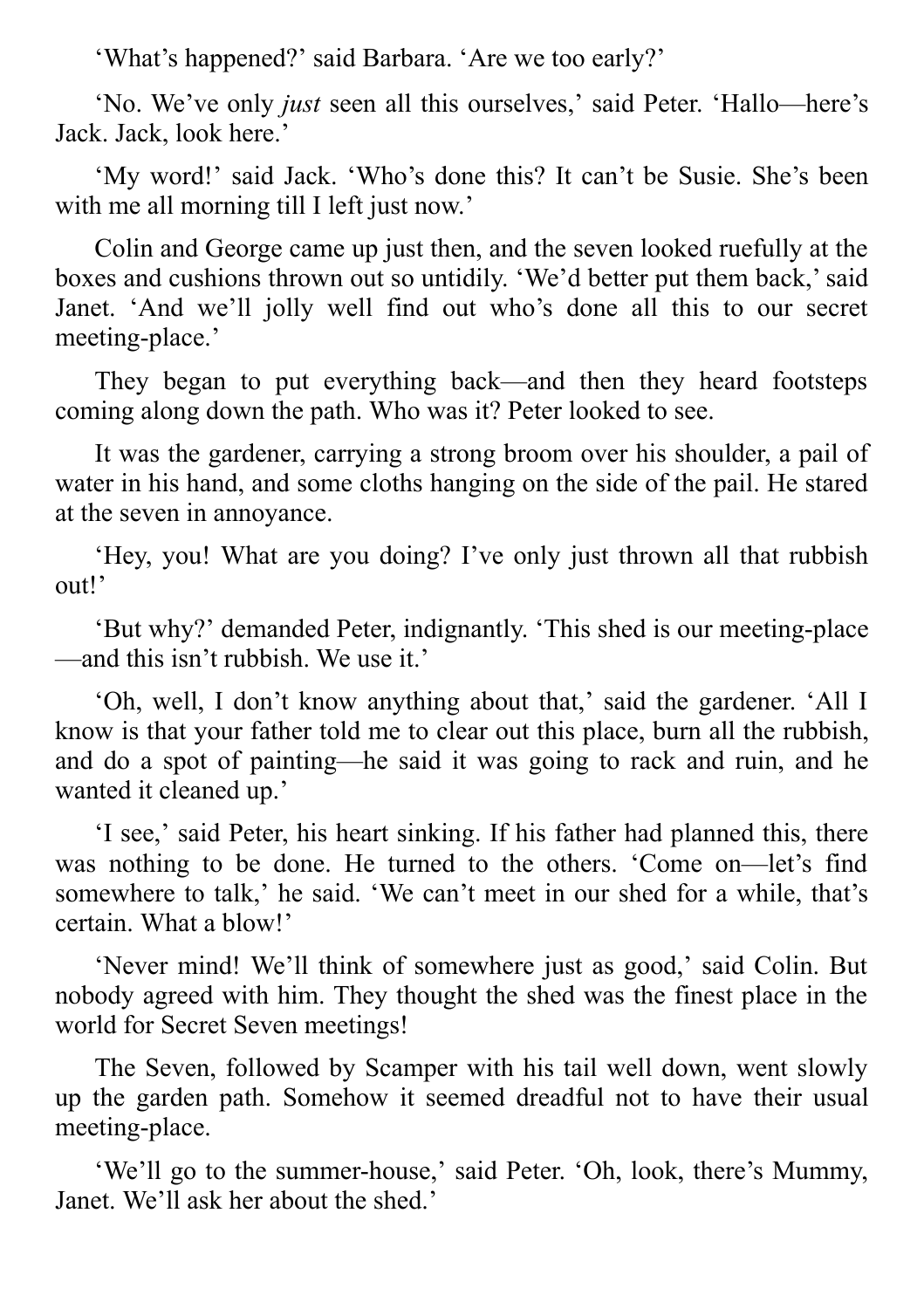'Mummy!' called Janet. 'Why didn't you tell us the shed was going to be cleaned and painted—our own shed, I mean, where we meet? I do think *somebody* might have told us.'

'Oh dear—I quite forgot to tell you that Daddy wanted it cleaned and mended,' said Mummy. 'It was almost falling to bits here and there, you know. But you can have it for your meeting-place again when it's finished. It will look nice and bright and clean then.'

'But we liked it old and dark and untidy,' said Peter mournfully. 'And I do think it's a pity to have it done in the holidays, Mummy, just when we want to use it.'

'Yes—I agree that that's a pity,' said Mummy, looking very sorry. 'I would have stopped it if I'd known that it was to be done just now. Well you'll have to find another meeting-place. What about the attic?'

'Oh no,' said Janet. 'It's no fun meeting in a *house*, Mummy—with other people in near-by rooms—we want a secret, lonely place, we do really.'

'Yes. . . . I suppose you do,' said Mummy. 'Well, I can't suggest one, I'm afraid. Go to the summer-house just for now.'

'We were going to,' said Peter, still very doleful. Soon they were all squashed into the little old summer-house. The girls didn't much like it, because it was rather earwiggy.

They began to eat the ginger biscuits. 'Rather soft, I'm afraid,' said Janet.

'Oh, I like them soft and squidgy,' said Pam. 'I hate them when you have to bite so hard they splinter in your mouth! I say—this is good lemonade! Did your mother make it, Janet?'

'No. I made it myself,' said Janet proudly. 'Peter, hadn't we better talk about where to have a new meeting-place?'

'Yes,' said Peter. 'And I vote that we all of us have a good hunt round to find somewhere—some absolutely secret place that even Jack's sister Susie won't find. It mustn't be too far away. I'll give you to-day to find one. Meet here this evening, in this summer-house again, at six o'clock.'

'Right,' said Colin. 'I think I know of one already.'

'Well, don't tell us now,' said Peter. 'We'll each give in our ideas this evening and put it to the vote to see which is the best. We must do these things properly.'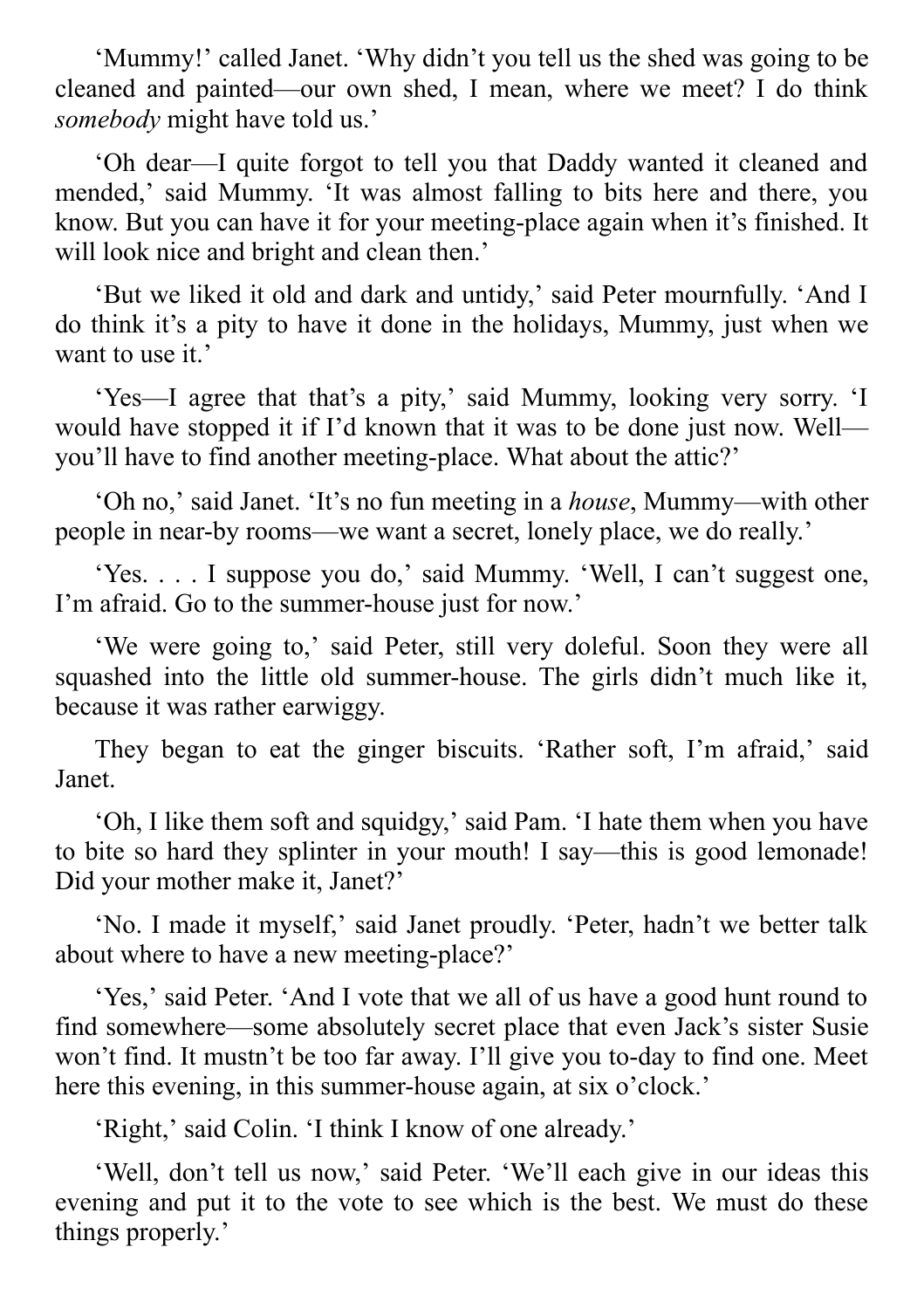'Yes,' said everyone, and took a drink of Janet's lemonade.

'What about the password?' said Jack. 'We were all so upset about the shed that we never even gave the password.'

'We've all got our badges on,' said Pamela. 'I had an awful hunt for mine. I put it in such a safe place that it was almost too safe for me to find!'

'Where was it?' asked George.

'I buried it in the pot of maidenhair fern my mother has in the drawingroom,' said Pam, with a giggle. 'And then forgot about it. It took me ages to remember it.'

'I thought it looked a bit grubby,' said Peter. 'I think that's a silly place.'

'Oh, I wrapped it in paper,' said Pam. 'But I forgot that Mummy watered it twice a week—so, of course, the paper soaked off and made my badge messy.'

'It's a good thing it didn't put out roots and grow!' said Peter. Everyone laughed.

'Peter, could we have a new password?' said Jack. 'Susie knows our last one. I'm most frightfully sorry, and I don't know how she knew it, unless she hung round our last meeting and heard it.'

'All right. We'll choose a new one,' said Peter. 'It's time we did, anyway. I must say that your sister Susie is getting worse and worse, Jack. I hope she's nowhere about just now.'

Jack got up and went out of the summer-house. 'Nobody's anywhere near,' he said. 'Quick—what's the new password?'

'Easter-egg,' said Peter. 'That's easy to remember, because it's the Easter holidays.'

'Easter-egg,' repeated everyone, in low voices. Pam took out a notebook and began to write it down.

'Don't *you* write it down, Jack!' said Janet, 'or Susie will find it. I wonder how she knew our last password.'

'Well, she called out, "Your password is Sugar-mouse" just as I was leaving,' said Jack. 'And I don't mind owning up now that I was jolly glad to hear it, because I'd forgotten it completely.'

'Sugar-mouse!' said Peter, in astonishment. 'It was nothing of the sort. Susie just made that up because she knew you'd forgotten it. She hoped you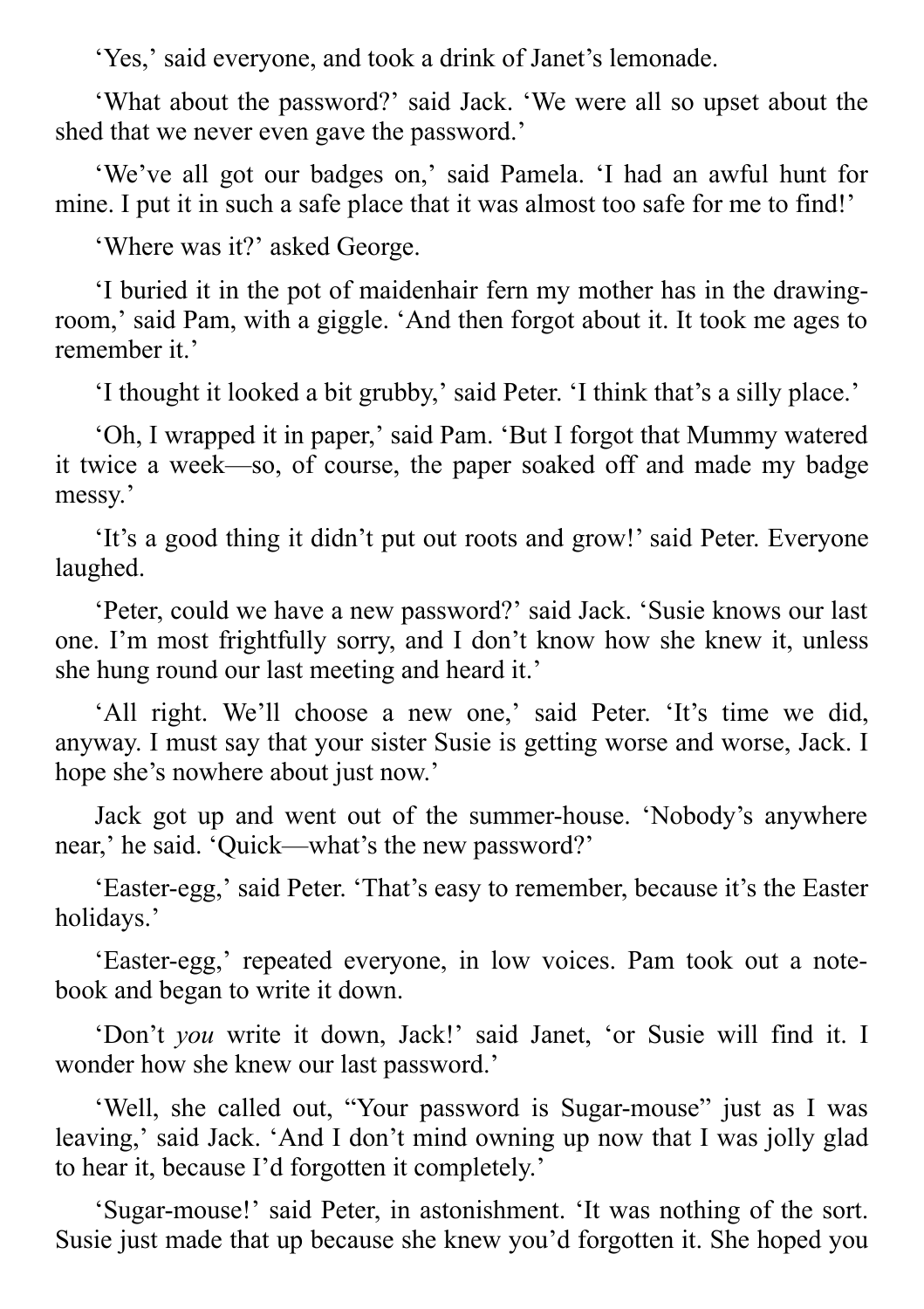would rap on the door of the shed and yell out "Sugar-mouse" and make an ass of yourself.'

Jack went red. 'What was the password then?' he said. 'Janet, you tell me. Peter won't.'

Janet went red too. '*I've* forgotten it as well,' she said.

Pam blushed as red as Janet, so Peter knew she had forgotten too! He rapped on the summer-house table.

'The last password was a very simple one,' he said. 'It was "Thursday". Just that, "Thursday".'

'Golly, so it was,' said Barbara. 'I just couldn't remember if it was "Thursday" or "Friday".'

'*I* thought it was Sunday,' said Colin, with a laugh. 'It was a silly password to choose, Peter, too easy to muddle up with the other days of the week. "Easter-egg" is much better.'

'Well, let's hope that Barbara and Colin don't mix it up with "Christmas Present" or "Birthday Gift"!' said Peter. 'Now—we've eaten everything, and Scamper's had his half-tart, and we've drunk all the lemonade—what about separating and hunting for a new meeting-place?'

'Right,' said everyone and got up. They all went off up the path to the front gate, and most of them were murmuring two words to themselves as they went.

'Easter-egg! Easter-egg! I must remember Easter-egg!'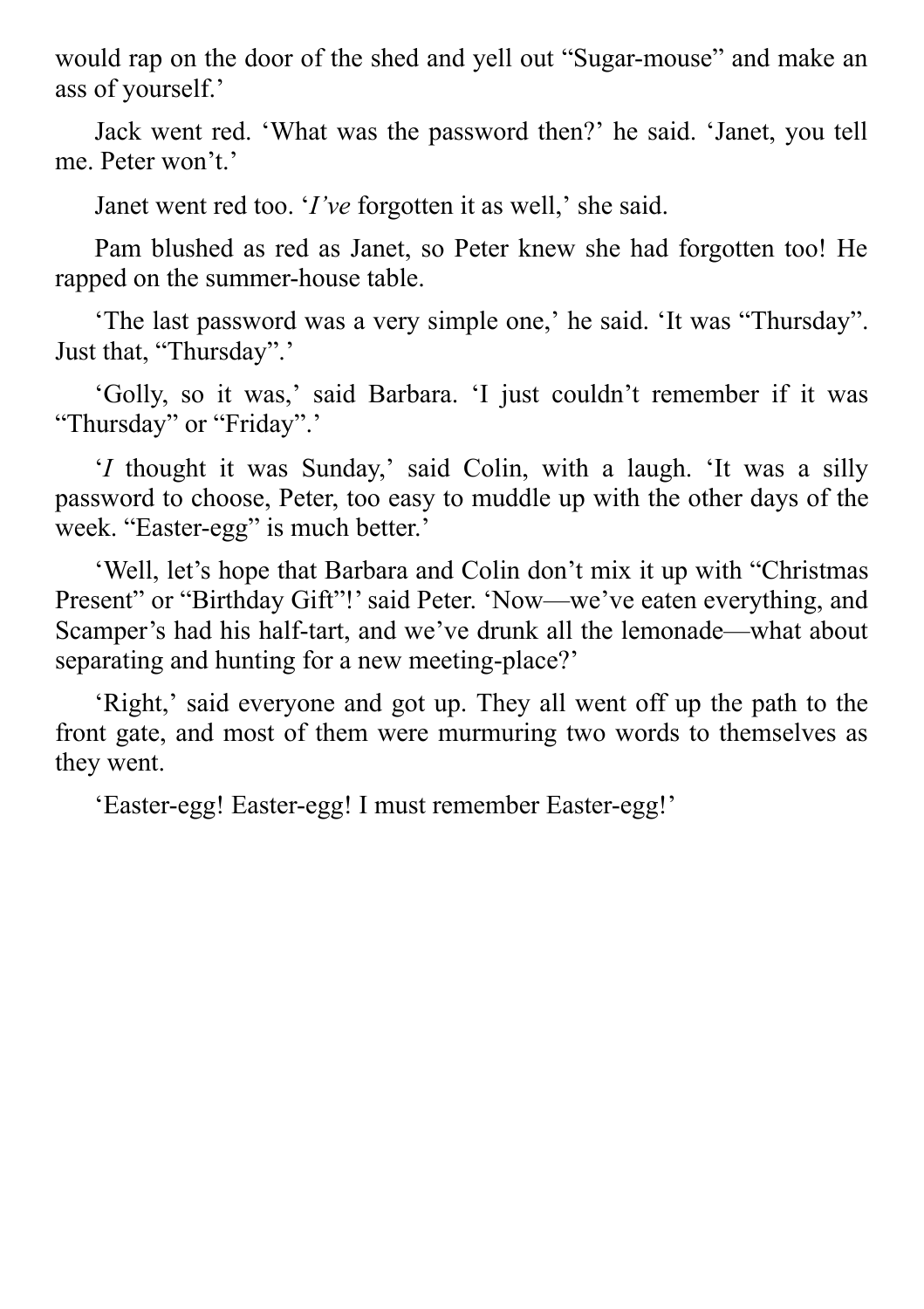#### CHAPTER THREE

## *Plenty of Ideas*

<span id="page-15-0"></span>AT six o'clock that evening there was a continual noise of footsteps up the path to the little summer-house. Janet, Peter, and Scamper were inside, waiting.

'Easter-egg,' said Jack, walking inside. There was no door, for the summer-house was three-sided, with its fourth side open to the garden.

'Easter-egg,' said Barbara, walking in, too.

'Where's your badge?' asked Peter sharply.

'Oh—I've got it, it's all right,' said Barbara, feeling in her pocket. 'I don't know why I forgot to pin it on.' She pinned it on carefully and sat down.

The other three came along, each solemnly giving the password.

'For once in a way nobody *yelled* it out,' said Peter. He took a note-book out of his pocket, and licked his pencil. 'Now then—I want your reports on any likely place to meet secretly. Colin, you begin.'

'Well—there's a fine big tree at the bottom of our garden,' began Colin hopefully. 'It's a great chestnut, and . . .'

'No good, I'm afraid,' said Peter, 'but I'll put it down. It would hardly be a secret meeting-place! Everyone would see us going down the garden to it, and people passing the wall near-by would hear us up there. Barbara, what's *your* idea?'

'Oh, it's a silly one,' said Barbara. 'There's an old hut in a field near-by our house, and . . .'

'I know it,' said Peter, scribbling in his note-book. 'Not a bad idea, Barbara. You, Pam?'

'I simply haven't any idea at all,' said Pam. 'I've thought and thought, but it's no use.'

'*Not* very helpful,' said Peter, putting a cross against Pam's name in his note-book. 'You, George?'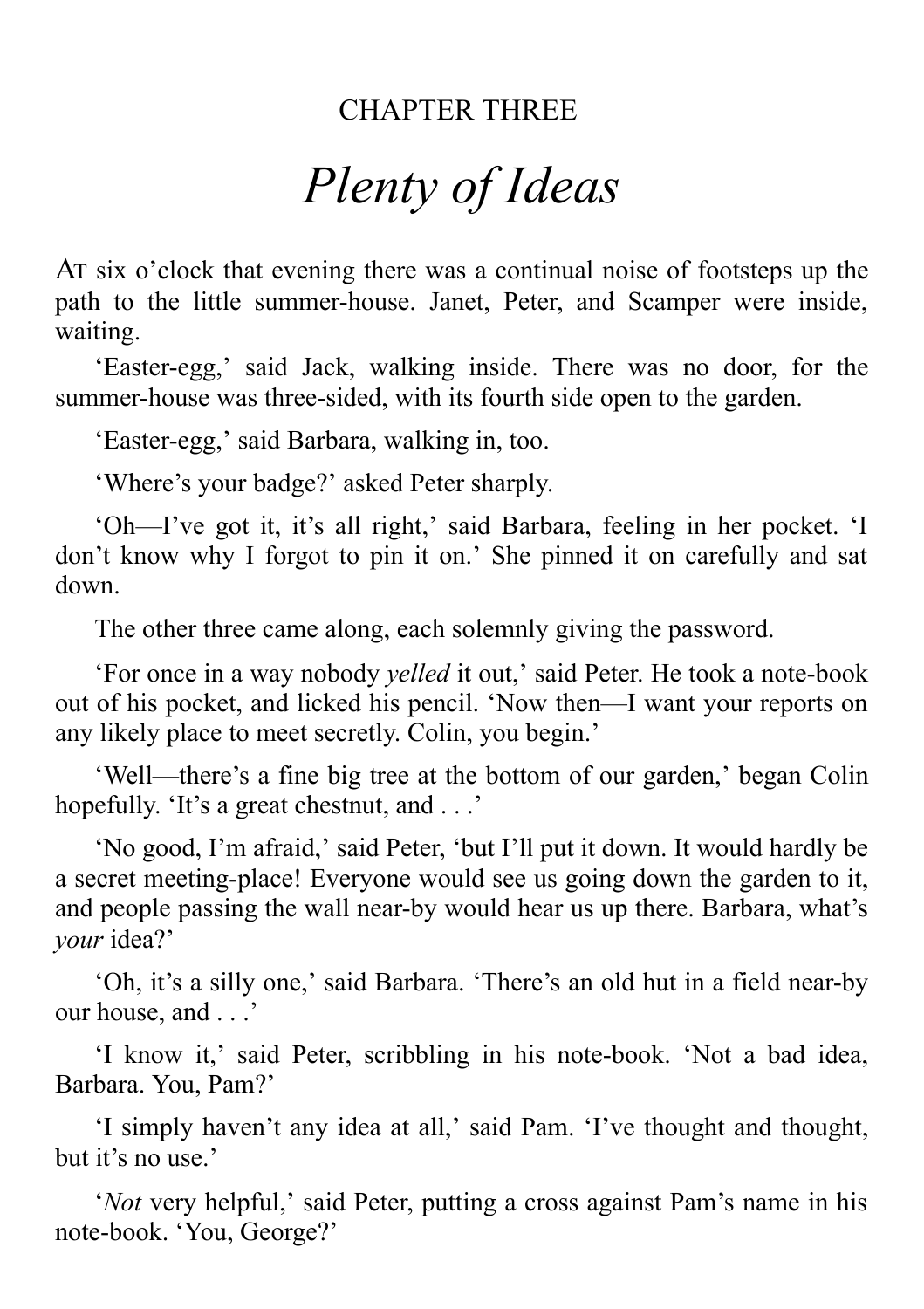'Well, there's an empty caravan in a field not far from here,' said George. 'I know who owns it—it's a friend of my father's. I think I could get permission for us to use it.'

This sounded exciting. Everyone looked admiringly at George, who seemed quite pleased with himself.

'You, Jack?' said Peter. 'And don't suggest anywhere near *your* house, because of Susie.'

'I'm not going to,' said Jack. 'I'm not quite so silly as that. I've chosen somewhere a long way away—down by the river. It's an old boat-house that nobody ever uses.'

This sounded exciting too. Peter wrote it down solemnly. 'Now we've heard everyone's idea except mine and Janet's. We went out hunting together, and Scamper came too—and we've all got the same idea.'

'What?' asked everyone.

'Well, it's a cave in the quarry near the field where we grow potatoes,' said Peter. 'So it's on my father's farm, and not very far. It's absolutely lonely and secret, and goes back into the hill behind the quarry. Scamper found it, actually.'

'That sounds good—a secret cave,' said Pam.

'Well, we'll now put all our ideas to the vote,' said Peter, and handed round slips of paper. 'Please write down on these papers what idea you like best—but nobody must vote for their own idea, of course. I'll just go shortly over them again:

'Colin suggests a tree, but it's not a very *secret* place. Barbara suggests that old hut in the field near her house—but the roof's almost off and the rain would come in. Pam has no ideas. George suggests the caravan owned by his father's friend, a very good idea, but I don't honestly think we'd be allowed to use it because it's still furnished. I'd be afraid of breaking something.'

Peter paused for breath. 'Jack suggests the old boat-house by the river. Fine—but isn't it rather far away for a meeting-place? It's at least a mile away. And you know what Janet and I suggest—the cave. But that isn't a really comfortable place. There you are—please vote on your papers, fold them in half, and give them to me.'

Everyone solemnly wrote something on their papers, then handed them to Peter. He opened them and read them. When he looked up, his eyes were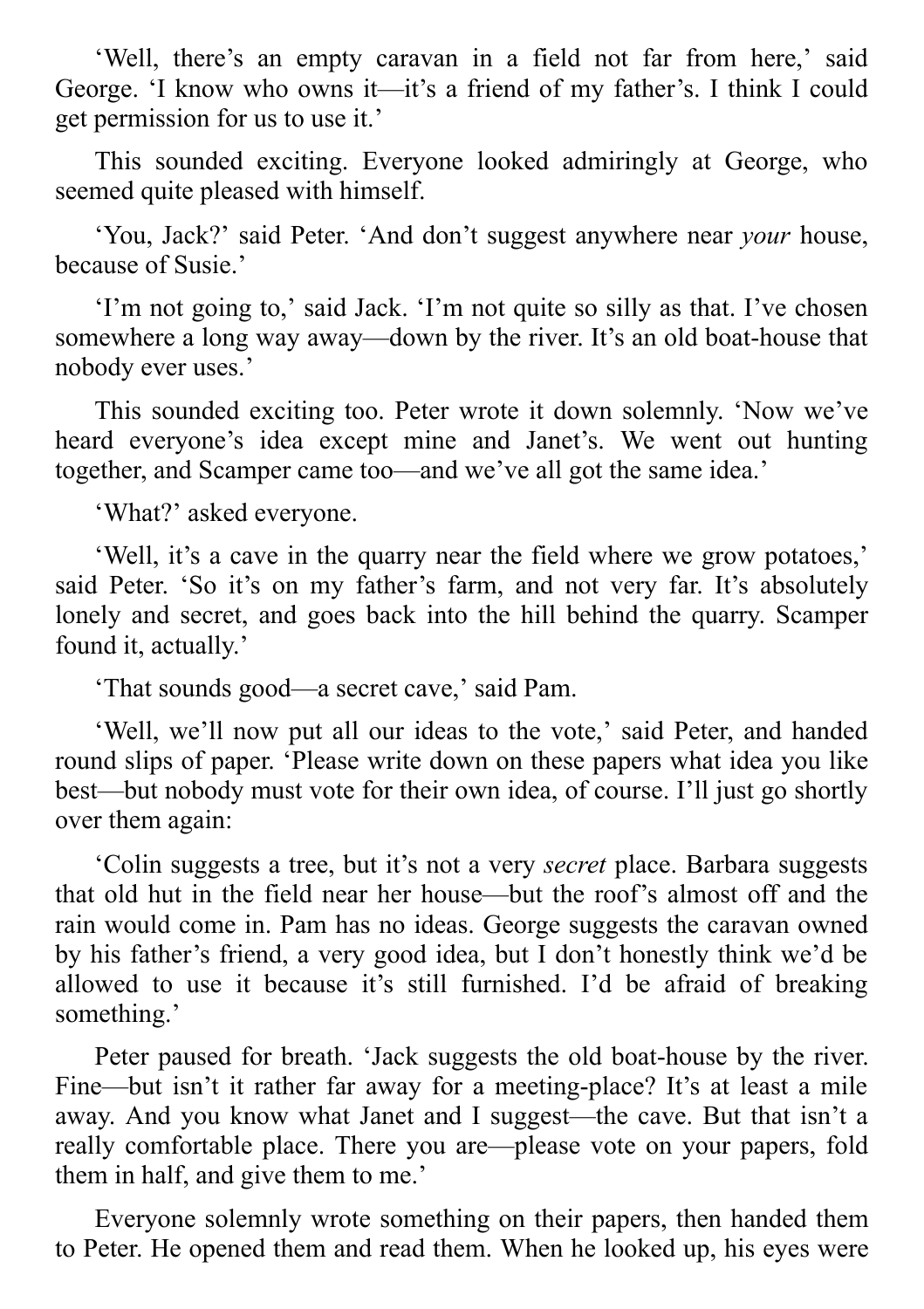shining with pleasure.

'Er—well—it's very funny, but everyone except me and Janet have voted for the cave. We couldn't vote for our own idea, of course. So it's five votes for the cave—and the cave it will be. I'm glad—it's a smashing place really!'

'Is it? Let's go and see it straight away!' said Jack. 'It's not very far.'

'All right—come on then,' said Peter. 'We'll have a quick look, and then plan what to bring to it to-morrow. We'll settle into it at once.'

This was exciting. They all got up and went out into the bright sunshine. It was almost half past six, and as warm as could be.

'This way,' said Peter, and led the way down his garden and through a gate into a field. His father owned the farm-land at the back of the house, and it stretched away over the hills, the fields green with growing corn and root-crops.

Peter took them down a grassy path, past a pond with ducks on it, and then turned to the right towards the old quarry. Sand had been dug from it years ago, and it had then been abandoned. They all filed into the quarry and looked round.

Scamper ran in front. 'He'll show you,' said Peter. 'Just as he showed me and Janet this morning!' Scamper ran up to what looked like a rabbit path, over a little sandy hill, then down into a hollow behind. The others followed. Scamper stood waiting for them, his tail waving to and fro.

He ran through a gap in some thick bushes and disappeared. The others went through the gap too and looked for Scamper. He had gone!

'He's gone into the cave,' said Peter, grinning. 'You can see the entrance just there. It's all hung over with some plant that has sent long, trailing stems down, and has almost hidden the entrance to the cave. Come on—it's really quite exciting!'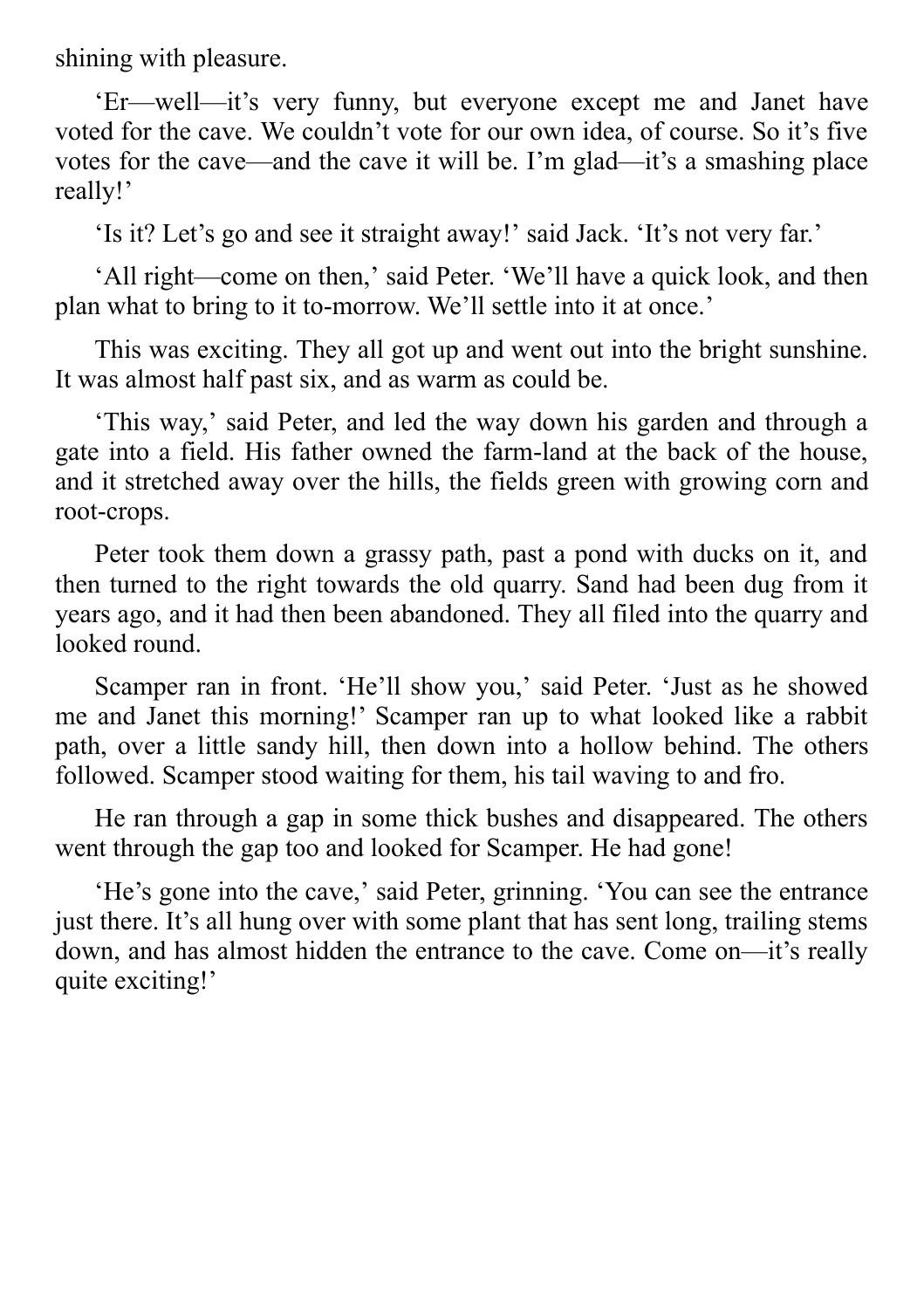#### CHAPTER FOUR

## *In the Cave*

<span id="page-18-0"></span>THE SECRET SEVEN crowded together to see the cave. There was no proper path to it, and they had to squeeze through close-growing bushes of brightyellow broom to get to it. The bushes grew almost up to the cave entrance.

'No wonder Janet and I never spotted this cave before,' said Peter. 'We've been in this old sand quarry heaps of times, but never found the cave. It was only because old Scamper disappeared and we went to look for him that we found it. We were standing here, calling him, when he suddenly appeared under the trailing leaves that hide the cave! Didn't you, Scamper?'

'Woof!' said Scamper, and ran into the cave and back, as if to say, 'Do come on, it's a fine place!'

The trailing stems that hung down over the entrance certainly hid it very well. Peter pulled the greenery aside. 'It's like a curtain,' he said. 'Look now you can see into the cave properly.'

Everyone bent their heads and looked in. It certainly was a fine cave!

'Nice and big—and with a lovely sandy floor!' said Jack. 'I don't see why you said it's not comfortable, Peter. Sand is lovely to sit on.'

'Oh well—I had to say *something* against it, as it was Janet's suggestion and mine,' said Peter.

By now they were all in the cave. Pam flung herself down on the sand. It was very soft indeed.

'Lovely!' she said. 'I'd like to sleep here in this sand. I could burrow my body down into it and make a lovely bed. It's a simply *wonderful* meetingplace, I think.'

'Nobody would EVER find it!' said George, looking round. 'It's a bit dark, that's the only thing—it's that green curtain over the entrance that makes it so dark.'

Janet obligingly held the curtain back, and the sun streamed into the cave.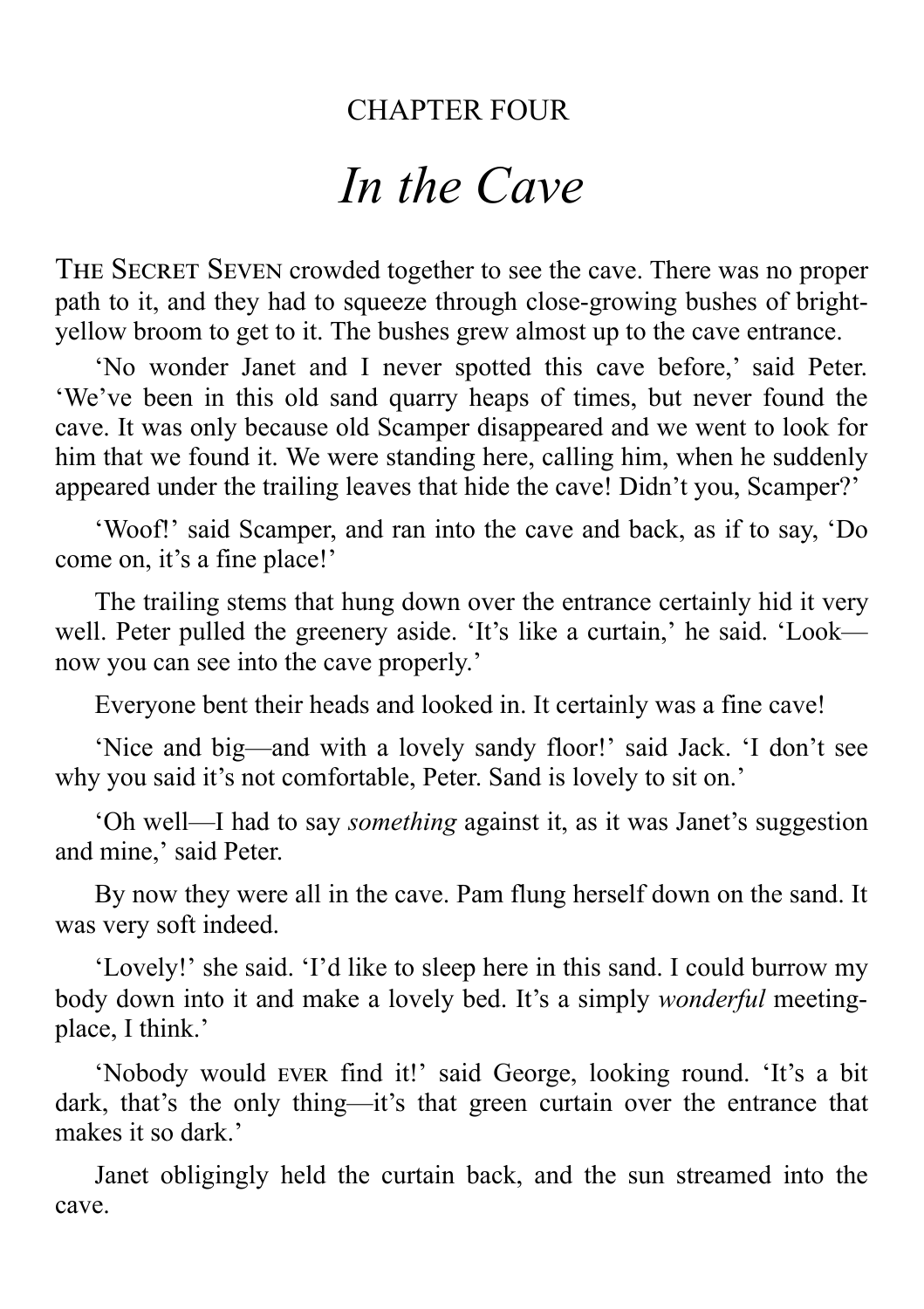'Fine!' said Colin. 'We can have the curtain back when we're just playing about—and draw it when we're having a secret meeting. Couldn't be better. A cave with a ready-made curtain!'

'And look—the cave has a rock roof, all uneven, high here and low there,' said Barbara. 'And there are rocky shelves round the walls—we can use those to put our things on—we'll bring all kinds of things here! I expect we'll have to use this cave all the Easter hols, so we'll make it a kind of home as well as a meeting-place. Shall we?'

Everyone thought this was a very good idea. 'We'll bring the shed cushions here,' said Janet. 'And a box for a table.'

'And keep food here, and lemonade or orangeade,' said Jack. 'Won't it be fun?'

'Yes—and you'll have to be jolly careful not to let Susie follow you here,' said Peter warningly. 'She'd just love to come here and mess things about—bring her silly, giggling friends with her too, I expect, and have a picnic or something in the middle of the cave.'

'I'll be very careful,' promised Jack. 'Well, I must say this is a jolly good place for the Secret Seven. Not too far away, perfectly secret—quite lonely—and our very own. Can any of us come here when we like, Peter? When there's not a meeting or anything planned? I'd love to come and read here by myself.'

'Yes. I don't see why this shouldn't be a kind of headquarters as well as a meeting-place,' said Peter. 'Anyone can come whenever they like—but please leave it tidy, and don't go and eat all the food we leave here!'

'Of course not,' said everyone at once.

'If we come alone and want something to eat we'll bring it ourselves,' said Colin, and everyone agreed.

'Now let's see—we'll come to-morrow at half past ten,' began Peter, but Jack interrupted before he could say any more.

'Oh—earlier than that, Peter! It's going to be fun, I'd like to come earlier —can't we make it half past nine?'

'No, because Janet and I have jobs to do for our father and mother,' said Peter. 'We'll say ten, if you like. We can get our jobs done by then, I expect.'

'I've got jobs to do as well,' said Pam. 'I always help mother with the housework in the hols. So does Barbara.'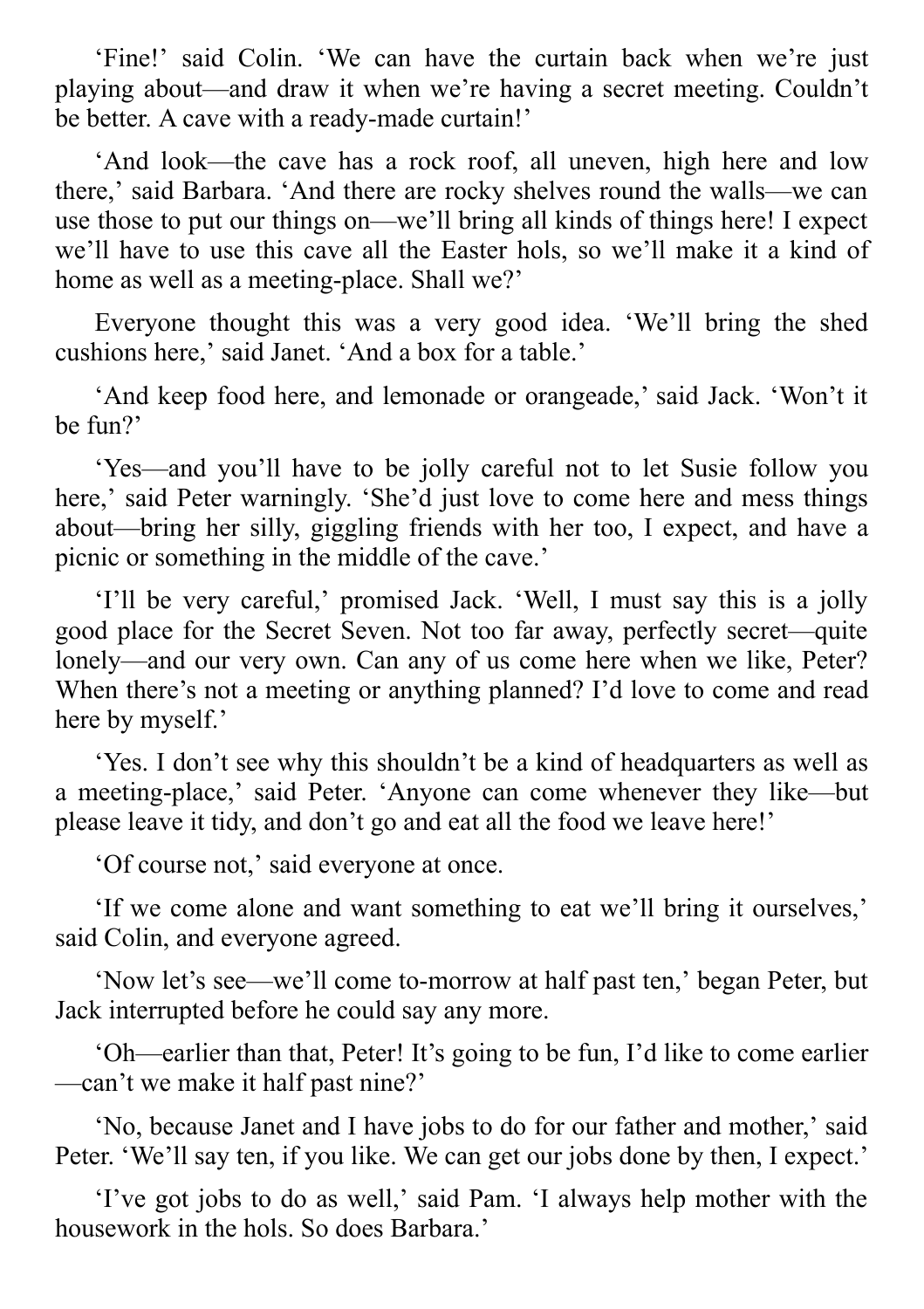'Well, say ten,' repeated Peter. 'And bring what you can to make the cave comfortable and homey. Bring books if you like—the cave's quite dry —and games.'

Everyone was sorry to leave the exciting cave. It really was a nice one, spacious, though the roof was not very high, and it was only in places that the Seven could stand upright—clean, with its floor of soft sand—and reaching back into a very nice, mysterious darkness, quite out of reach of the sunshine.

Peter held back the curtain of greenery till everyone had gone out. Then he let it drop into place and arranged it so that hardly a bit of the entrance showed. Nobody at all would ever guess there was a big cave behind it, going right into the hill beyond!

Scamper came out last of all, his tail wagging madly. He liked the cave. It was exciting. There was no smell of rabbits in it, which was disappointing, but it was good fun to pretend there were, and to scrabble hard at the sand with his front paws, and send it showering into the air!

The Seven all walked back to the gate at the bottom of Peter's garden, and then up the garden to the front gate. They said good-bye, and went off to their different homes, thinking exciting thoughts.

Susie met Jack as he came in, and looked at his sandy shoes.

'Where have you been?' she demanded. 'I've been looking for you everywhere. Where did you get that sand on your shoes?'

'Ask no questions, and I'll tell you no fibs,' said Jack, pushing by her.

'You've been with the Secret Seven, I know you have,' said Susie, and she laughed. 'What's the password? Is it still Sugar-mouse? Ha, ha—I tricked you nicely over that, didn't I?'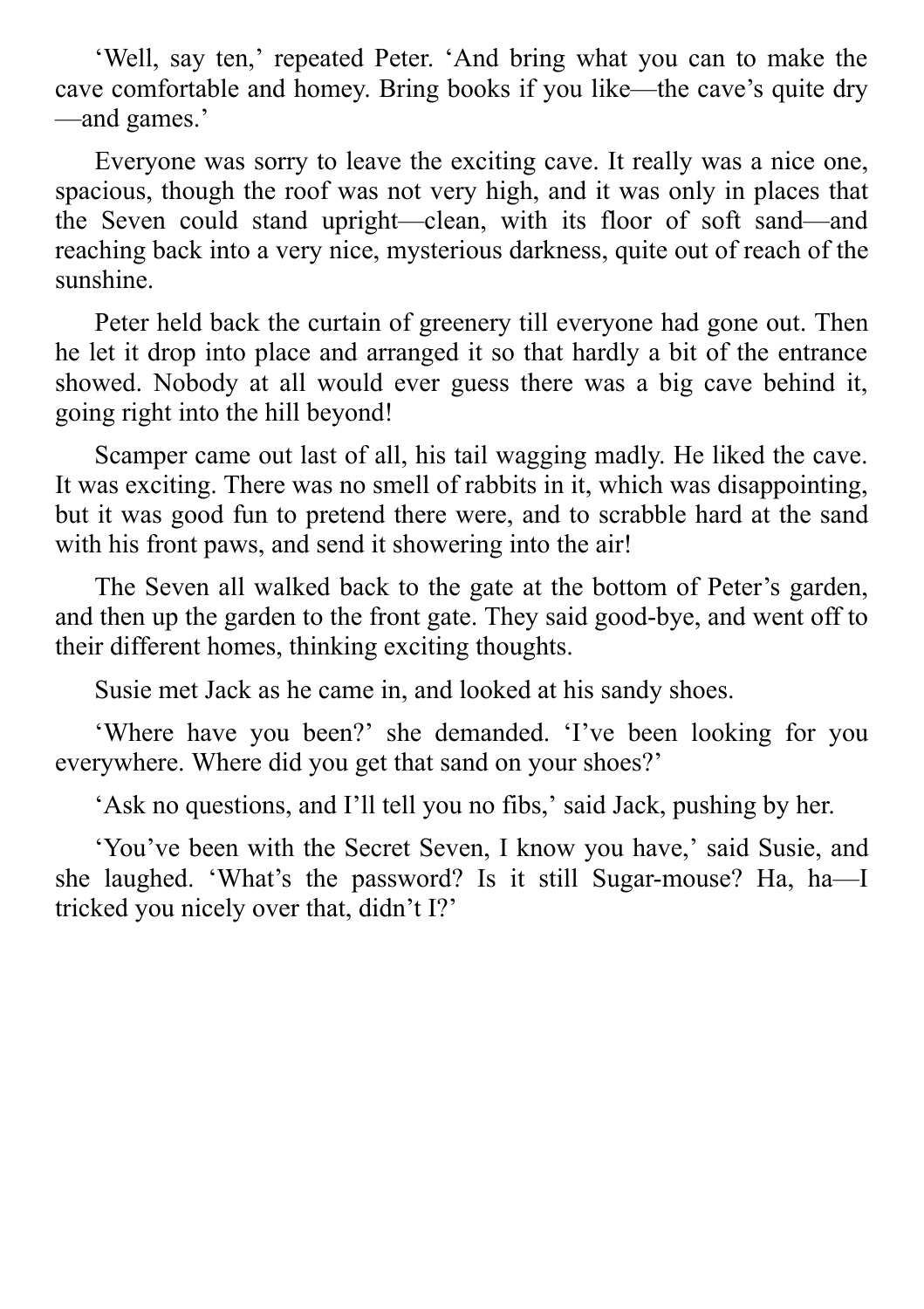#### CHAPTER FIVE

## *Settling In*

<span id="page-21-0"></span>NEXT day Peter and Janet felt very excited. They went down the garden to collect the old cushions they had had in the shed. The gardener had put them into another shed, together with the boxes, sacks, and other things.

He was very busy repairing the old shed. The two children peeped inside. It would certainly be nice and clean when it was all finished.

'I'd rather have the cave for the holidays though,' said Peter, and Janet nodded.

They were very laden indeed as they made their way down to the quarry. Scamper carried a bone in his mouth. He knew quite well they were going to the cave, and he wanted to take something too!

Peter and Janet were there before the others. They drew aside the curtain of greenery and went in. The curtain fell behind them.

'Don't draw it back yet, till the others come,' said Peter. 'They'll have to give the password outside the curtain before we pull it back. Otherwise we'd never know who was coming in! But the password will tell us it's the Secret Seven.'

Janet set down the cushions. Peter put down the box he had brought. It was heavy, because he had filled it with all kinds of things. He began to unpack.

'Hand me the things,' said Janet. 'I'll arrange them nicely on these rocky shelves. There's no hole we can use for a cupboard, but that won't matter. I say—isn't this going to be fun?'

Peter looked at his watch. 'It's almost ten,' he said. 'You go on arranging things, and I'll wait just at the entrance, behind the curtain, and ask for the passwords. The sand outside is so soft that we shan't hear anyone coming. I must watch for them.'

Almost immediately there came a soft shuffle outside. 'Password,' said Peter, in a low voice.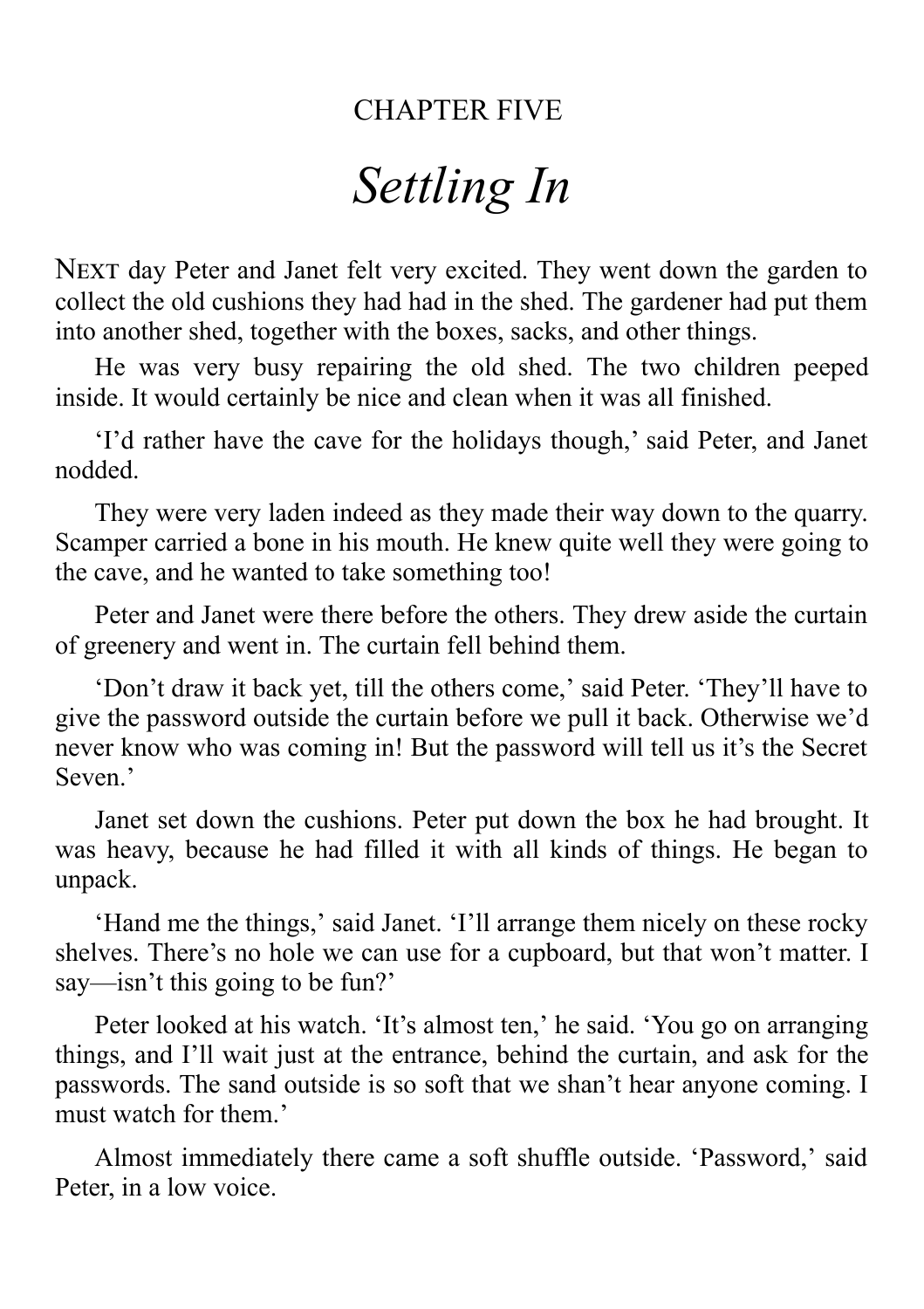'Easter-egg!' said Colin's voice. Peter pulled aside the curtain of greenery, and Colin came staggering in, carrying a big cardboard box. He collapsed on the soft, sandy floor.

'Golly! I never knew books were so heavy! I've brought my whole set of "Famous Five" books to put on the shelves for anyone to borrow—and they've nearly dragged my arms out!'

'Oh, fine—there's one I want to read again,' said Peter, pleased. 'Find a nice even shelf of rock somewhere along the wall there, Colin, and put the books up neatly.'

A small cough came from outside the cave. Someone was waiting to be allowed in! 'Password!' said Peter, at once.

'Easter-egg!' said two voices together, and Peter lifted the green curtain. In came Pam and Barbara, both together, Pam giggling as usual. They both carried parcels.

'Janet will see to those,' said Peter, taking up his post by the curtain again. Soon he heard the soft sound of feet coming quietly over the sand outside, and heard, too, the noise of people squeezing through the thick bushes of yellow broom.

'Password!' he said, and two voices answered together. 'Easter-egg!'

'Not so loud, idiots!' said Peter, and pulled aside the green curtain, grinning widely at Jack and George. He peered cautiously behind them.

'It's all right. I slipped off while Susie was at the bottom of our garden,' said Jack, staggering in. 'I've brought two bottles of drinks and two syphons of soda-water. Mother said I could, as her share towards the Secret Seven goings-on!'

'Goodo!' said Peter, pleased. He drew back the curtain and tied it with a bit of string, so that the sunshine flooded into the cave. He looked all round outside to make sure that no one was about.

'I think we're absolutely safe and secret here,' he said. 'This quarry has been deserted for years, and I don't expect anyone remembers there was ever a cave here.'

'Scamper would bark if anyone wandered near,' said Janet. 'Then we could quickly pull the curtain over the entrance and lie as quiet as anything!'

'Yes. Scamper would certainly warn us,' said Peter. 'Now—how are you all getting on?'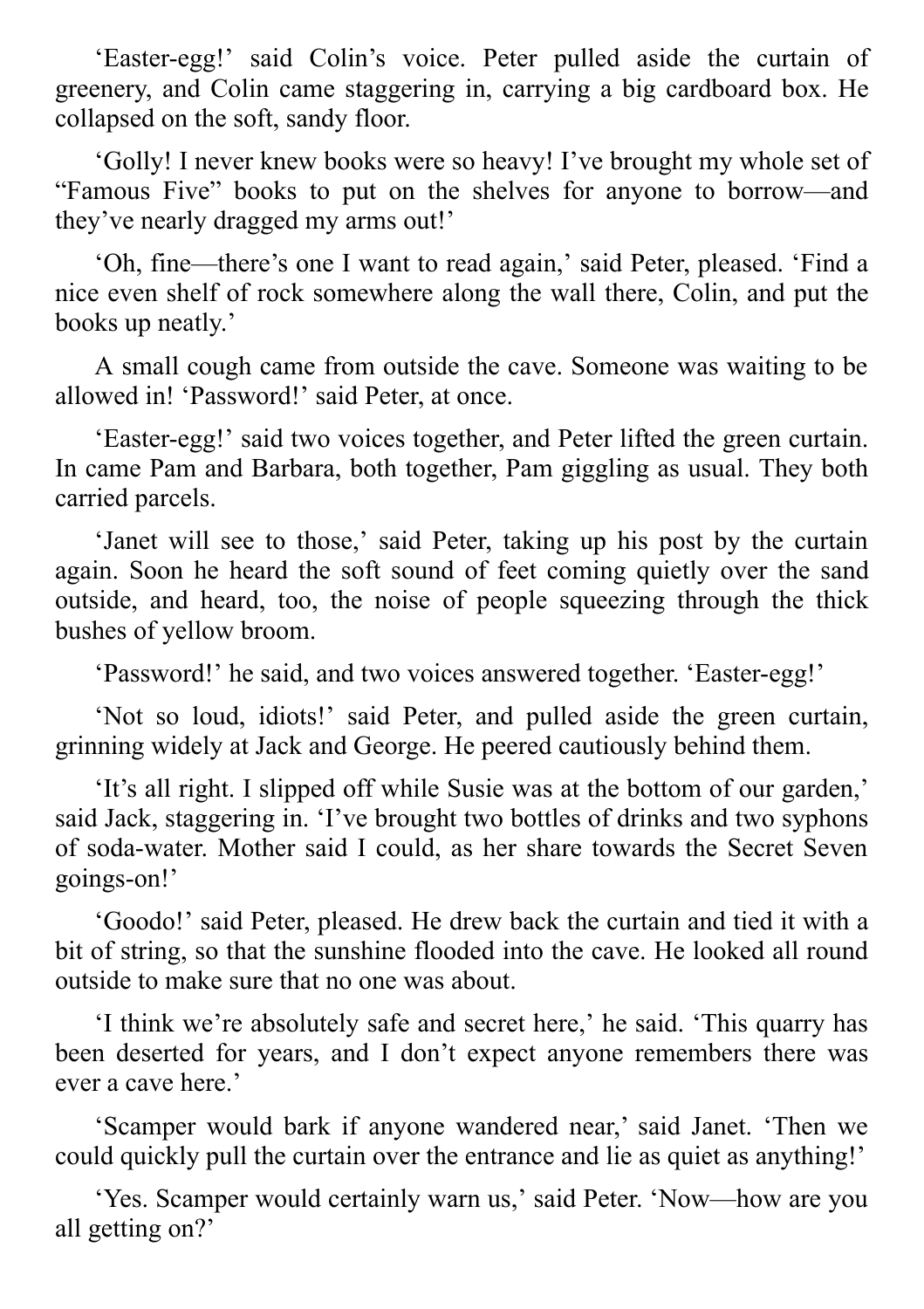The cave was beginning to look quite cosy and furnished! The box-table was in the middle. Cushions were here and there on the sandy floor, ready for anyone to sit on. Arranged on the uneven ledges of the rocky wall were Colin's books and some of Jack's. Plastic cups had been neatly put in a row by Janet, and on a wider ledge she had put Jack's bottles and syphons.

A tin stood in one corner. It had in it some of the food that the Seven had brought, and on another ledge stood a tin of boiled sweets, a packet of oatmeal biscuits, and two bars of chocolate brought by Pam. A small jar of potted crab paste stood next to a jar of home-made strawberry jam.

'It all looks very good,' said Peter approvingly. 'Very good indeed.'

'Yes. We've found places for everything,' said Janet, pleased. 'That corner over there belongs to Scamper, by the way—that's where he's buried the big bone he brought with him. Please don't disturb it, anyone. You can stop sitting on it, Scamper—I've told everyone it's your own special corner.'

Scamper still sat there, however. To him a bone was a very precious possession indeed, and he had to make *quite* sure that everyone understood it was *his* bone.

'I'm hungry after all this,' announced Jack, 'I vote we choose something to eat. We've got a very well-filled larder!'

'I'll have a ginger bun,' said Colin. 'My mother made them yesterday. They're lovely. Let's begin with those.'

So there they sat, all the Secret Seven, happily munching ginger buns. The sun streamed in at the cave entrance, for the green curtain was still pulled back. What a lovely meeting-place—the best they had ever had!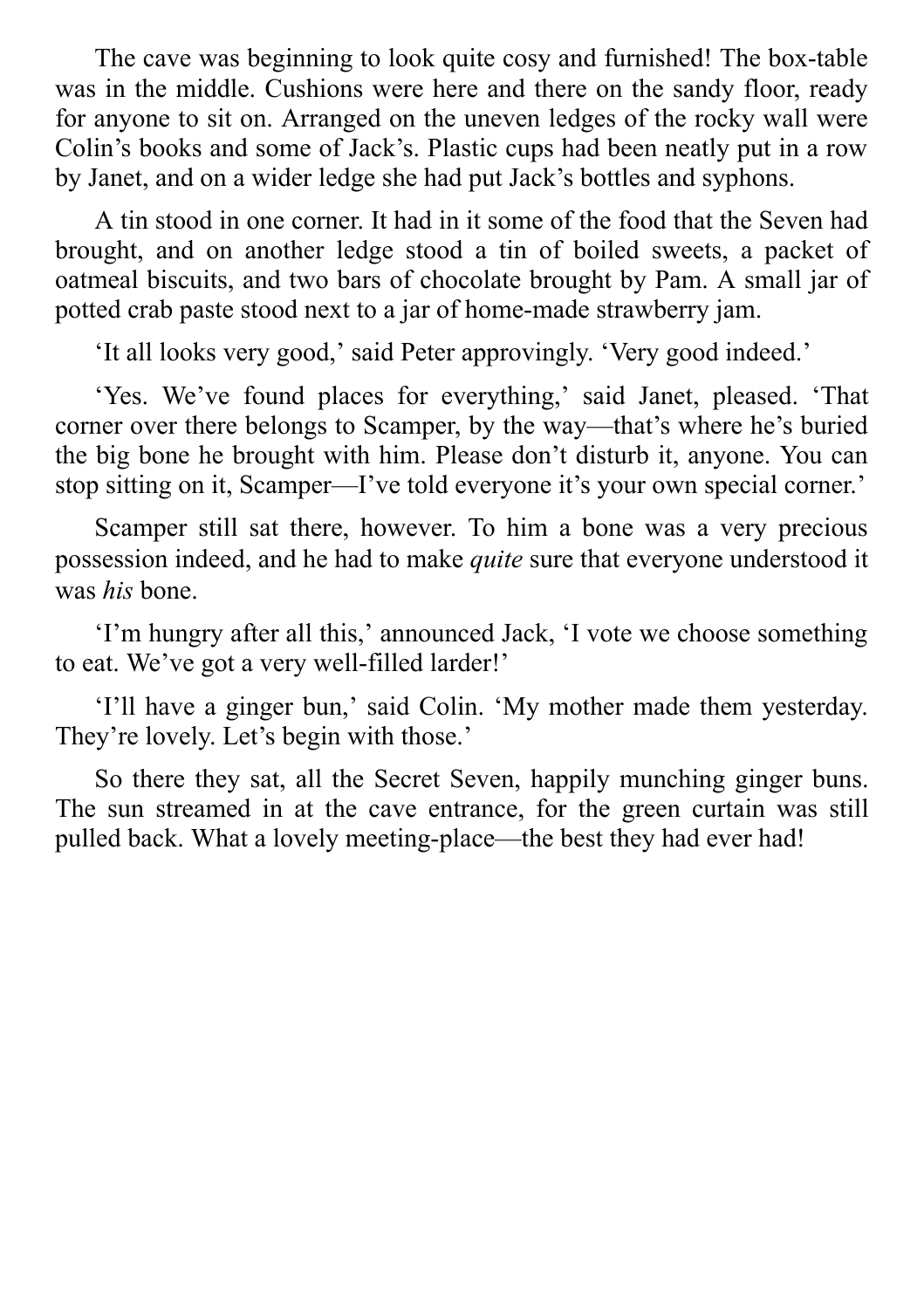#### CHAPTER SIX

## *Jack is Very Puzzled*

<span id="page-24-0"></span>THE cave was a great success. On rainy days it was a wonderful place to lie in and read, or play games. Each of the seven burrowed into the sand and made his or her own bed or hole. Each had a cushion for their head. The shelves were always kept stacked with papers and magazines, and with food and drink.

'We couldn't have found a better place,' said Colin. 'Jack, does Susie ever bother about where you disappear to for hours on end?'

'Goodness, yes,' said Jack. 'She keeps on and on about it. She knows our old shed is no longer a meeting-place, because she went to have a look at it. I have to be awfully careful not to let her follow me when I come here. Yesterday I turned round and there she was, keeping to the bushes beside the road, hoping I wouldn't see her.'

'What did you do?' asked Pam.

'I turned a corner and went off to the sweet shop instead of coming here,' said Jack. 'I do hope she won't find our cave.'

'Let's go into the quarry and play hide-and-seek,' said Janet, getting up. 'The sun's out again, and I'm longing to stretch my legs.'

So off they all went. Jack was chosen to shut his eyes and count a hundred before he began looking. The cave was to be Home.

Jack stood by a tree at the other side of the quarry, counting nice and slowly. When he had counted a hundred, he looked round. Could he see anyone behind a bush, or lying in the lush grass near-by?

No—not one of the others was to be seen. He moved cautiously round his tree, keeping his eyes open for sudden movement somewhere.

He glanced towards the cave, which he could just see between a gap in the broom bushes that hid it so well. Then he stared. Someone was slipping into the cave! Who was it? He just couldn't see.

'That's not fair,' thought Jack. 'They haven't given me a chance to find them. Well, I'll soon find out which of the seven it is, and tell them what I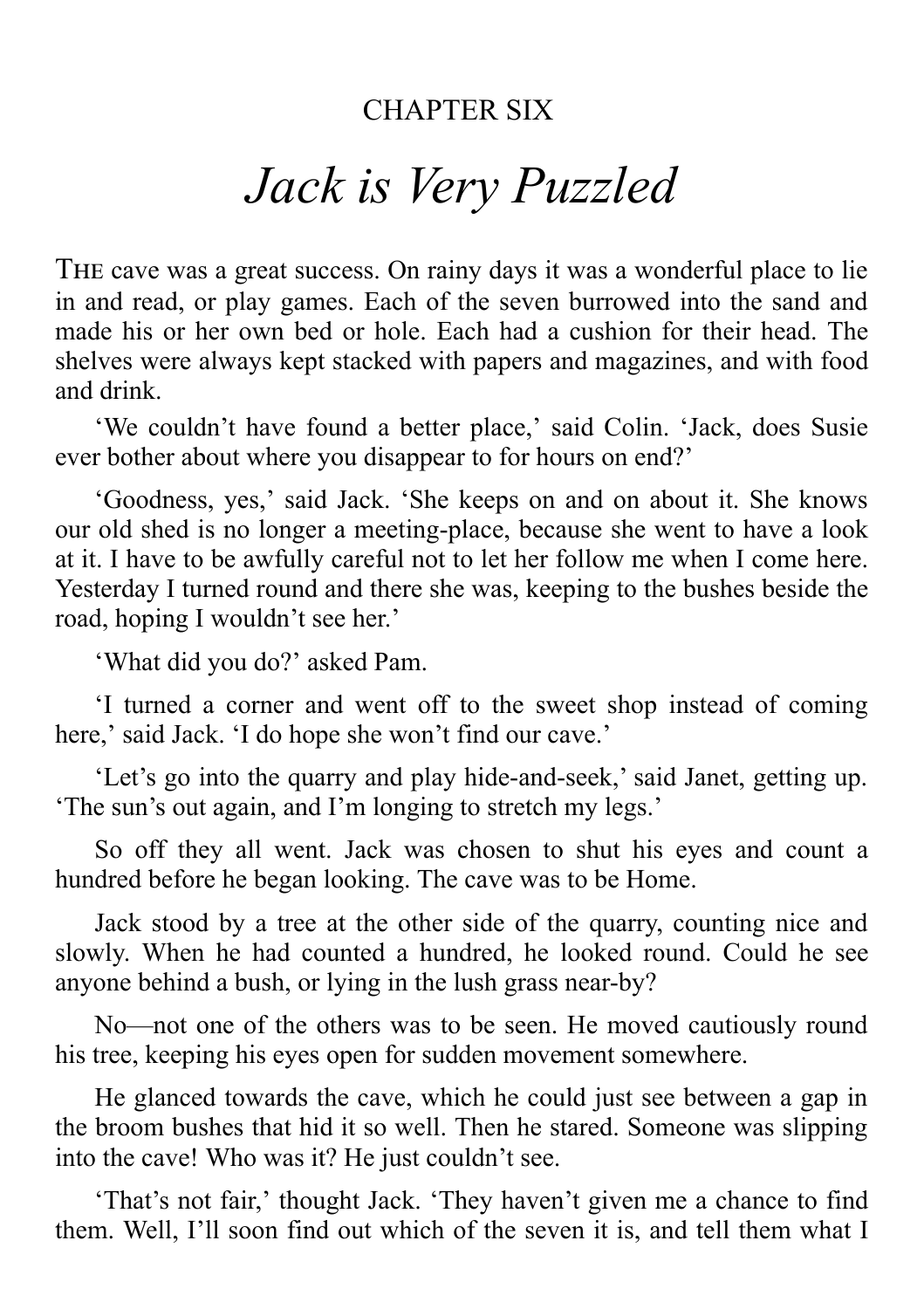think of them!'

He saw a patch of blue near-by and recognized Pam's frock behind a bush. He rushed at her, but she escaped and ran squealing to the cave.

Then he found Barbara, Janet, and Scamper together, crouching behind a great hummock of sand. He ran to catch them and fell headlong over a tuft of grass. They rushed away, the girls squealing and Scamper barking.

He nearly caught Colin behind a tree, but Colin was too quick for him. 'Let's see—that only leaves one more,' said Jack to himself. 'The first one I saw going into the cave—then the three girls—then Colin—myself—and so there's just one more. It's Peter or George.'

He hunted here and there, and then suddenly fell over two giggling boys. It was Peter and George, half-buried in the soft sand. Jack grabbed at Peter and caught him, but George escaped to the cave.

'I'm caught all right!' said Peter, grinning. 'I'll be "He" next. Let's call out to everyone in the cave.'

'Wait a minute,' said Jack, looking puzzled. 'There's something I don't understand. Let's go up to the cave.'

Peter went with him to the cave, where the other five were waiting.

'What don't you understand?' asked Peter.

'Well, listen—first I saw someone slipping into the cave immediately after I'd finished counting,' said Jack, 'which wasn't really fair. Then I found Pam, then Janet and Barbara, then Colin, then you and George, Peter.'

'Well—what's puzzling you?' asked Peter.

'Just this—that makes *eight* of us, not counting Scamper,' said Jack. 'And what I want to know is—who was the eighth?'

They all counted. Yes, Jack was right. That made eight, not seven. Everyone said at once that they hadn't slipped into the cave before Jack discovered them.

'Well—who was that first person then, if it wasn't any of us?' said Jack, really puzzled. 'I tell you I saw somebody go into the cave before I discovered *any* of you. Who was it?'

Everyone began to look round uneasily. Peter pulled the green curtain back as far as he could, and the sunshine filled the cave, except for the dark places at the back.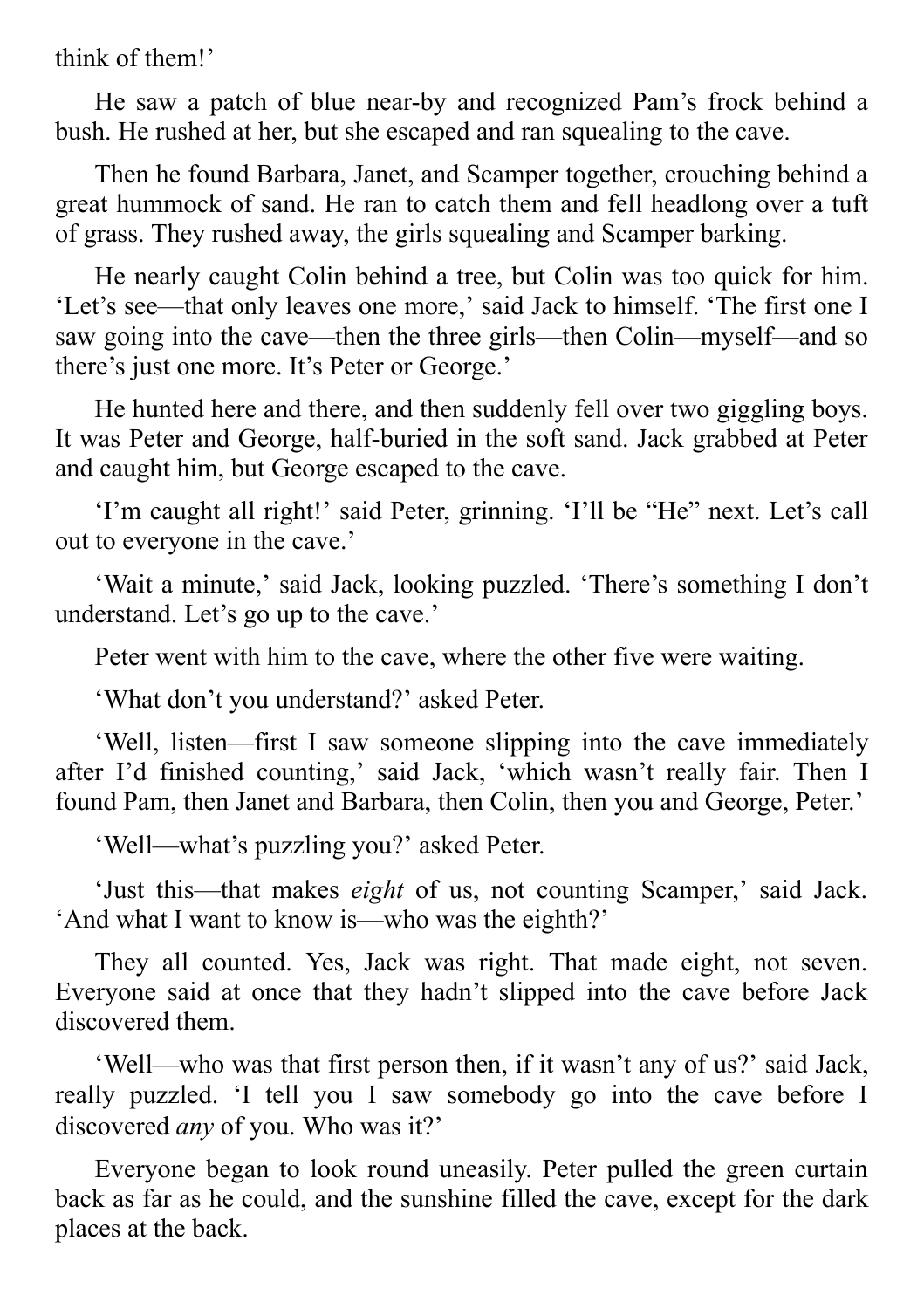'There's nobody here,' said Pam. 'Oh, Jack—do you suppose it could have been Susie?'

'I don't know. I only just saw *somebody*, but I haven't any idea who it was,' said Jack. 'And look here—surely that somebody must still be in here! I found Pam almost immediately, and she rushed off to the cave. You didn't see anyone here, did you, Pam?'

'Of course not,' said Pam. 'If I'd seen Susie I would have smacked her!'

Peter took down a torch from the shelf of rock near-by and switched it on. He flashed it towards the dark corners at the end of the cave. 'Come forth!' he said, in a hollow voice. 'Come forth, O wicked intruder!'

But nobody came. The far corners of the cave, now lighted brilliantly by the torch, were quite empty.

'It's queer,' said Jack, frowning. 'Very queer. Give me the torch, Peter. I'll go and see if there's any corner or hole at the end of the cave that we haven't noticed.'

'Well, there isn't,' said Peter, giving him the torch.

'Janet and I had a jolly good look when we first found the cave!'

All the same, Jack went to the far end and had a very good look round, flashing the torch everywhere. There seemed to be nowhere that anyone could hide.

He came back, still looking puzzled. 'Cheer up,' said Peter. 'You must have imagined someone, Jack. Anyway, *would* anyone come to that cave while we were all of us here, in plain view?'

'But that's just what we were not,' said Jack. 'We were playing hideand-seek, ass—and there wasn't a sound—and all of you but me were well hidden. Anybody coming here just then would not have heard or seen anything of us. They would have thought the place deserted.'

'Yes. I see what you mean,' said Peter. 'All the same—there's nobody here. So cheer up, Jack, and let's go on with the game. My turn to find you all. Go and hide!'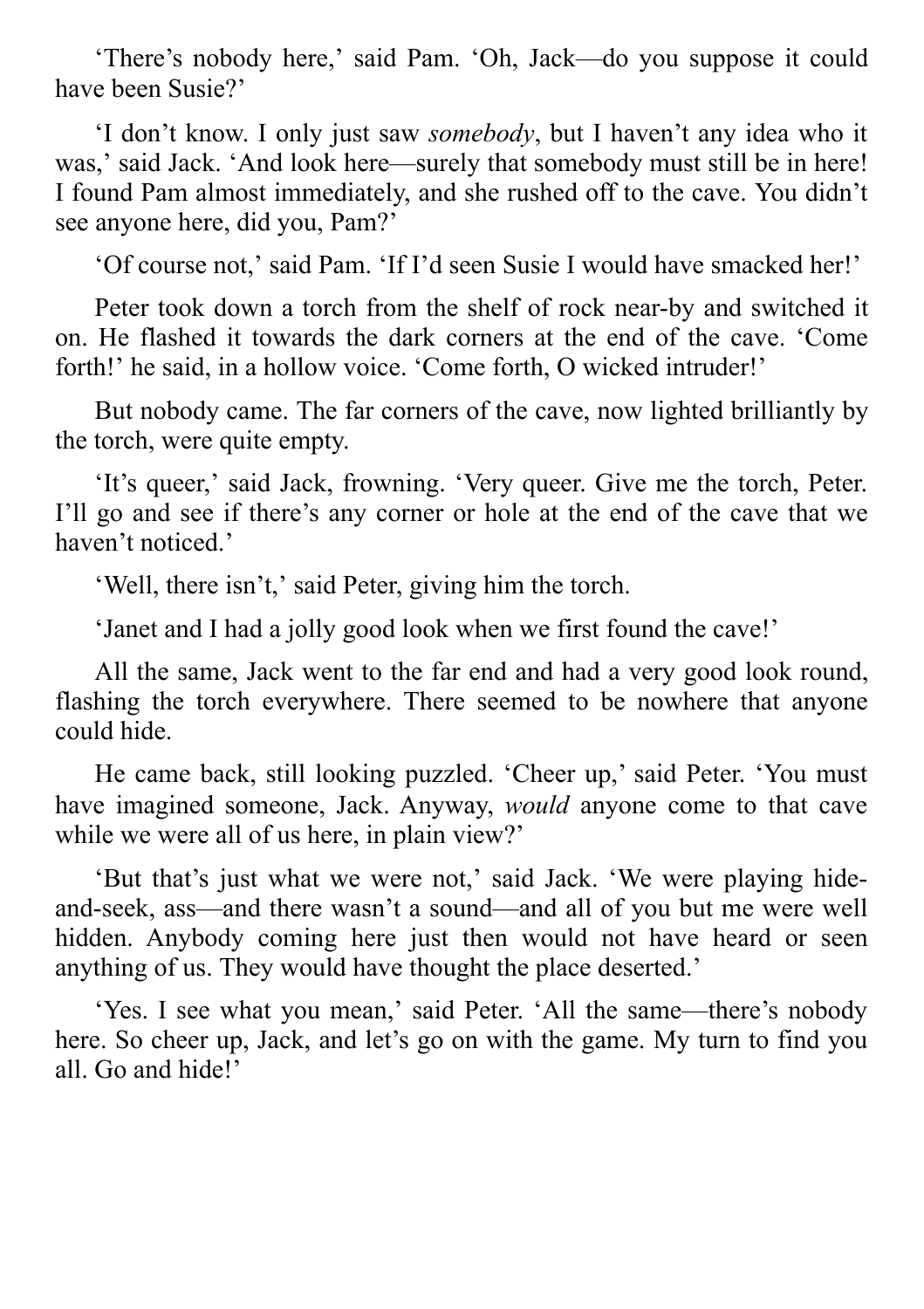#### CHAPTER SEVEN

## *A Real Mystery*

<span id="page-27-0"></span>NOBODY said any more about Jack's idea that someone had slipped into the cave. Jack began to think he really must have imagined it. Perhaps it was a shadow from a cloud or something? They all played the game of hide-andseek again and again, and nobody saw mysterious people slipping into the cave any more!

'It's time to tidy up and go home,' said Peter, at last. 'What a mess we seem to make when we've been in the cave for even a short time!'

The girls shook up the cushions, and the boys gathered up the rubbish and put it into a bag to take home. Then Janet put the rest of the food back on the shelves, and tidied up Colin's set of 'Five' books.

'There!' she said. 'Everything tidy! If our mothers came and looked in they would be most astonished.'

They all laughed. They went out of the cave, and Peter pulled the green curtain carefully across. Then off they went home.

'Same time to-morrow!' called Peter, when they all said good-bye to him and Janet and Scamper at his front gate.

'No! You've forgotten—we're all going to bike over to Penton and see the circus come through,' said Colin. 'We're meeting at eleven at my house.'

'Oh, yes—how could I forget!' said Peter. 'We'll go to the cave after dinner to-morrow afternoon.'

Next day they had a good morning, watching the long circus procession passing through the little town of Penton. Then they biked back for their dinners, and, at various times, set off to the cave.

Pam and Barbara arrived first, Pam very pleased because her granny had given her a tin of peppermints for the Secret Seven to enjoy.

'I'll put them beside the other tins,' she said. 'Hallo—look, Barbara, there's a tin on the floor of the cave. Who do you suppose knocked that down? We're the first here to-day!'

'Perhaps it overbalanced,' said Barbara.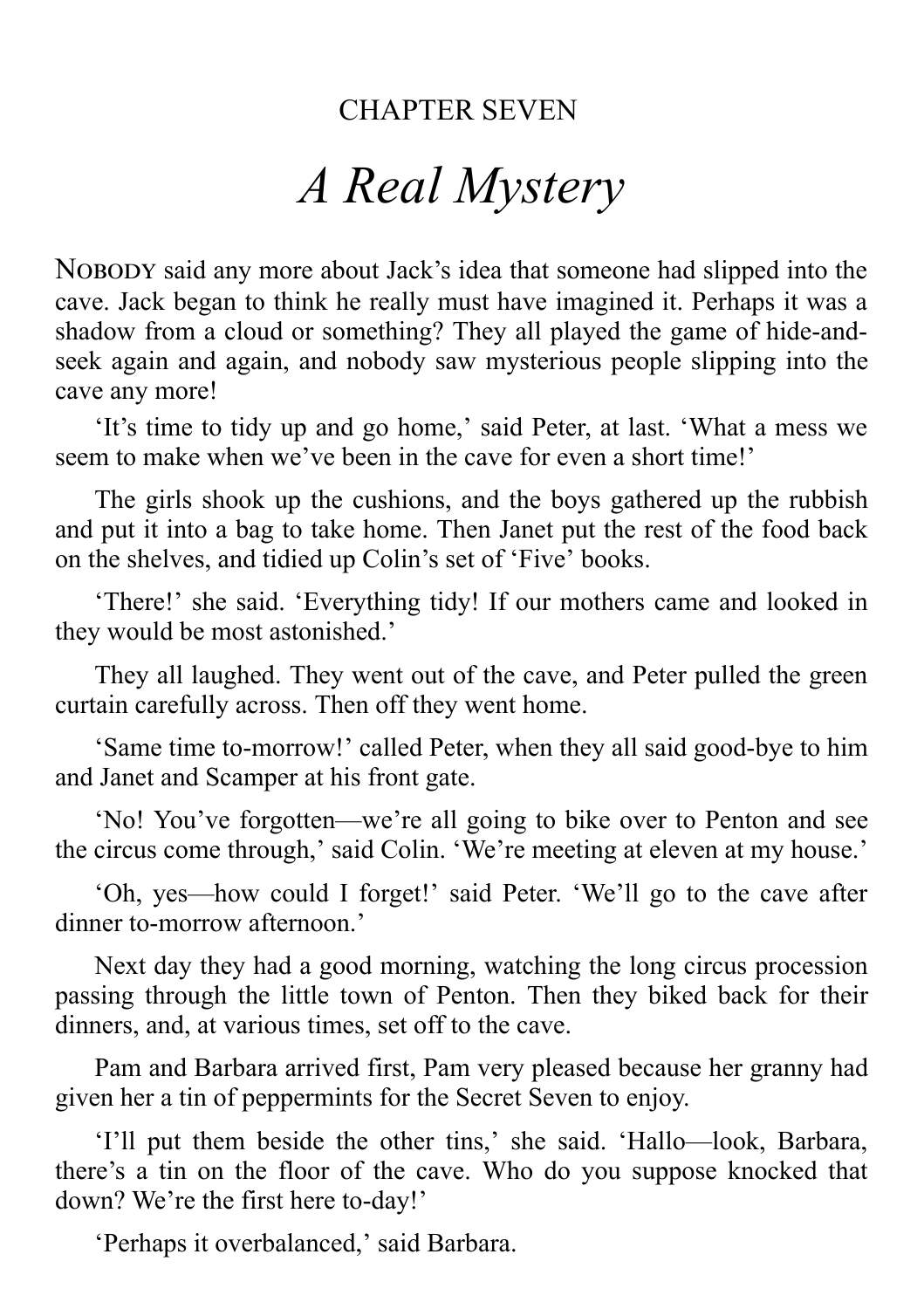'And I say, look—we left a whole bar of chocolate, a very big one, just *here*,' said Pam. 'I put it there myself. That's gone!'

'It's probably somewhere else,' said Barbara. Then she herself noticed something. 'Goodness, look—three of our cushions are missing! Has somebody been here?'

'It's Susie,' said Pam frowning. 'That's who it is. She didn't come with us to Penton to-day—so she must have come here instead! She has followed Jack sometime or other, and found out our meeting-place. Blow Susie!'

'Here are the others,' said Barbara. 'Let's tell them.'

They heard the password murmured outside the cave. 'Easter-egg'—then the curtain was pushed aside and in came Colin and George.

'Susie's been here!' said Pam angrily. 'Look—there are cushions missing—and our big bar of chocolate is gone—and a tin was on the ground.'

'And look—those currant buns we were saving for to-day are nearly all gone!' said Barbara, opening a tin. 'Would you believe it!'

Soon Peter, Janet, and Jack arrived and were also told the news. 'But it needn't have been Susie,' said Peter, trying to be fair, though he felt perfectly certain it was. 'It could quite well have been a tramp.'

'He'd have taken lots more things,' said Pam. 'And what would he want with *cushions*! We might meet him down a lane carrying them, and we'd know he was the thief at once. No tramp would be as silly as that.'

'That's true,' said Peter. 'Well—Jack, you'll have to find out if it's Susie.'

'All right,' said Jack, looking troubled. 'I'll go now. But somehow I don't think it *is* Susie, you know. I can't help remembering that person, whoever it was, that I saw slipping into the cave yesterday.'

Jack went off to find Susie. The others each took a peppermint from the tin that Pam offered them, and settled down to read. Colin finished his book and went to get another. He gave an exclamation.

'One of my "Famous Five" books has gone! Has anyone borrowed it? It's *Five Go Down to the Sea*.'

Nobody had. 'I know it's not Jack,' said Colin. 'He's just finished reading it. My word—if that's Susie again I'll have something to say to her!'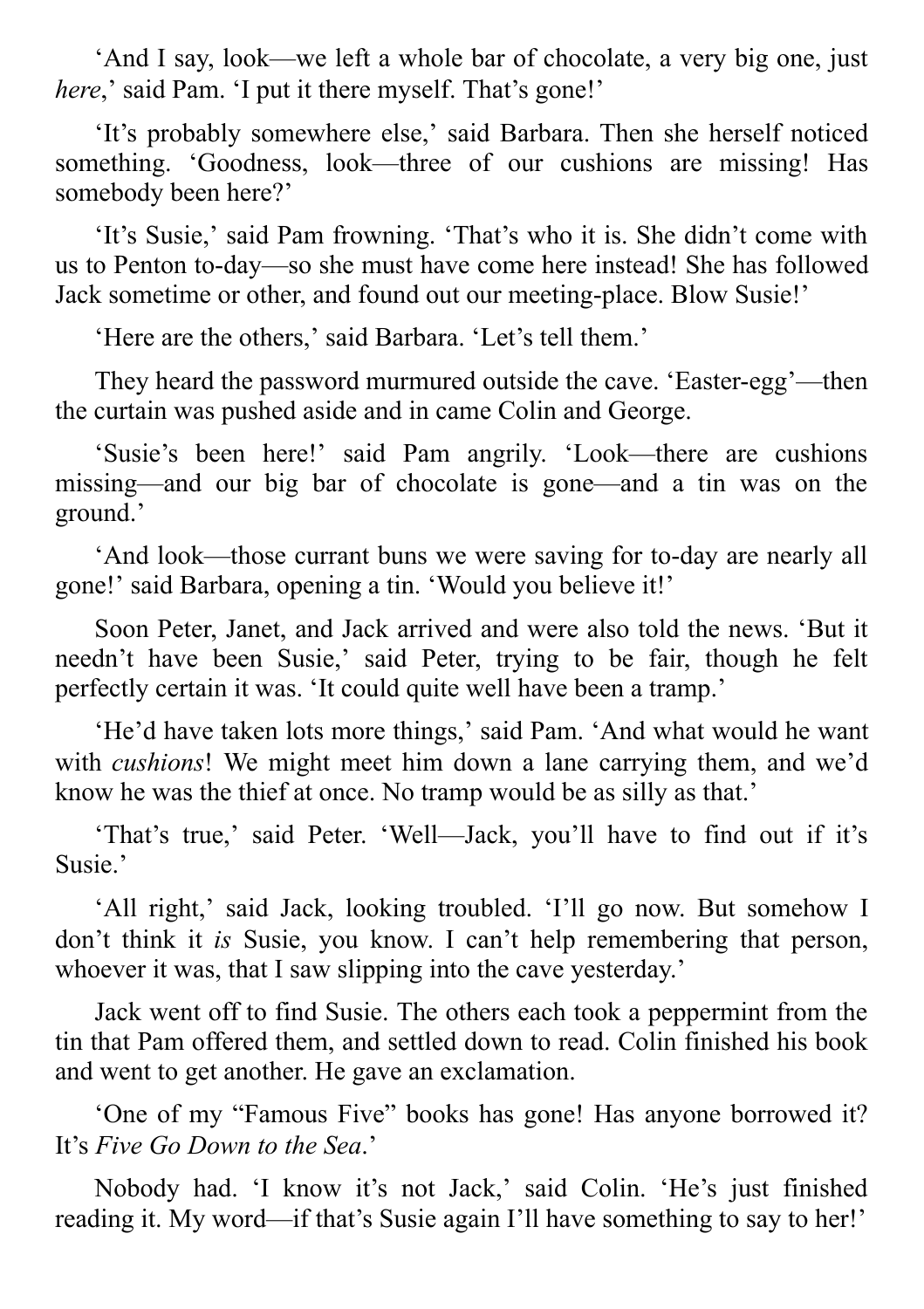Jack came back in about an hour. 'Easter-egg,' he said, outside the cave, and Peter called him in.

'Well,' he said, throwing himself down on the sandy floor, 'I've had an awful time. Susie says she's never been *near* our new meeting-place, she says she doesn't even know where it is! She flew into such a temper when I accused her of coming and taking things, that Mother heard her, and came to see what was the matter.'

'Oh, blow!' said Peter. 'You might have kept your mother out of this. What happened next?'

'Mother made me tell where our meeting-place is,' said poor Jack, looking really miserable. 'I couldn't help it, Peter, really I couldn't. She *made* me.'

There was a silence. Everyone knew that it was wrong, and also quite impossible, to refuse to tell mothers anything they wanted to know. But to give away their wonderful new meeting-place! How truly shocking.

'Was Susie there when you told?' asked Peter.

'Yes,' said Jack. 'She was—and she said she was jolly well coming to find the cave and make a real mess of it! I don't think she did come here this morning. She was with Jeff all the time in the garden. Mother said so.'

'Well then—who did?' said Peter, puzzled. 'It's a queer thief who comes and takes three *cushions*!'

There was a silence. Pam glanced round the cave fearfully. Who was it who came here? Jack had seen someone yesterday—and now the someone had come again to-day. Who was it?

'Now that Susie knows about our cave, I think that someone must be here on guard whenever we're not here,' said Peter. 'I mean—we can't let Susie come and mess everything up. I can quite see that if it wasn't she who came and took the things this morning, she must be jolly wild with us for thinking it was.'

'I wouldn't be surprised if she brought Jeff with her and turned the whole place upside down now,' said Jack gloomily. 'You don't know Susie like I do.'

'Well, let's make things jolly unpleasant for them if they *do* come,' said George. 'Let's balance a jug of water on that ledge over the green curtain.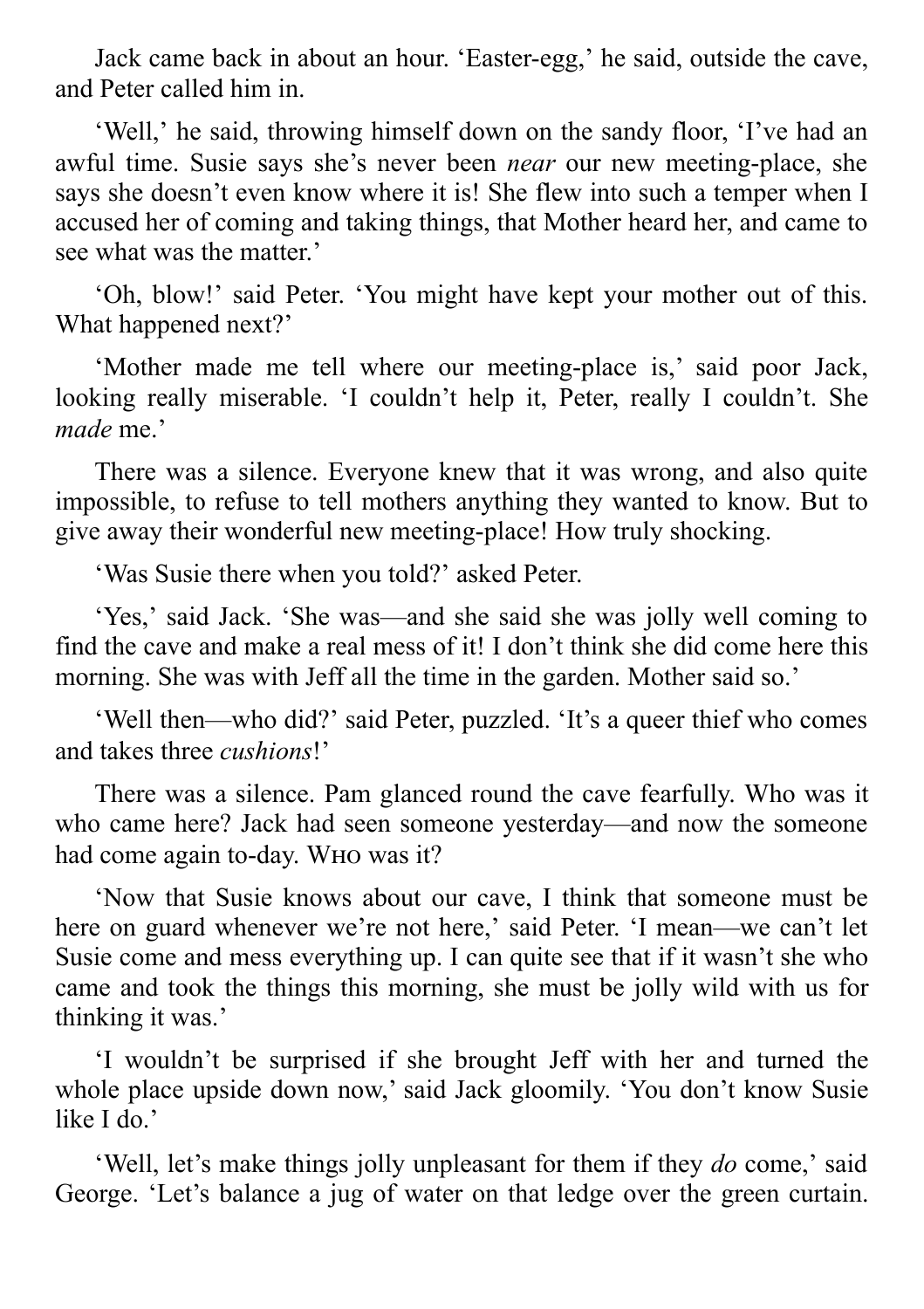As soon as the curtain is moved, the jug will overbalance and pour water all over them.'

Pam giggled. 'Yes. Let's do that!'

'And let's do what my cousin once did to someone he didn't like,' said Colin. 'He got a reel of cotton and wound it all over and across the entrance to our summer-house—and he dipped it in honey first! Then when this awful boy walked into the summer-house, he walked right through the sticky threads and thought that an enormous spider's web had caught him!'

'How horrible!' said Pam, shuddering. 'To have sticky thread all over you like that!'

'Susie would hate it,' said Barbara. 'She loathes getting caught in spider thread. But who's got cotton or honey? Nobody here!'

'I can run indoors and get a reel of silk from my work-box,' said Janet, 'and there's some honey in a jar in our larder, I know. But aren't we being rather horrid to Susie?'

'No, Susie will only get caught in our tricks if she finds the cave and comes to turn it upside down,' said Pam. 'It will be her own fault if she gets caught. Nobody else's.'

'It's no good being soft-hearted with Susie,' said Jack gloomily. 'Actually, sometimes I think she's cleverer than any of us!'

Janet ran off to get the honey and the reel of silk. Barbara complained because her cushion was gone and she now had nothing to rest her head on.

'I suppose whoever took our cushions did it for some kind of silly joke,' she said. 'And probably threw them into the bushes somewhere.'

'I'll go and look,' said Colin, and got up. But the cushions were nowhere to be seen, and he soon came back. Janet came with him, having got the reel and the honey.

'We'll get the tricks ready when we go home to tea,' said Peter. 'I'll slip up after tea to make sure that no one's been into the cave, and I'll come last thing at night too.'

Just before they left they arranged the booby-traps. Janet ran the grey silk thread through the sticky honey, and the boys wound it back and forth across the entrance to the cave, twisting it round the plants that lined the edges of the cave entrance from top to bottom.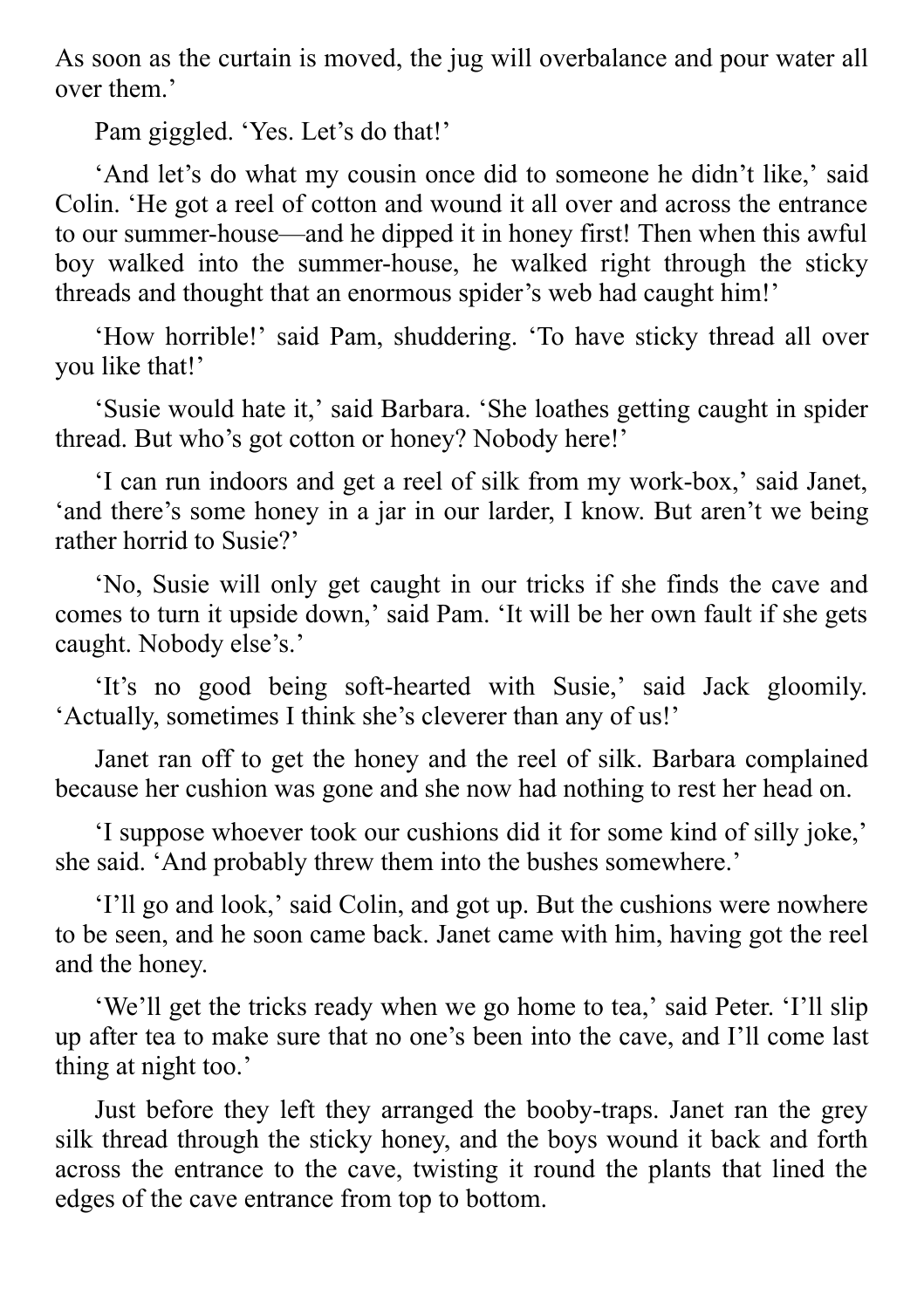'There!' said Peter, at last. 'No one can get in without getting covered with thin, sticky threads! And what a shock they'll get too, when they draw back the curtain and get swamped with water from that jug! I've balanced it very carefully, so that at the slightest pulling back of the green curtain the water will pour out!'

Everyone giggled and wished they could be there to see the booby-traps catch any intruder. 'I hope Jeff comes with Susie—I can't bear him,' said Jack. 'And shan't I laugh if Susie comes back sticky and wet! Come on, let's  $g_0$ .

After tea Peter went up to the cave to examine the booby-traps. They were still there! The jug of water, half-hidden by leaves, was still in place, and he could see the grey, sticky threads gleaming behind the green curtain.

'Susie and Jeff haven't been yet,' he told Janet, when he got back. 'I'll slip up again just before it gets dark and have another look.'

So up he went once more to the cave, but again the booby-traps were still there, untouched. 'Susie won't come now,' he thought. 'I'll be up here before nine o'clock to-morrow morning and watch out for her in case she comes then.'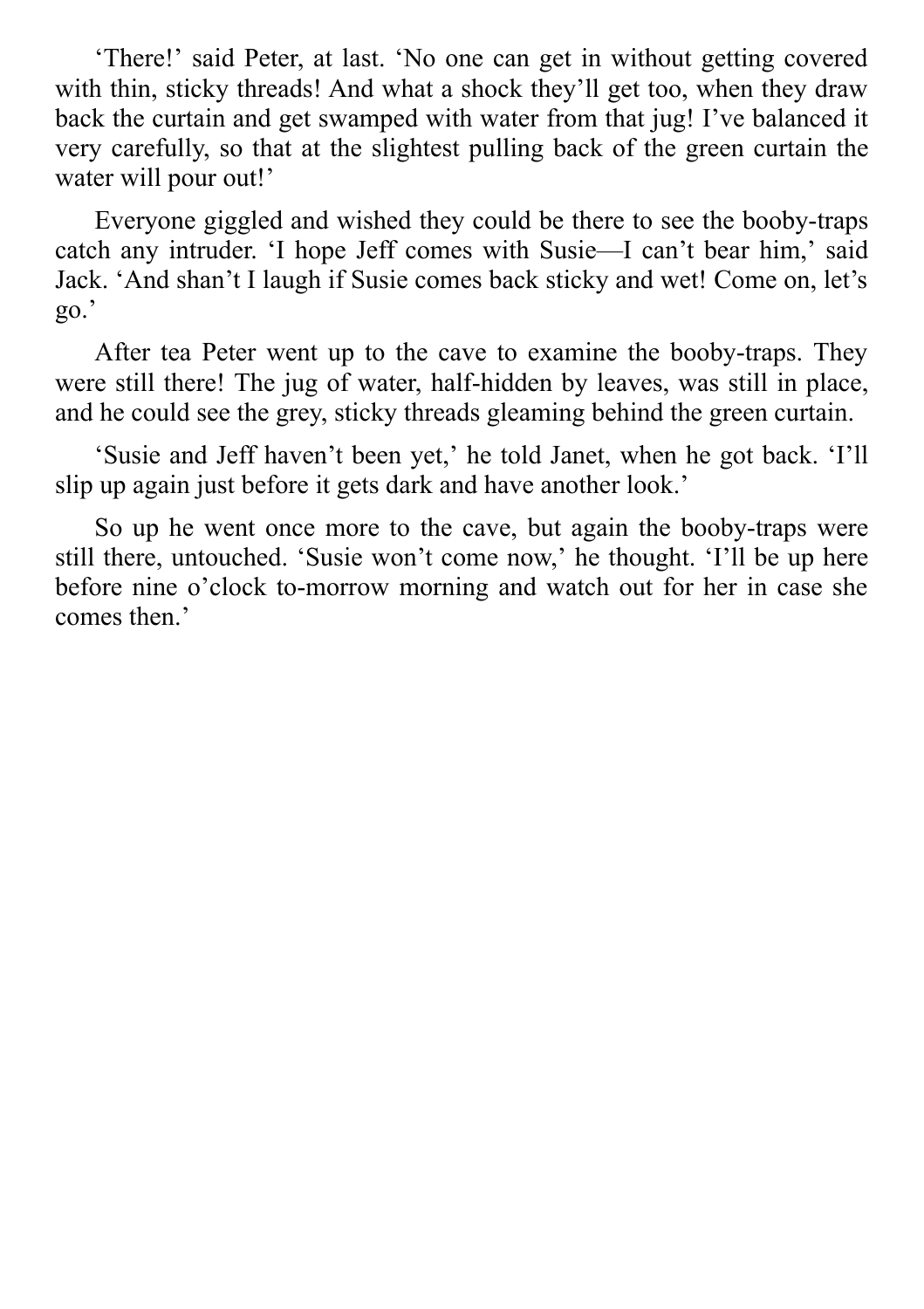#### CHAPTER EIGHT

## *Scamper is a Help*

<span id="page-32-0"></span>JACK came back to see Peter just before nine next day. 'I came to tell you that Susie's not been near the cave,' he told Peter. 'I kept an eye on her all yesterday evening and this morning. She's gone off to her music lesson now, so we're safe till twelve o'clock anyhow.'

'Right,' said Peter. 'Well, help me with the few jobs I have to do, and then we'll go up with Janet and Scamper. We'll try to get there just before the others come.'

So at five to ten, Peter, Janet, Scamper, and Jack made their way to the quarry and then up to the cave.

They looked up to where the jug was so carefully balanced on a ledge, and grinned.

'I'll get it,' said Jack, and climbed up to remove it.

'We'll have to break these threads ourselves,' said Janet. 'What a waste of booby-traps, wasn't it? Ooh, be careful—you'll get honey all over you!'

They broke the threads as carefully as possible, so as not to get themselves sticky, and went into the cave. And then they stood there in astonishment, gazing round as if they could not believe their eyes!

The tins were all opened—and emptied! Some were flung on the floor. Two more of the cushions had gone. A bottle of orangeade had disappeared, and so had a syphon of soda-water. The tin of peppermints had completely vanished, and also some more books. A torch that Colin had left on a shelf had gone too.

'But—but—how could anyone get *in*?' stammered Peter, utterly astonished. 'Our booby traps were still there—those threads were quite unbroken. NOBODY could have come in—and yet look at this. I don't like it. There's something very queer going on in this cave—and I just—don't—like  $\frac{1}{\sqrt{1}}$ 

The three children felt scared. It was quite clear that *no one* had gone into the cave, because the sticky silk threads would certainly have been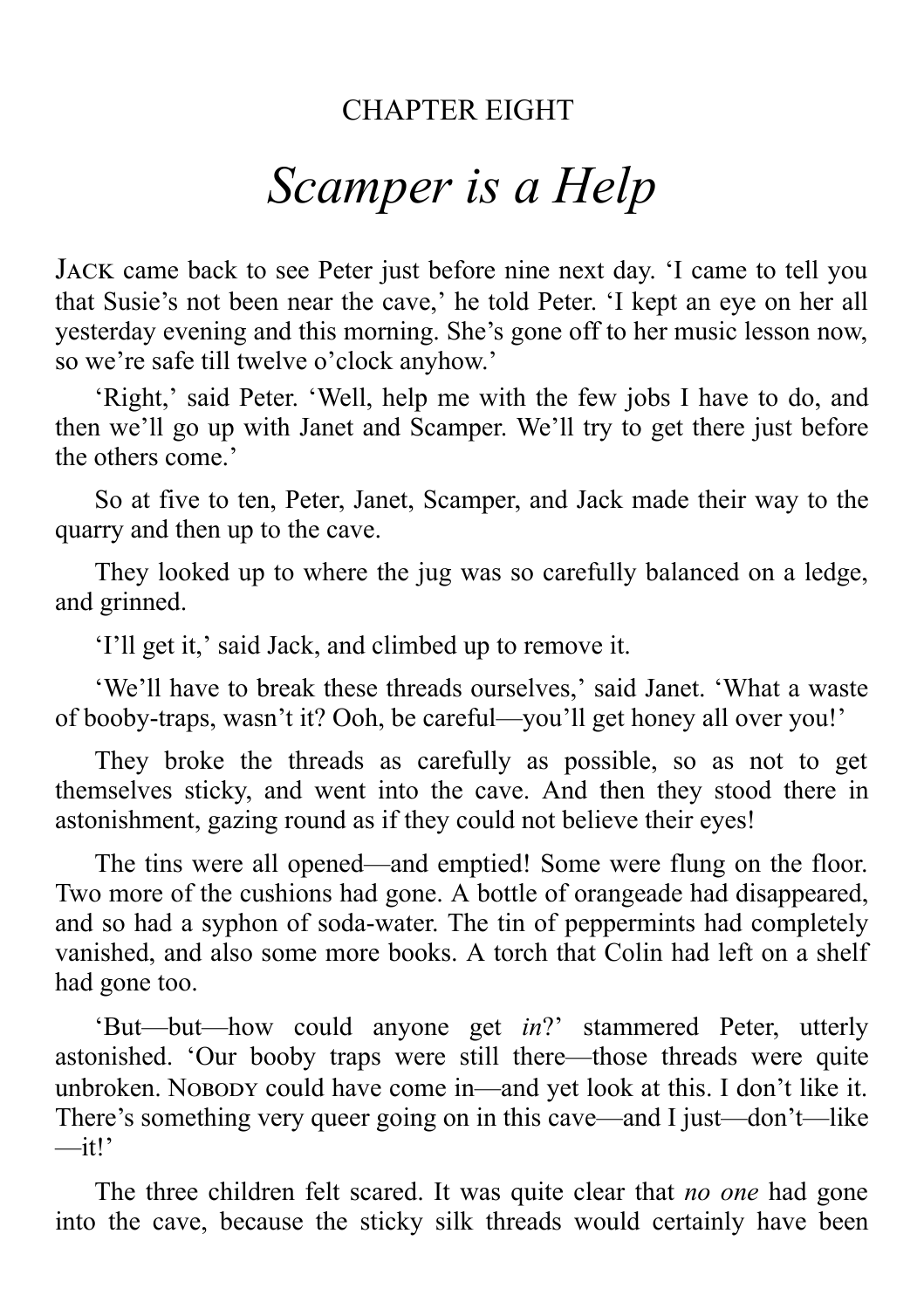broken. But how could their belongings have been taken, and their tins emptied, if no one had been in the cave?

'You know,' said Jack, looking all round him fearfully, 'you know, Peter, I was quite certain I saw somebody slipping into the cave that time we played hide-and-seek. You kept saying I must have imagined it—but I didn't.'

'Well, certainly *somebody's* about—somebody who likes eating and drinking,' said Peter. 'And if he didn't get into our cave from the *outside*, he must know a way in from the *inside*!'

'But that's silly too,' said Janet. 'We know there's no way into the cave from the inside. We've had a jolly good look.'

'Scamper seems jolly interested in the cave this morning,' said Jack. 'Look at him sniffing and nosing round.'

Scamper certainly was interested. He ran here and there excitedly, giving little barks and whimpers, as if to say, 'I could tell you such a lot if only I could speak!'

He ran over to the place where he had buried his bone, dug it up, and carefully took it to another corner and buried it there. Peter laughed.

'He's afraid our visitor might find his bone—see how deep he's burying it this time! Hey, Scamper, you're sending sand all over us!'

Janet looked round at the untidy cave with its empty tins and scattered books. Tears came into her eyes. 'I made it all so nice,' she said. 'And we had such a lot of good food here. Who is this horrible visitor who comes when we're not here and steals like this? Where does he come from? How does he get here if he doesn't come in at the entrance?'

'Let's look all round the cave again, very, very carefully to see if there's another entrance somewhere,' said Jack. 'There might be a small hole that someone could wriggle through, covered with sand.'

They looked thoroughly, Scamper sniffing too. But no, no matter how Scamper sniffed all round and about, or how the children dug here and there to find a hole under the rocky walls, nothing was found that would help to solve the mystery.

'And a very queer mystery it is too,' said Peter. 'I said I didn't like it and I don't. I vote we clear up this cave and find another meeting-place. It's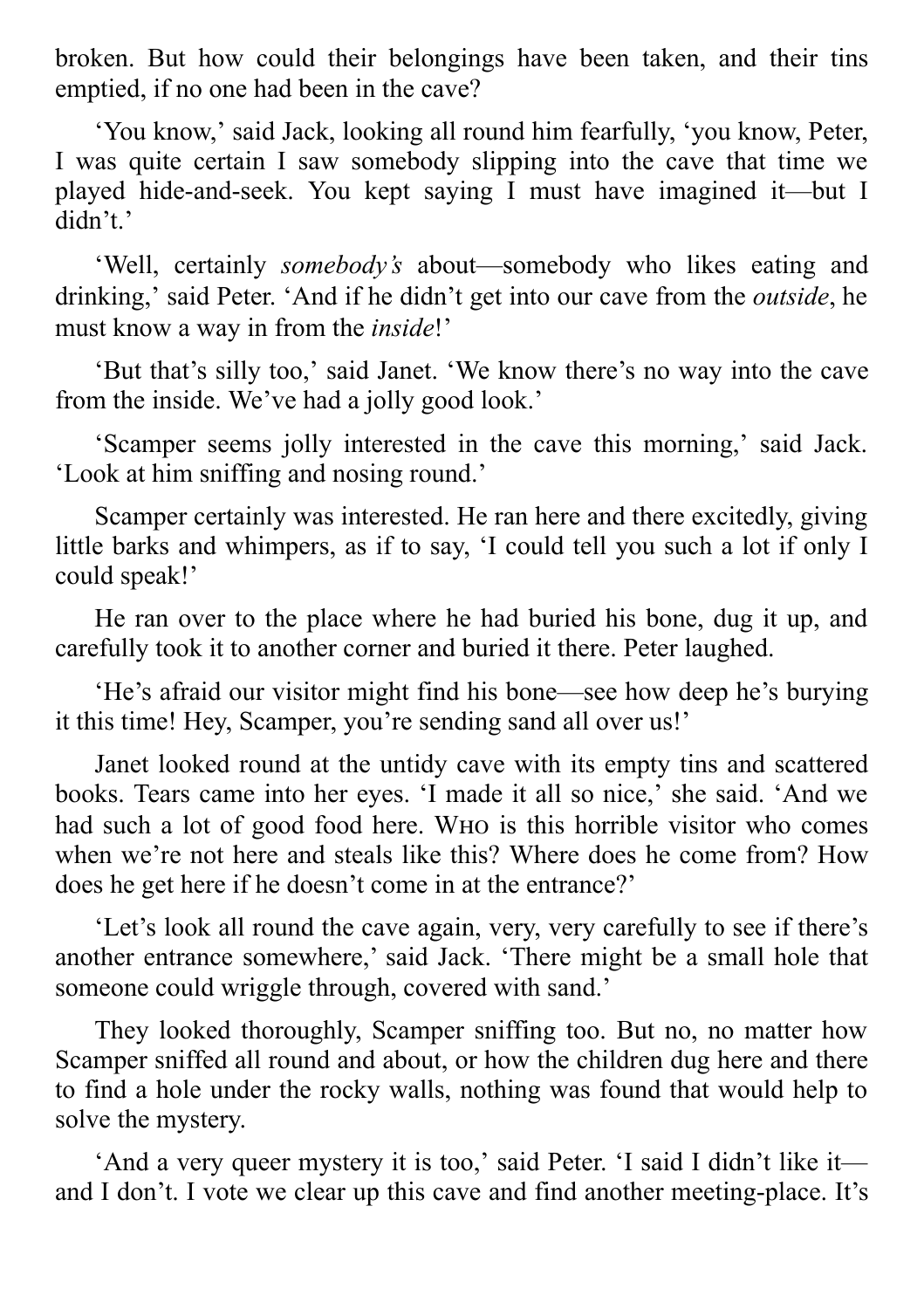going to be no fun if we keep having our things stolen and messed about by some unknown visitor.'

'Yes. *I* don't feel as if I want to be here any more either,' said Janet. 'It's a shame—it's such a fine place. Well, the others will be along soon, so let's just clear up a bit, and we'll tell them when they come.'

It wasn't long before the others came, all four of them, chattering and laughing as they walked through the old quarry.

As soon as they arrived at the cave, Peter told them what had happened. They stared at his grave face and listened in astonishment to what he told them.

'It's jolly queer,' said George. 'I don't understand it. Taking food—and cushions—and books! It sounds like someone hiding somewhere and needing food, and something soft to lie on.'

'If one or two of us boys hid here in the cave to-night, we might see whoever it is that comes,' said Colin.

There was a silence. Nobody liked the idea at all. This mysterious visitor didn't sound a very nice person to lie in wait for.

'Well,' said Peter at last, 'I'm no coward—but considering that there really isn't any place in this cave that we could hide in without being seen almost at once, I don't see much point in your suggestion, Colin. I mean the intruder, whoever he is, would probably see *us* before we spotted him. Anyway, I don't like the sound of him.'

'Nor do I,' said Jack. 'I vote we clear out of here and have another meeting-place. What's the sense of bringing stuff here and having it taken as soon as our back's turned?'

They began to clear up the cave. It was really very sad. Scamper watched them in surprise. Why were they looking so miserable? Why were they packing up everything? Well, he'd certainly better get his bone then! He couldn't leave that behind if everyone was leaving the cave!

He ran over to the corner where he had buried it. His sharp nose sniffed something else not far off on a low ledge of rock. Did it belong to the children? It didn't really smell like any of them. Scamper could always tell what shoe or glove belonged to any of the Seven just by sniffing it!

Scamper sniffed at this thing on the ledge, and then picked it up in his mouth. Perhaps it did belong to one of the children after all. He ran with it to Peter and dropped it at his feet with a little bark.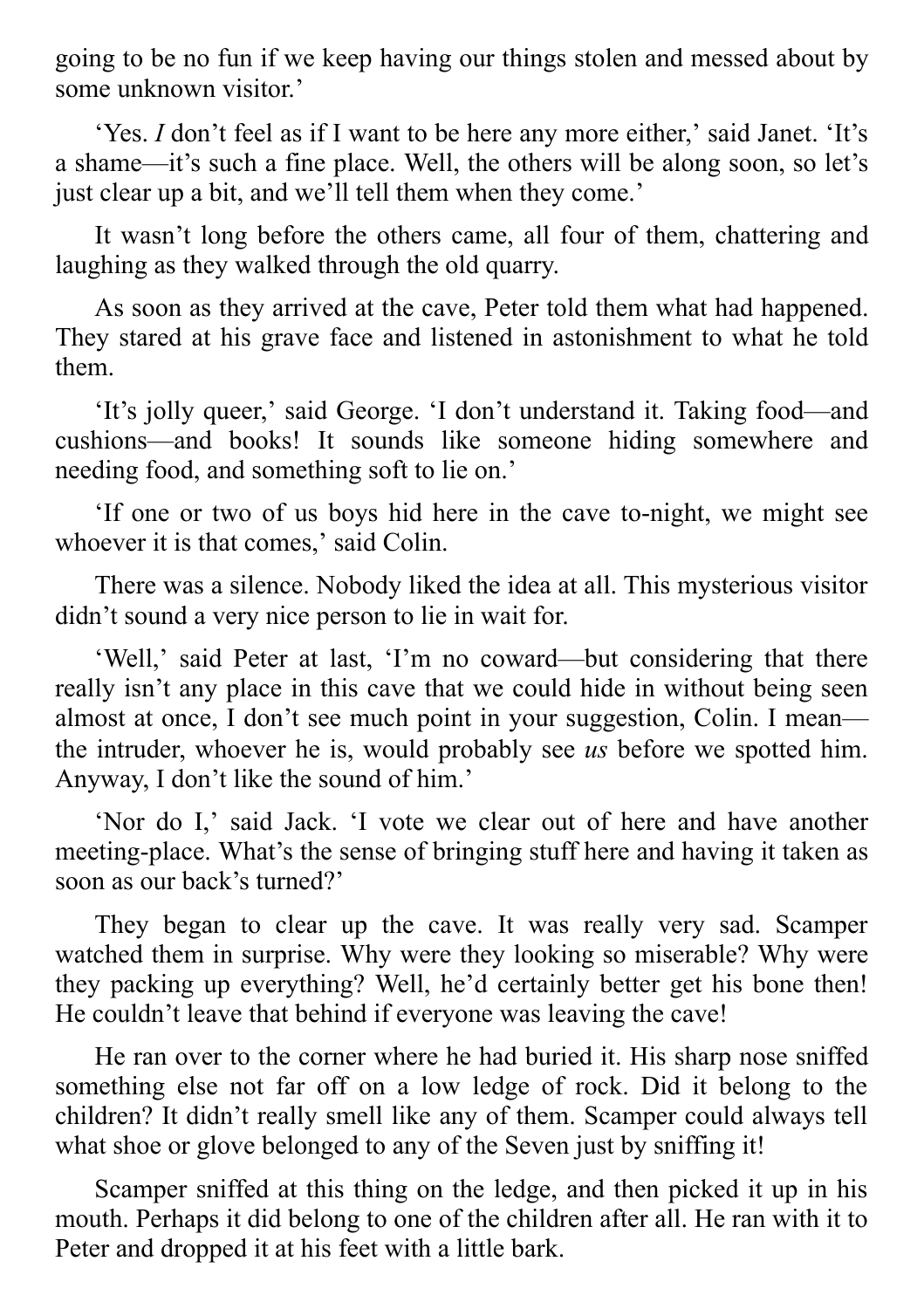'Hallo, Scamper—what is it?' said Peter. He bent down and picked up a small, dirty note-book with a frayed elastic band round it. 'Anyone own this?' he asked, holding it up.

Nobody did. Jack came up, excited.

'Peter! It might have been dropped by our strange visitor! Look inside!'

Peter slipped off the elastic band and opened the little note-book. His eyes suddenly shone. 'Yes!' he said, in a low voice. 'It *does* belong to our visitor—and here's his name—look. My word—this *is* a find! He dropped it when he came raiding our cave last night. My word!'

They all crowded round him in excitement. Peter's finger pointed to a name scribbled at the front of the note-book.

'Albert Tanner,' he said. 'He's our mysterious visitor. Albert Tanner! Who can he be? Well—we'll find out *somehow*!'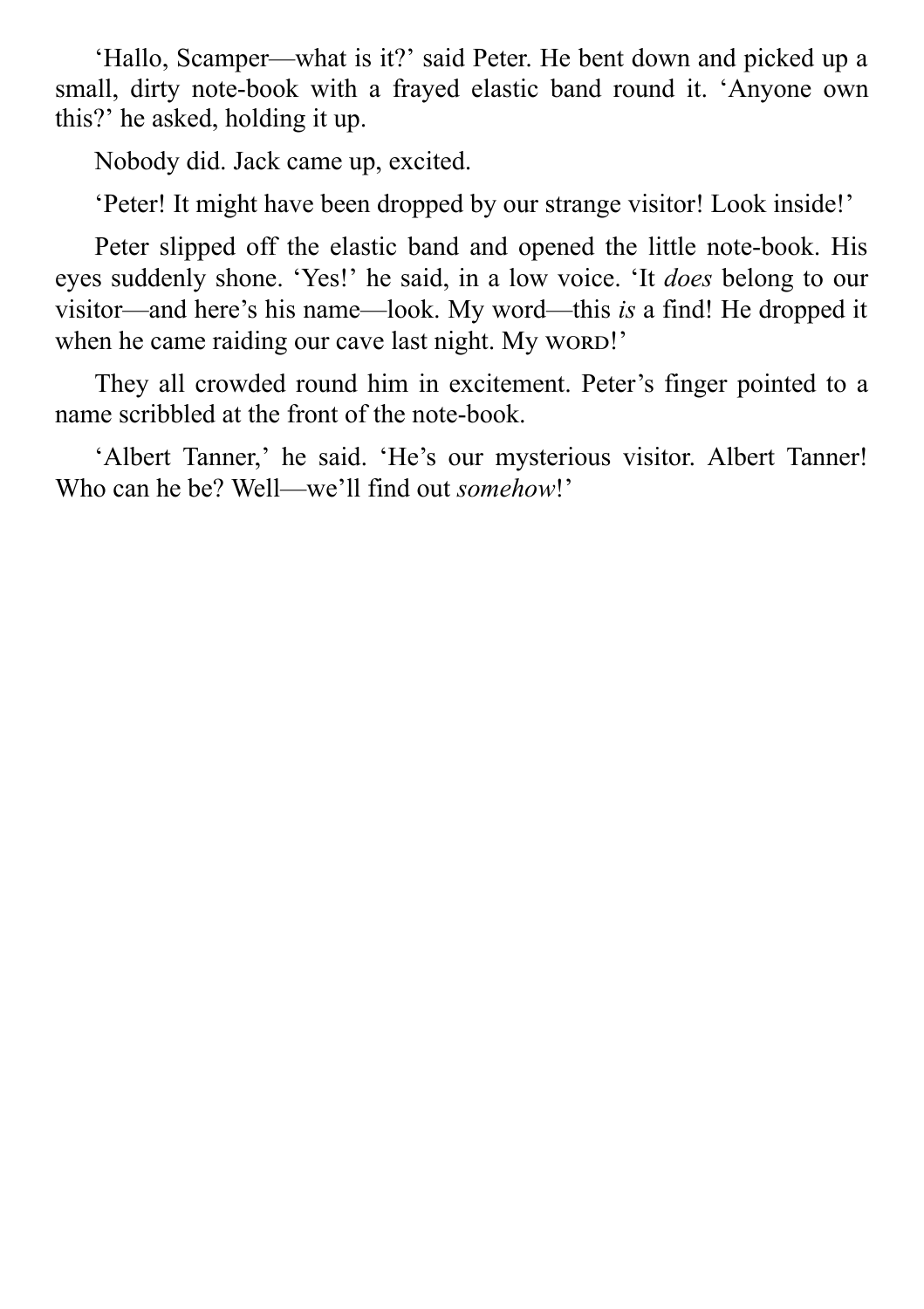#### CHAPTER NINE

## *An Exciting Plan*

<span id="page-36-0"></span>'LET'S clear out of here quickly,' said Colin, in a low voice, looking nervously all round the cave. 'If Albert Tanner, whoever he is, is anywhere near, as he does seem to be, we don't want him to know we've found his note-book. We're all ready to go—let's scoot off quickly, and examine the note-book in secret.'

'Good idea,' said Peter. 'Ready everyone? Come on then! Scamper, to heel!'

They left the cave and went out into the bright sunshine, each carrying a load. The tins, alas, were now empty, and very light to carry. Half Colin's 'Famous Five' books were gone, so he hadn't a great load, either. Most of the magazines had disappeared too. Evidently their mysterious visitor was quite a reader!

They went through the quarry and into Peter's garden. 'We'll go to the summer-house, I think,' said Peter. 'It's not very comfortable, but at least we can talk in secret there.'

Soon they were all sitting on the little bench that ran round the old summer-house, with Scamper panting on the floor in a patch of warm sunshine.

Peter took the worn note-book out of his pocket and opened it. The others crowded as near as possible to see what was in it. Peter turned over the pages.

'Albert Tanner has written his name in the front as you know,' he said. 'Which was kind of him, I must say—we at least know the *name* of our visitor now! There doesn't seem much else in the book, actually. Just a few notes of money and various dates—and a few words scribbled here and there. Let's see—yes—"potatoes, turnips, tomatoes, flour", just a shopping list, I suppose.'

He turned over a page or two. 'Another shopping list, and some figures jotted down. It doesn't seem as if this note-book is going to be of any use at all!'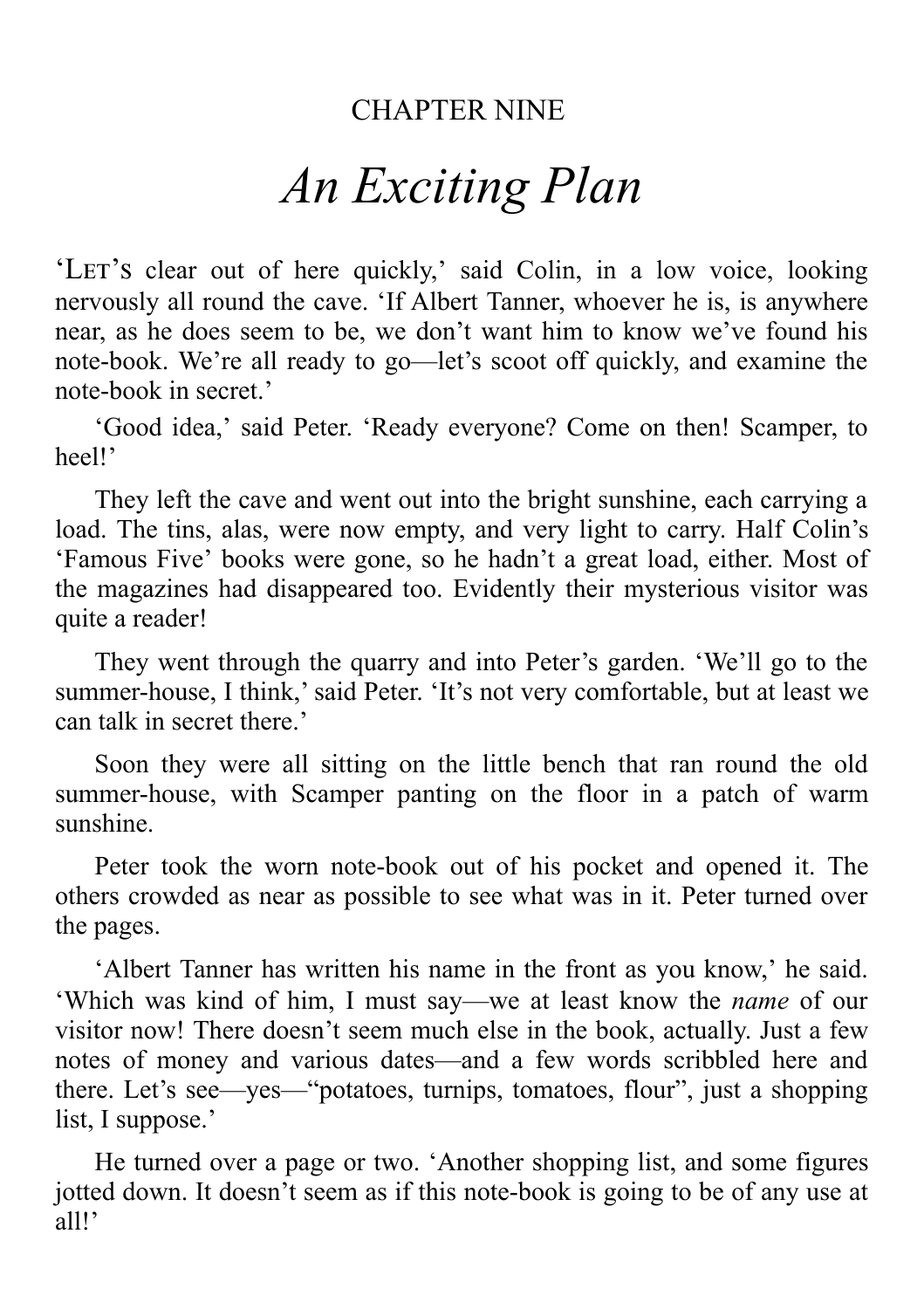Jack took it from him and looked through it too. At the back was a folded-in piece of leather to hold paper money. Peter hadn't noticed it. Jack slipped his fingers in to see if anything could be there.

Yes—a slip of paper—small and torn, with something scribbled on it in a different handwriting from Albert Tanner's.

'Look here!' said Jack. 'This was in the back of the note-book. See what it says? It's a note to Albert Tanner.'

'What does it say?' asked Janet, excited. 'Anything of use to us?'

'It's just scribble,' said Jack, screwing up his eyes. 'It says, "Daren't write it. Jim knows the place. He'll tell you. Meet him on post-office seat 8.30 pm, 15th. Ted." '

'The 15th! That's to-day,' said Peter. 'Read it again—it's evidently an important message—but how mysterious! What's this "place" Jim is going to tell Albert? My word—if only we could know it! We could go to the "place" Jim says and have a good snoop round.'

A little feeling of excitement began to stir in everyone. Colin caught hold of Peter's sleeve.

'I'll go to the post-office seat to-night and sit there—perhaps I shall see this "Jim" and hear what he says to Albert. I shall *see* Albert too!'

There was a silence, and the excitement suddenly grew stronger. 'All of us four boys will go,' said Peter. 'Not the girls. Just us four.'

'You can't,' said Janet. 'You're going to see "Westward Ho!" at the cinema. Mother's taking us both. And George is coming too, don't you remember?'

'Blow!' said Peter. 'Well—we can't get out of that without giving the whole thing away. Colin—you and Jack must go. And for goodness' sake listen with all your ears, and hear what's being said!'

'Right,' said Colin, thrilled. 'Can you come, Jack?'

'Rather!' said Jack. 'And what about us shadowing Albert and Jim, Peter? One of us could follow Albert, and the other one could follow Jim. It might be useful to know where Jim lives—and I must say I'd like to follow Albert if he goes back to the cave!'

'A jolly good idea,' said Peter. 'I only wish I could come too. But it's no good. I begged and begged to go to "Westward Ho!", and I can't get out of it now.'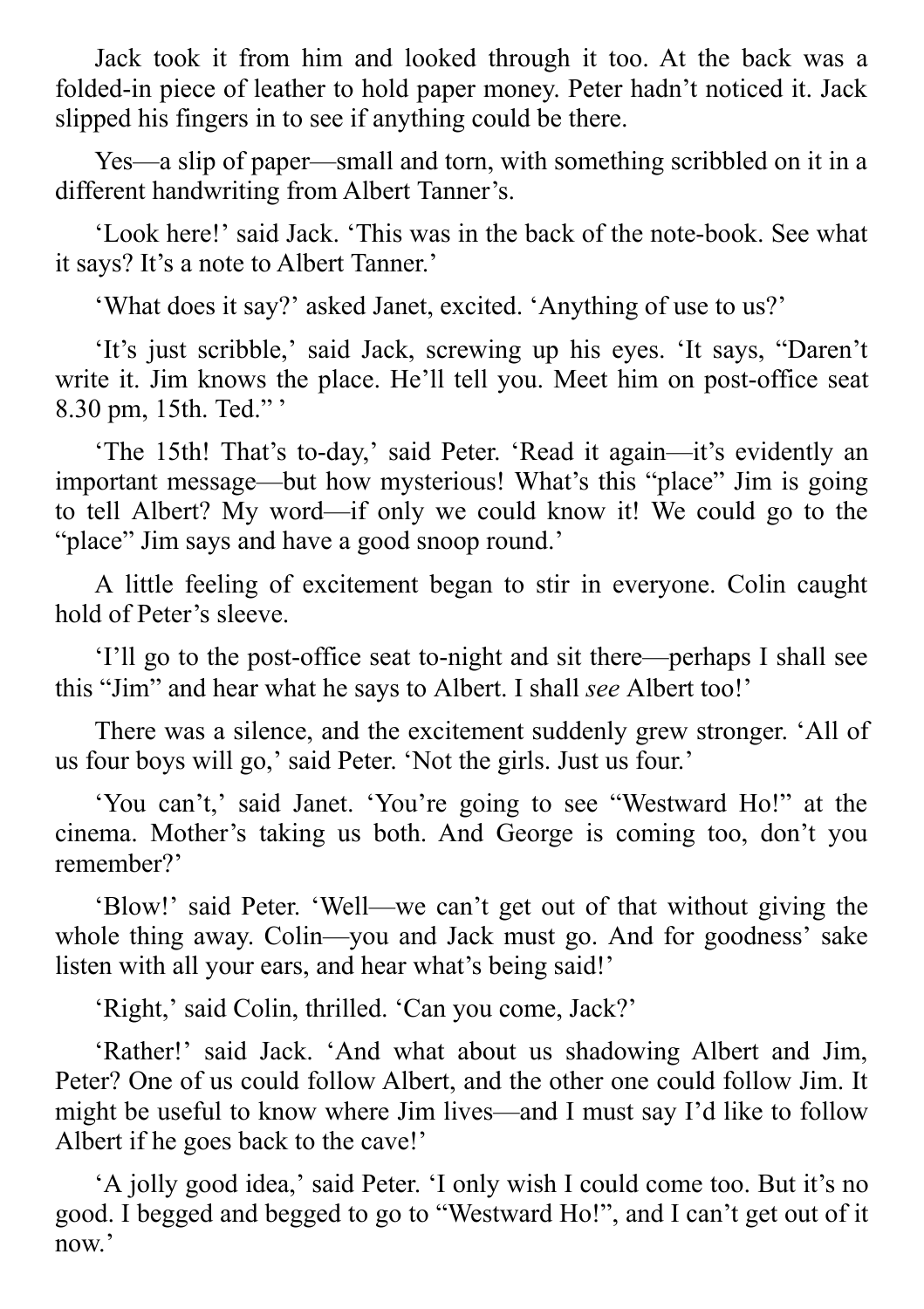They pored over the little note again, written in a bad handwriting, hurried and careless. Peter read it out aloud once more.

'Daren't write it. Jim knows the place. He'll tell you. Meet him on postoffice seat 8.30 p.m., 15th. Ted.'

'Would there be something hidden in this "place" that is in the note, do you think?' said Janet.

'Yes. Probably,' said Peter, thinking hard. 'And if it's hidden, it's valuable. And if it's valuable it may be stolen goods.'

'Yes. Goods stolen by Ted, whoever he is, and hidden away!' said Colin. 'Or stolen by Ted *and* Albert—and Ted hid them—then got caught, perhaps, and went to prison. And now he wants Albert to find them.'

Everyone laughed. 'You've made quite a story of it!' said Jack. 'I don't expect it's anything like that really. All the same, as soon as we know the place we'll certainly go there—if only we can get there before Albert does!'

'Yes—that's not going to be so easy!' said Peter. 'Maybe Albert will go there at once.'

'I hope he does!' said Colin. 'We'll be shadowing him, and he'll lead us right to this mysterious "place", wherever it is!'

'I wish I was going to be with you to-night,' said Peter longingly. 'It's an adventure, you know—and they don't come very often. I wish I was going to share it!'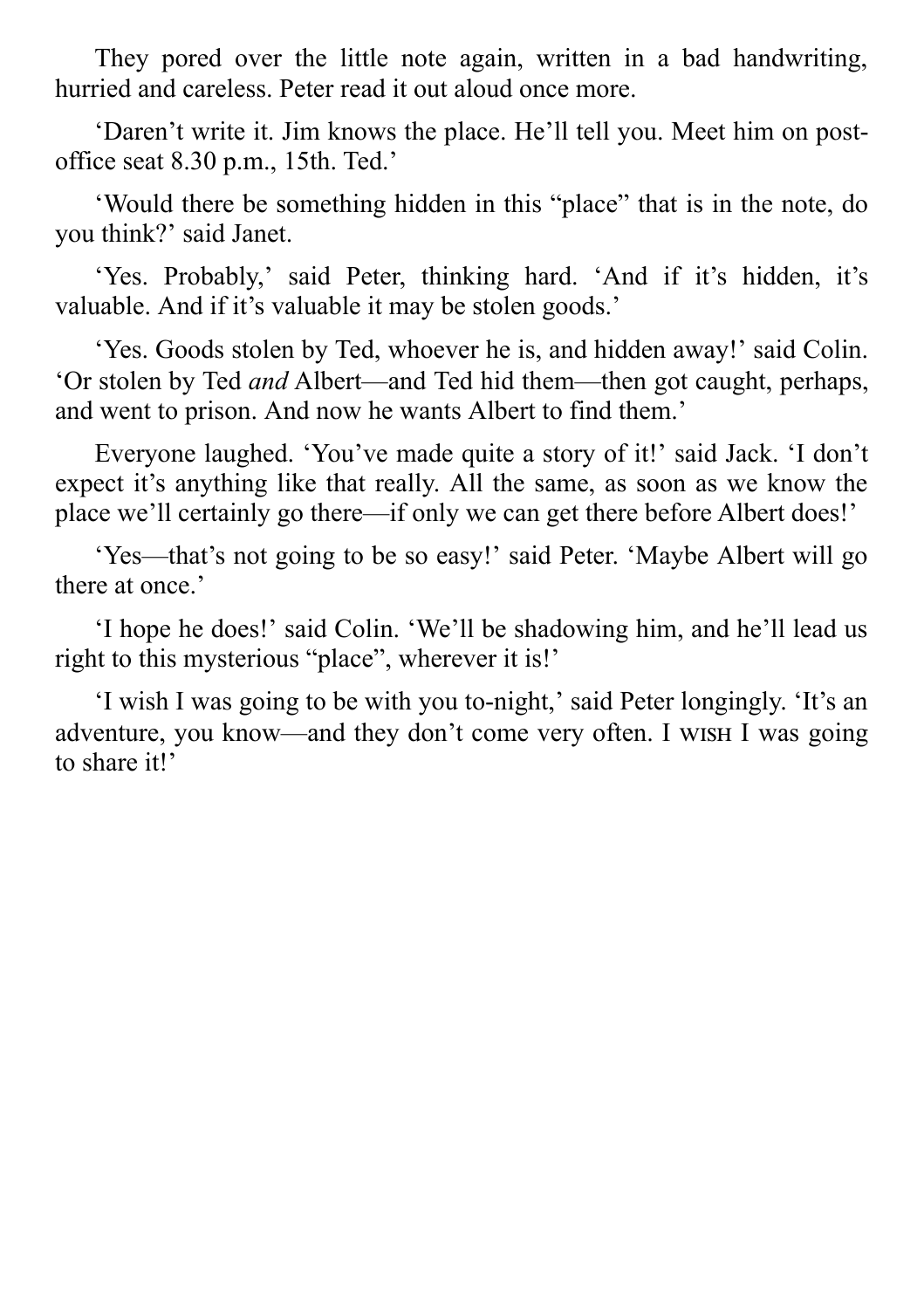#### CHAPTER TEN

## <span id="page-39-0"></span>*What Happened at Half Past Eight*

COLIN met Jack that evening at eight o'clock outside the post-office. It was dark, and there was no moon. They spoke together in low voices as they went over to the wooden seat near-by.

'What shall our plans be?' said Colin. 'The seat is just by that big chestnut-tree. Shall we hide behind the tree—or get under the seat, or what?'

'We mustn't both of us be in the same place,' said Jack. 'Otherwise if the men see us and send us off, we'll neither of us hear a word. I vote one of us gets *behind* the tree—and the other *up* the tree!'

'That's a jolly good idea,' said Colin. 'You'd better climb up the tree. I've got a stiff knee, and it's bandaged. I fell down our cellar steps to-day, and Mother made a tremendous fuss, and I was afraid she'd make me rest in bed or something! I nearly had a fit, thinking I might not be able to come this evening!'

'All right. I'll climb the tree,' said Jack. 'But I'd better do it now, before anyone comes. There's nobody about at all. I'll stand on the back of the seat, and you can give me a leg-up to that big branch that overhangs the seat.'

It wasn't long before Jack was perched in the thick branches of the chestnut-tree. Colin went behind the tree and leaned against the trunk, waiting. The church clock chimed a quarter past eight. Colin's heart began to beat faster—this *was* fun!

Ten minutes went by—and then someone came up. No—two people, arm-in-arm. Colin stiffened and held his breath. The two people passed talking together. Then someone else walked by smartly with a dog.

And then somebody came slouching along in rubber-soled shoes, a shadowy someone who kept out of the light of the street-lamps. He sat down on the seat, and Colin almost stopped breathing!

Jack peered down cautiously from the tree, but it was so dark that he could make out very little except that the man was smoking a cigarette.

Another shadowy figure appeared from across the road, walking silently. It joined the man on the seat. The two men sat a little apart, saying nothing,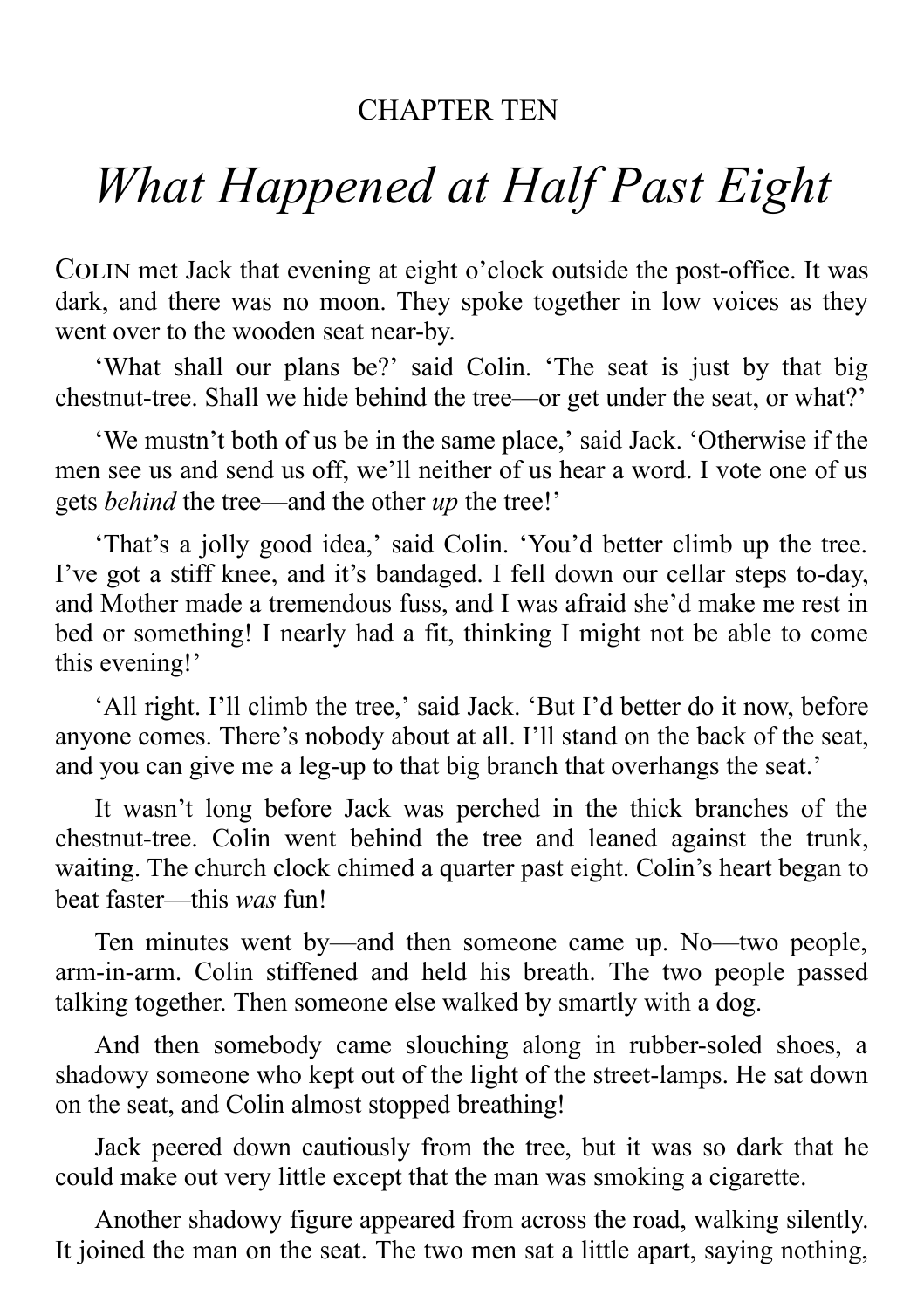and the listening boys held their breath again.

'Cigarette?' said the first man, at last.

'Thanks,' said the second. The first man took a packet from his pocket and offered it to the other man. Then he struck a match and lighted the cigarette, which the second man had now put into his mouth. The flare of the match told him what he wanted to know.

'You're Albert,' he said quietly. 'That's right, isn't it?'

But, before Albert could even nod his head, something happened that made the two men almost jump out of their skins.

Colin sneezed! He always had a very loud sneeze indeed, but this one was tremendous! He didn't even know it was coming, and it gave him almost as much of a shock as it gave the two men!

 $'A$ . . . . WHOOOOOOSH—ooo!'

In a trice Albert had whipped behind the tree and got hold of the startled Colin. He held him in a grip of iron. 'What are you doing here? Hiding behind this tree?'

He shook poor Colin until the boy felt as if his head would fly off. The other man came round the tree too.

'It's only a kid,' he said. 'Box his ears and let him go. We don't want any noise here.'

Colin got a blow on the head and went staggering away, almost falling. Albert ran at him again, and the boy fled for his life, terrified. Jack, up in the tree, felt very scared too. Should he go to Colin's rescue? No—by the time he'd got down the tree it would be too late. Ah—Colin had run away, so he was all right. Jack clung to the branch, trembling a little.

The men stood under the tree together. 'Better clear off,' said the first man, in a low voice to Albert.

'You've got something to tell me,' said Albert.

'Yes. The Scarecrow!' said his companion, lowering his voice. 'That's where it is. Look by the Scarecrow.'

'Thanks,' said Albert, and slouched off silently, and was soon lost in the shadows. Jack wished Colin could have shadowed him. *He* certainly couldn't shadow Albert, because it would take him a minute or two to get cautiously down the tree. Perhaps he could follow the first man, though.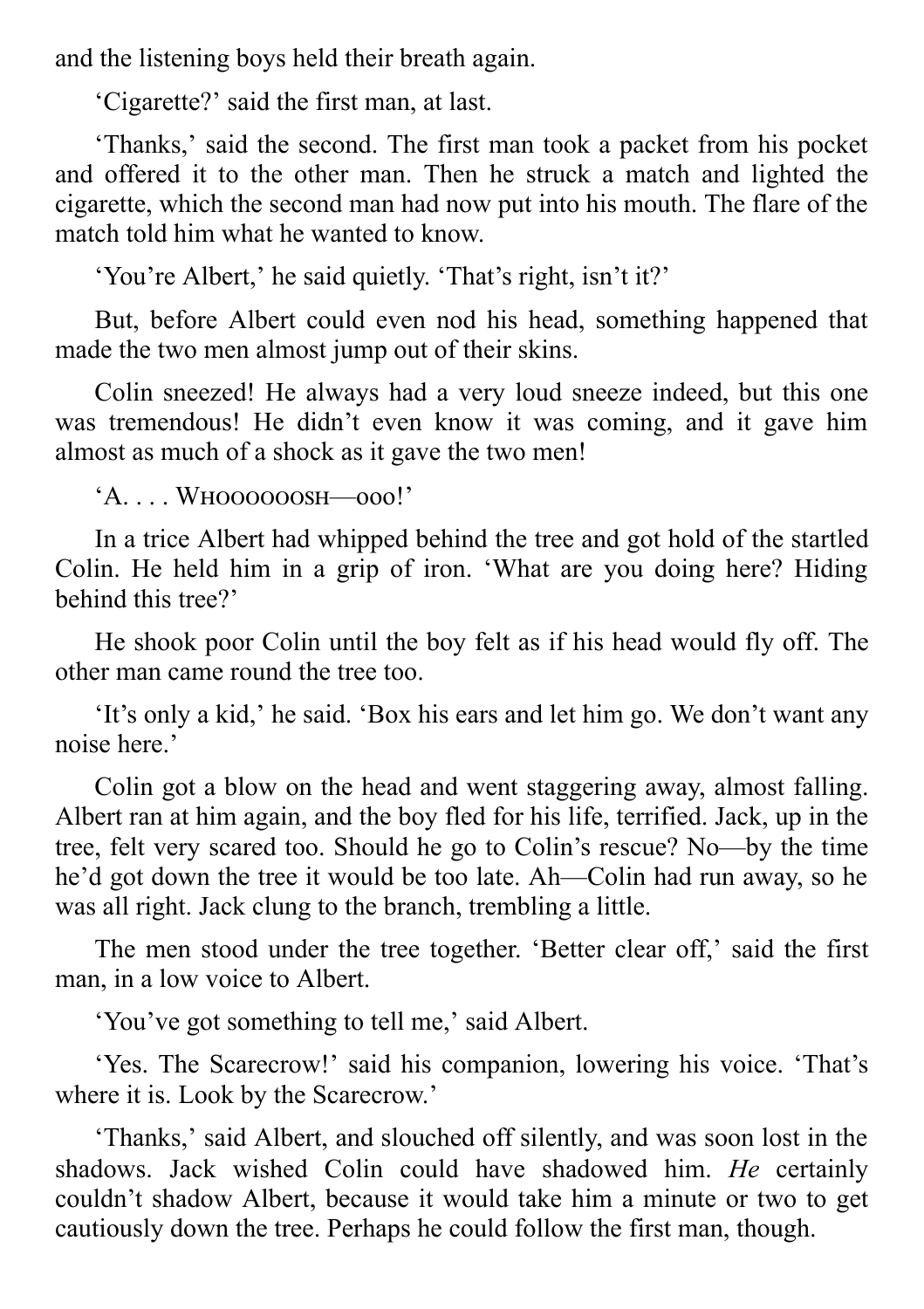By the time Jack was safely down the tree both men had completely disappeared. Jack made off as quickly as he could, feeling decidedly scared. Was Colin all right? He'd better go to his house and see if he could find out, without letting anyone else know why he had come!

When he arrived at Colin's house he saw a light in Colin's bedroom window. Good! He threw up a pebble and hit the window-pane first time. The window was opened cautiously, and Colin's head came out.

'Colin! It's me, Jack! Are you all right?' called Jack, in a low voice.

'Yes. Quite. That fellow gave me a jolly good box on the ear, but I got home all right, and no one saw me coming in. What about you? Did you hear anything?'

'Yes—but nothing *really* helpful,' said Jack. 'What a terrific sneeze that was of yours, Colin!'

'Yes, my goodness. I thought I . . .' began Colin, and then drew his head in quickly. Jack heard him speaking to someone in his bedroom, and ran out of the gate as quickly as he could.

'The *Scarecrow*!' he thought. 'What does that mean? *I* don't know! Perhaps Peter will. Golly, I can hardly wait until to-morrow morning to tell him!'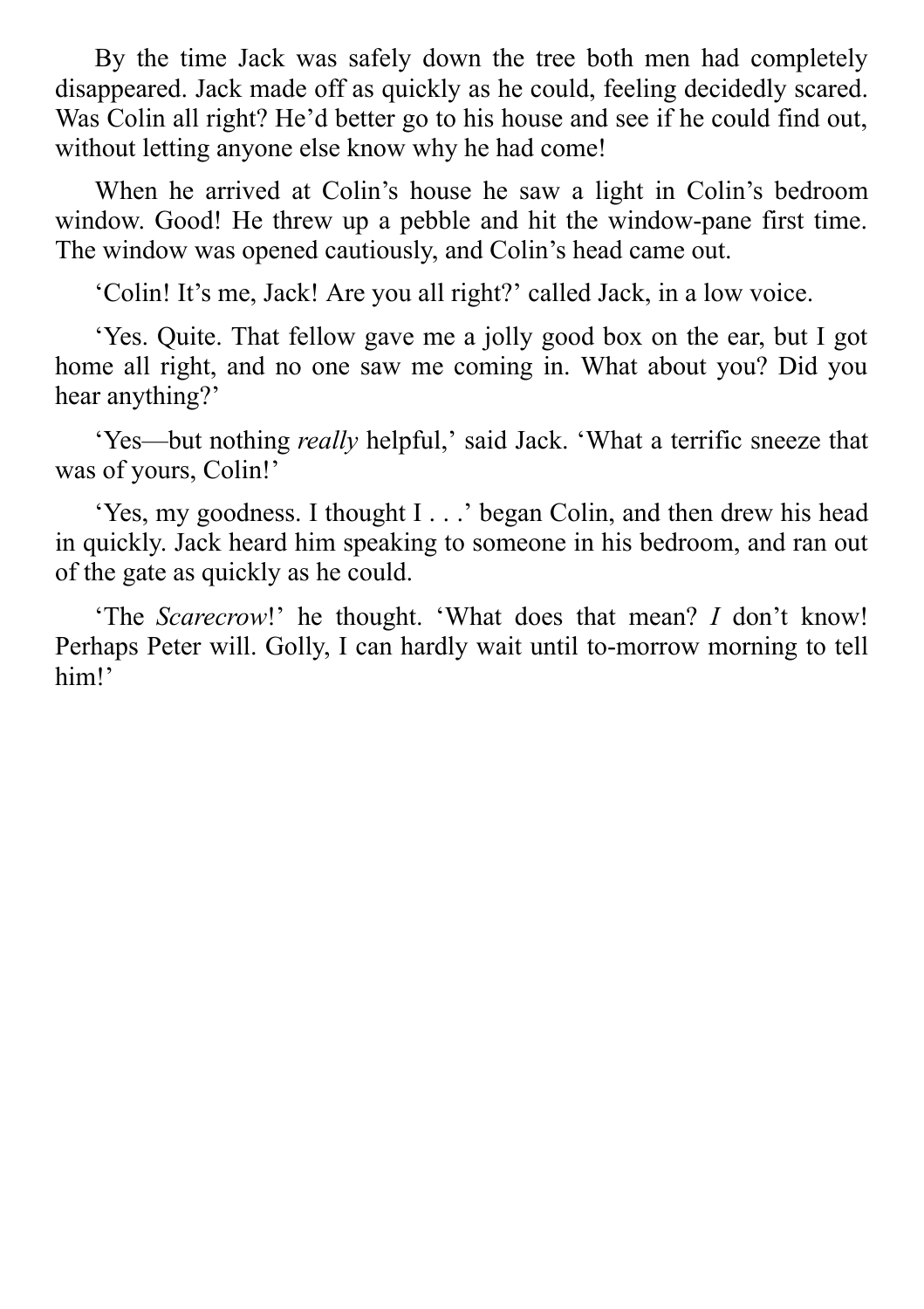#### CHAPTER ELEVEN

## *Off They Go Again!*

<span id="page-42-0"></span>THE meeting in the summer-house the next morning was quite exciting. Peter and Janet and Scamper waited impatiently for Jack and Colin to come. Pam and Barbara came together as usual, then came George, and last of all Colin and Jack.

'Sorry we're a bit late,' said Jack. 'I went to call for Colin. His leg's still stiff so he couldn't walk very fast—though you ran fast enough last night, didn't you, Colin?'

Colin grinned. He had a bruise on the left cheekbone near his ear, where he had been struck the night before. He felt rather proud of it.

'We've got news,' said Jack, feeling extremely important as he looked round at the expectant faces of the others.

'Well, buck up and tell us then,' said Peter impatiently. 'Did those two men meet? What did you hear?'

'Tell it all from the beginning,' begged Janet. 'I like to know every single thing so that I can see it in my mind's eye.'

'All right,' said Jack. 'Well, Colin and I met by the post-office at eight o'clock, and the men came at half past. Colin hid behind a tree, and I climbed up into it.'

'Jolly good,' said Peter approvingly.

'Just as the men were beginning to talk Colin did the most sneeze you ever heard,' said Jack. 'Honestly, I nearly fell out of the tree!'

'Goodness!' said Janet. 'Whatever happened then?'

'The men ran round the tree and found poor old Colin—and that bruise on his cheek is where he got hit,' said Jack. Everyone gazed in awe at Colin's bruise, and he felt very proud indeed.

'He had to run for his life, and there was I, stuck up the tree,' went on Jack, enjoying himself immensely. 'I can tell you, it was quite an adventure! Well then, the men spoke in low voices again, but I managed to hear the important thing.'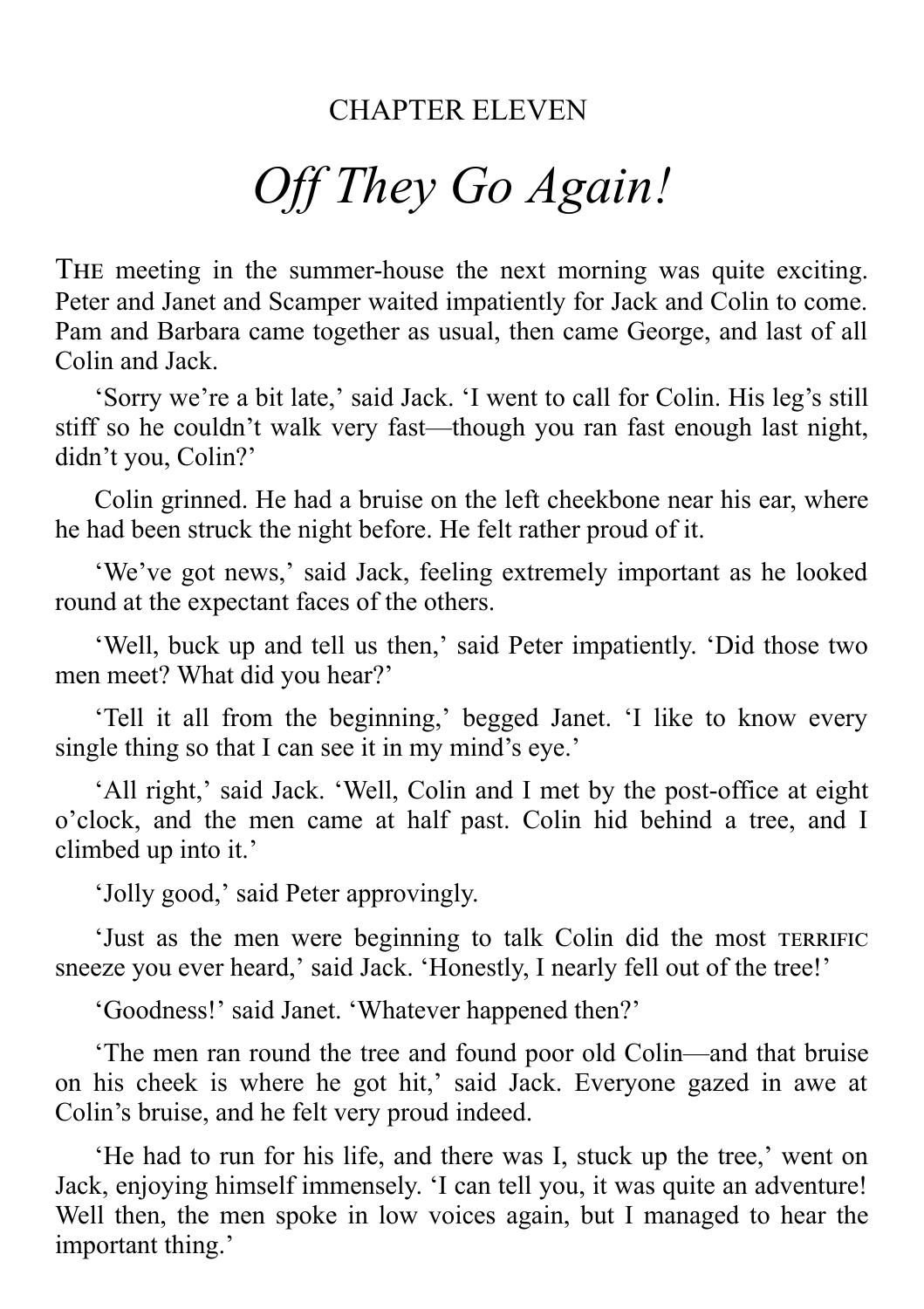'What was it?' demanded Peter. 'You're so long-winded. Get to the point.'

'The first man—he must have been the Jim mentioned in the letter—he said "The Scarecrow!" ' said Jack, lowering his voice just as the men had done. ' "The Scarecrow! That's where it is!" he said. "The Scarecrow!" Then the two men went off, and I hadn't time to shadow them because I was up the tree.'

'You did jolly well,' said Peter. 'Jolly well! It was a pity about Colin's sneeze. Still, you heard the main thing, Jack—and that was the word "Scarecrow".'

'What does it mean, though?' asked Jack. 'Do *you* know? Does it mean a *real* scarecrow?'

'No. There's a tiny inn called "The Scarecrow" up on the common,' said Peter. 'I've often passed it when I've been in the car with my father. We'll go up there and snoop round. I bet that's where something is hidden—loot from some robbery, probably.'

'Oh, yes—*I* remember seeing that inn too, and thinking what a queer name it had,' said Janet. 'Peter—let's go *now*! Before Albert gets away with anything!'

'Yes. We'd certainly better go now, this very minute!' said Peter. 'We may find Albert there, digging away in some corner of the garden. It would be very interesting to see what he digs up!'

Everyone felt the delicious surge of excitement that always came over them when adventure was in the air. 'Get your bikes,' ordered Peter. 'Colin, is your knee too stiff to bike, do you think?'

'I can pedal all right with one leg,' said Colin, who wasn't going to be left out of this morning's excitement for anything. 'Come on—let's get our bikes, those of you who didn't come on them.'

'Meet at the cross-roads by the old barn,' said Peter. 'Wait for each other. Then we'll all set off together. My word—we're really on to something now!'

George was the only one who had come on a bike. The others set off to get theirs. Peter and Janet fetched their two from the shed, and set off with George to the cross-roads, Scamper running excitedly behind them. He knew when adventure was about, he always knew!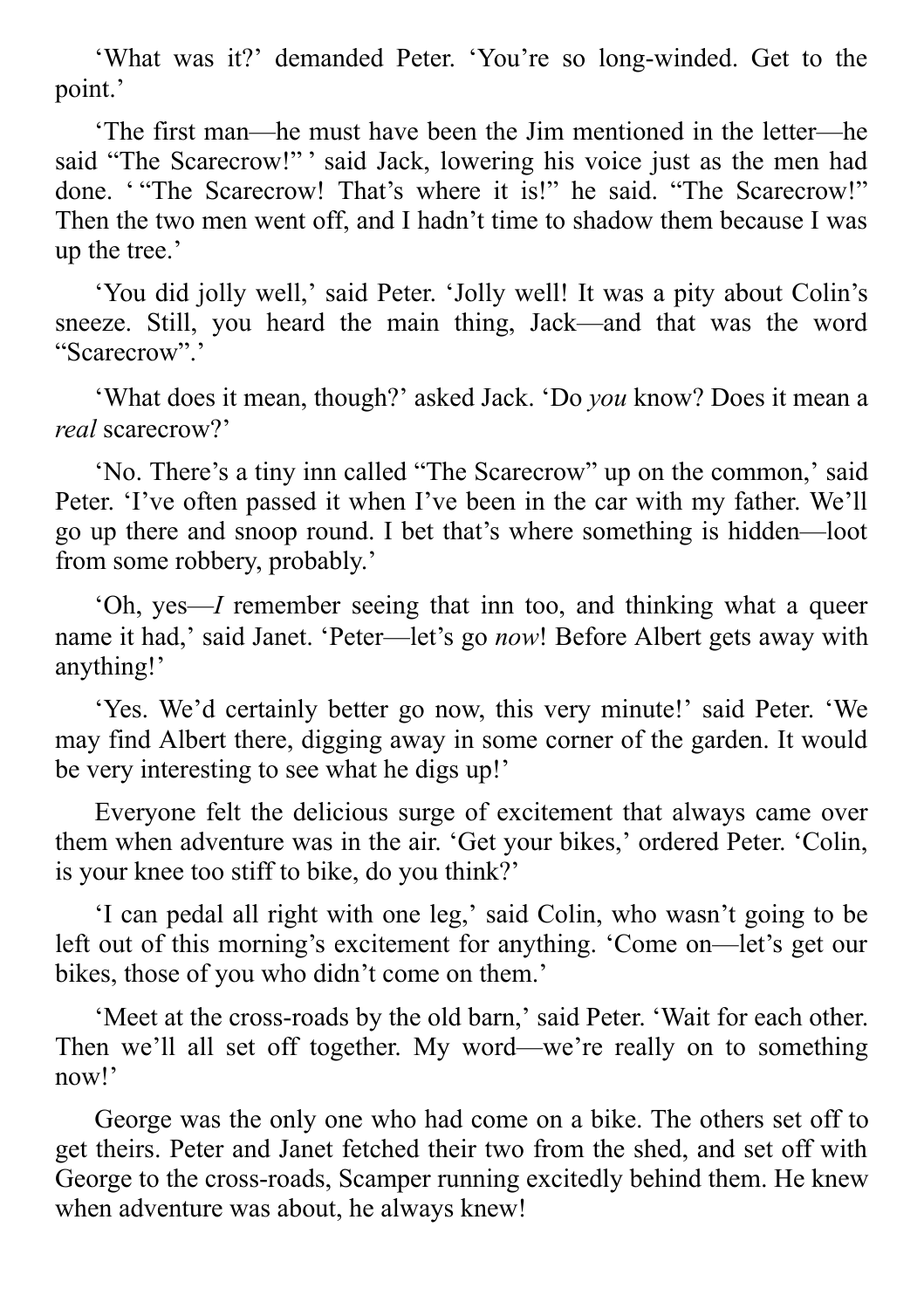Soon everyone was at the cross-roads, even Colin, who could only pedal with one leg. Jack came last, looking hot and cross.

'What's up?' asked Janet, seeing how upset he looked. 'Did you get into trouble at home about anything?'

'No. It's Susie,' said Jack, with a groan. 'She says that she and Jeff went up to our cave this morning—you know I had to tell Mother about it in front of Susie—and when she saw we'd gone, she and Jeff decided to have it for *their* meeting-place! Isn't that maddening?'

'Well—let them if they want to!' said Peter. 'Much good may it do them! Albert will probably visit them as he did us and take their things! Serve them right!'

'I wonder how Albert gets into the cave if he doesn't use our entrance!' said Janet. 'We know he used it once, because Jack saw him that time, when we were playing hide-and-seek. But he didn't use it when he robbed us of all those things—those silk threads at the entrance weren't broken, you remember!'

'I imagine that our dear friend Albert may be somewhere at the inn called "The Scarecrow"!' said Peter. 'He probably won't be using the cave much more if he finds what he's looking for!'

'Look—there it is—"The Scarecrow"!' said Pam, riding ahead. 'What a funny old inn—hundreds of years old, I should think. Come on, everybody  $-\sin'$ t this  $\arccos'$ '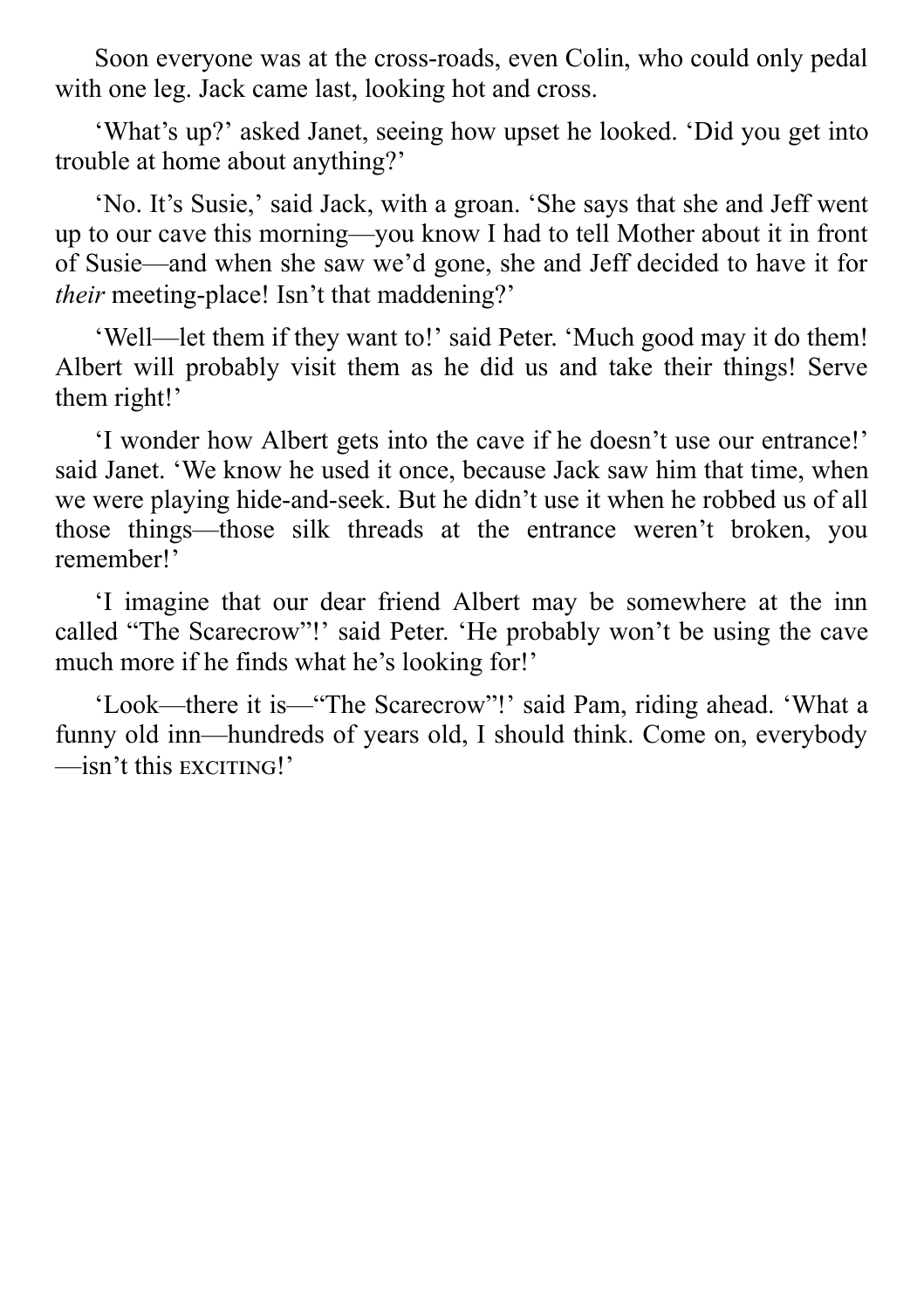#### CHAPTER TWELVE

## *The Scarecrow Inn*

<span id="page-45-0"></span>THE SECRET SEVEN came near to the old inn. It was certainly a queer place, almost tumble-down. Outside a sign swung in the wind, creaking dismally. On it was painted a scarecrow in a field, and printed on it in big letters was the name.

'The Scarecrow,' said Peter, leaping off his bicycle. 'Here we are. Look out for Albert, everyone!'

They leaned their bicycles against a hedge and walked over to the inn. No one was about. The whole place looked completely deserted.

'But there must be somebody about!' said Colin. 'Look—there are a few hens pecking around.'

They went right up to the old inn. 'It seems to be shut,' said Peter, puzzled. 'Yes, look—there are bars across the windows and across the front door too—wooden bars, nailed on.'

'It must be closed down,' said Jack. 'Let's go round to the back. We can ask for a drink of water, or how to get to Penton, or something like that.'

So they all went round to the back door of the inn. A woman was in a little yard there, hanging out some washing, an old, grey-haired woman with a very disagreeable face.

'Er—could we have a drink of water, please?' asked Peter, in his politest voice.

'There's the well. Help yourself,' said the woman.

'Thank you. Is the inn closed now?' asked Peter.

'Yes. Been closed for months,' said the old woman pegging up a sheet. 'I just caretake, and it's a lonely job up here on the common. You're the first people I've spoken to for about six weeks, except for the milkman and the grocer's boy.'

'Oh—then you don't know anyone called Albert, I suppose?' asked Peter, as innocently as he could.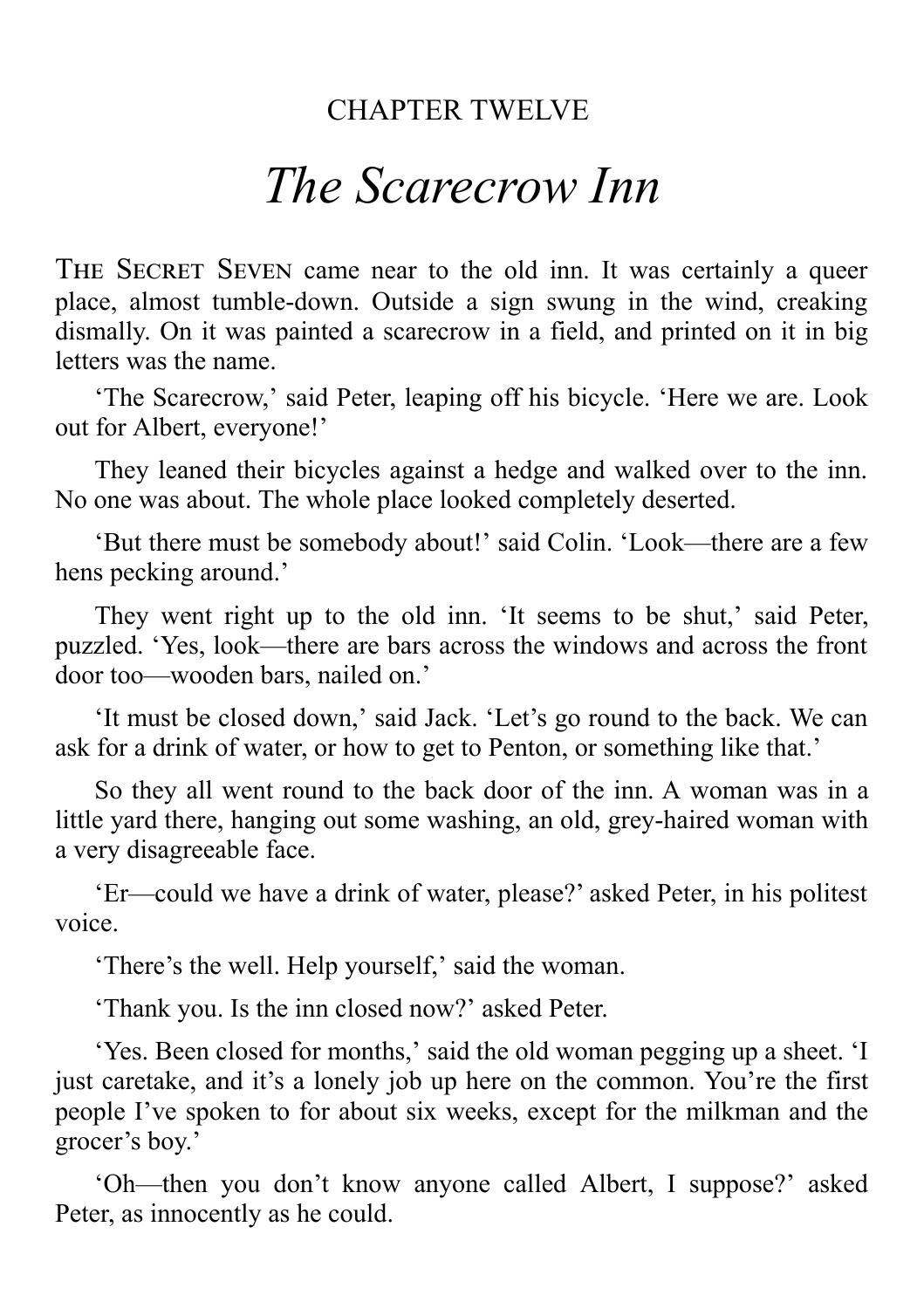'Now, don't you be saucy,' said the woman angrily. 'Who told you my old man was called Albert? You call him Mr. Larkworthy, and mind your manners. See, there he is—I'll send him after you if you're cheeky!'

The Secret Seven saw an old bent man coming out of the inn with a stick in his hand, on which he leaned heavily. Goodness—they hadn't meant to be cheeky! How could they have guessed that the old woman's husband was called Albert?

'We didn't mean your husband,' said Peter hurriedly. 'We really didn't. We're just looking for someone called Albert that we thought we might see here this morning.'

'Well, I won't have any cheek from children,' said the old woman. 'You clear off, now, before I tell my husband to chase you.'

The Seven went away slowly, taking a good look at the little place as they went. They walked to their bicycles by the hedge.

'What do you think, Peter,' asked Jack. 'Do you suppose Albert came here at all?'

'No,' said Peter. 'We're on the wrong track. I think that cross old woman was speaking the truth. She probably hasn't seen anyone here for weeks! Goodness—I did feel awful when she said her husband's name was Albert! No wonder she thought we were cheeky.'

'I had a good look at that little garden,' said George. 'And it's quite plain that nobody has been digging in it to get anything buried there. Nothing but enormous weeds.'

'Yes. I had a look too,' said Peter. 'No, we're on the wrong track, as I said. The thing is—what do we do next? If only we knew where Albert was at this moment, it would be a great help!'

'It might not be,' said Jack, with a grin. 'He might be scaring Jeff and Susie in our cave!'

'I hope he is,' said Peter grimly. 'Just like those two to try to annoy us!'

'What are we going to do now?' asked Janet. 'Peter, do you suppose it's a *real* scarecrow we have to look for?'

Peter considered. 'Yes, it might be. I was so sure that the old inn was the place meant, that I didn't really think about proper scarecrows. But we can't go chasing over the countryside looking for all the scarecrows in the fields!'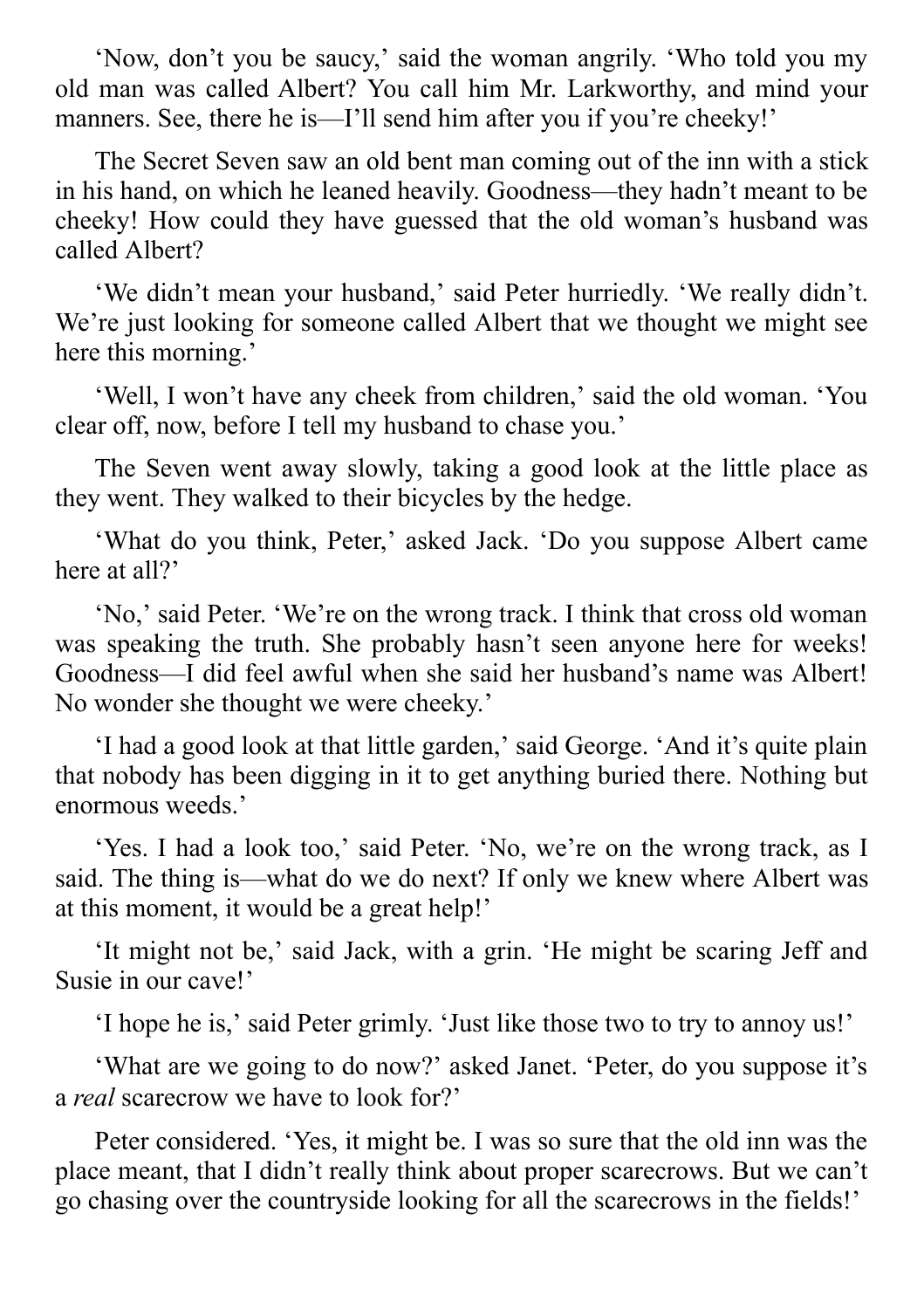'Yes, we can,' said Colin. 'Quite easily. All we've got to do is to separate, and bike all over the place, and whenever we see a scarecrow, get off and see if anyone has been disturbing the ground by it. I *bet* whatever is hidden is well dug-in beside a scarecrow.'

'Yes. It would be such a good place if the thief wanted to get the loot again,' said Peter. 'I mean—if stolen goods were hidden in a field in the ordinary way, they couldn't be marked in case anyone wondered what the mark was for—a stick or a post or something would call attention to the place and make the farmer examine it. But a scarecrow is a *natural* mark and anything hidden beneath it wouldn't be found until the field was reaped!'

'Yes. And the thief meant to get it before that, as we know!' said George. 'Well—shall we go scarecrow-hunting?'

'Yes,' said Peter, getting on his bicycle. 'But look out for farmers. They mightn't be too pleased to see us walking all over their fields to get to a scarecrow!'

They all rode off together, Peter calling out orders as they went.

'You take the west road, Colin and Jack. You the east, Pam and Barbara. You take the north, George, and Janet and I will turn at the cross-roads and take the south. We shall cover most of the countryside then. Meet at half past two this afternoon in the summer-house.'

Off they all went. 'Scarecrow-hunting!' said Jack to Colin. 'What a game! I do wonder how many scarecrows we shall find!'

The Seven had a queer time, hunting for scarecrows! Pam and Barbara found a most fearsome one in the middle of a field, his coat flapping like mad in the wind.

They went to examine him, but as the soil was quite hard all round him they knew that nothing had been hidden and dug up beside *him*! So off they went to find another.

Colin and Jack found two. One was in an allotment, and although they were sure that it couldn't be the one they were looking for, they went up to him all the same, and examined the ground near-by.

A man came into the allotment with a spade over his shoulder. When he saw the two boys there he shouted at them angrily:

'You clear off, you two! These allotments are private. Are you the kids who've been taking broccoli from here?'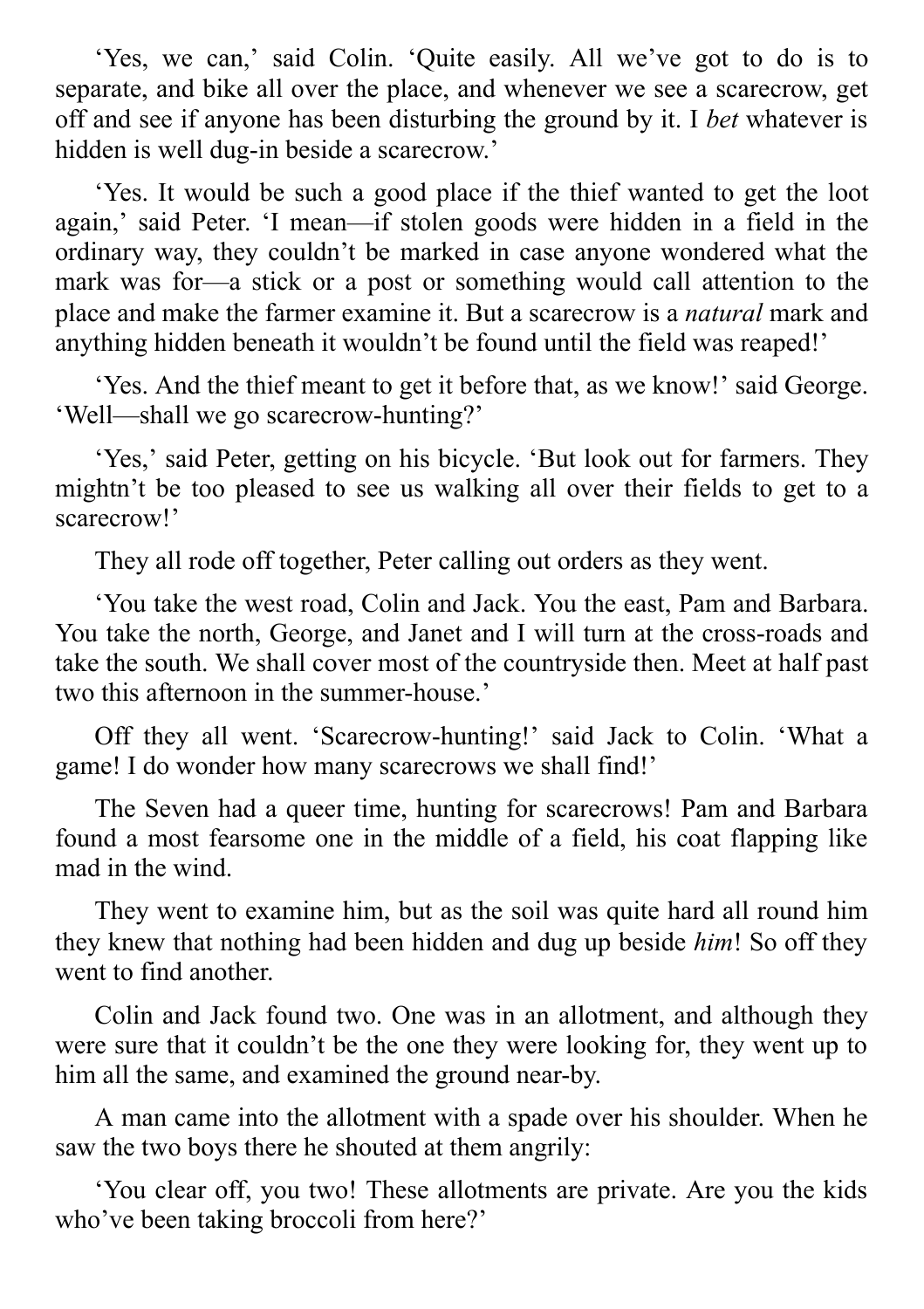'No!' shouted the two boys. 'We were just having a look at the old scarecrow.'

'I'll scarecrow you if you come here again!' yelled the man, and Colin and Jack fled for their bicycles. The next scarecrow they found was in a field of young wheat, and no sooner had they walked over the field to the scarecrow than a farmer appeared with a dog. The boys just had time to make sure that the earth round the scarecrow was undisturbed before the dog flew at them.

'Ha! He'll bite you next time!' called the farmer, as the boys leapt on their bicycles.

'I don't think I like this scarecrow-hunting much,' said Colin, whose stiff leg was hurting him. 'That's twice we've had to run, and I just can't bend my knee properly.'

George, cycling quickly up and down country roads, thought he spied a scarecrow at the end of a field. He jumped off his bicycle and squeezed through the hedge—only to face a surprised and angry farm-labourer, hoeing vigorously.

'Oh—sorry—I thought you were a scarecrow,' said George very foolishly, backing away through the hedge. The farm-labourer, angry at being called a scarecrow, flung a clod of earth at George. It shattered into bits all over him. George spat some out of his mouth.

'Phoo! That was a good shot on his part!' said George, riding away. 'I don't know that I like this scarecrow business much!'

Peter and Janet had examined four scarecrows, for their particular roads ran between big farms, and great fields lay on either side. One scarecrow had thrilled Janet because a thrush had built a nest in the dented crown of the old scarecrow's hat. Peter could hardly get her away from it!

The other three they had found were not interesting, and quite plainly no one had been into the fields to disturb the earth near any of the scarecrows.

Peter felt disheartened as he rode home beside Janet. 'All those scarecrows and not one of them any good to us,' he complained. 'I only hope the others have found the right one.'

They got home just in time for their dinner. Their mother looked in horror at their shoes, which were covered in mud from the soil in two very wet fields they had walked over.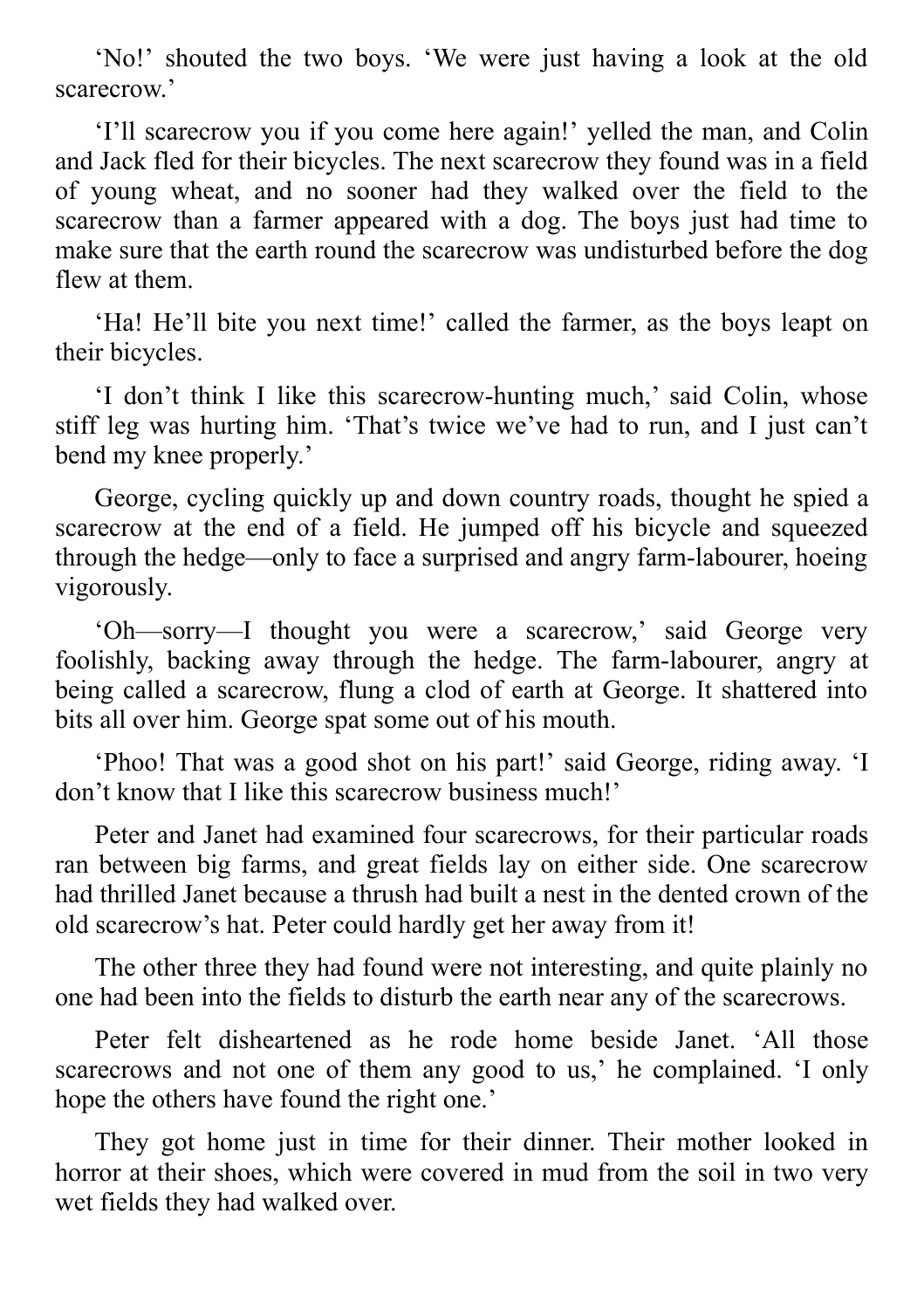'Where *have* you been?' she said. 'And what in the world were you doing to get your shoes so filthy? Take them off at once, and leave them outside.'

'We went to look at scarecrows, Mummy,' said Janet, 'and we found one with a thrush's nest in his hat! That's how we got our shoes so dirty. But we'll clean them ourselves.'

'You should go and see the scarecrow old James has put up in the oatfield,' said her father, who was already at the table. 'He tells me it's got a robin's nest in each pocket!'

'But how did he know?' said Janet in astonishment. 'He's almost blind, poor old man—he can't even see the clouds now, to tell him the weather.'

'Well, he's not too blind to see that somebody had been walking over his precious oat-field,' said her father. 'He followed the footsteps, and they led him right to the scarecrow—and that's how he found the two robins' nests in the pockets!'

Peter pricked up his ears at once. 'Somebody walking over our oat-field to the scarecrow?' he said. 'Who, Dad—and why?'

'Goodness knows,' said his father. 'There are plenty of foolish townspeople who think they can walk all over growing fields! It was one of them, I expect.'

But Peter felt sure it was Albert! He looked at his mother. He really must go and see! 'Er—please could I just go quickly and look at those robins' nests?' he said desperately.

His mother looked at him in amazement. 'What—*now*? Just as dinner's ready? Don't be so silly, dear. The nests won't fly away—they'll be there after dinner!'

Peter looked at Janet, who had read his thoughts. 'WHY didn't we think of our own scarecrow!' she blurted out. 'We see it from our bedroom windows each day. We—'

Peter gave her a sharp kick under the table, and she stopped at once. Goodness—she had nearly given the game away!

'Why all this sudden interest in scarecrows?' inquired her mother. 'I hope it soon wears off. I can't allow you to get your shoes like that again.'

Peter and Janet longed for dinner to be over. As soon as they were allowed to go, they shot out into the garden, and slipped on their dirty shoes.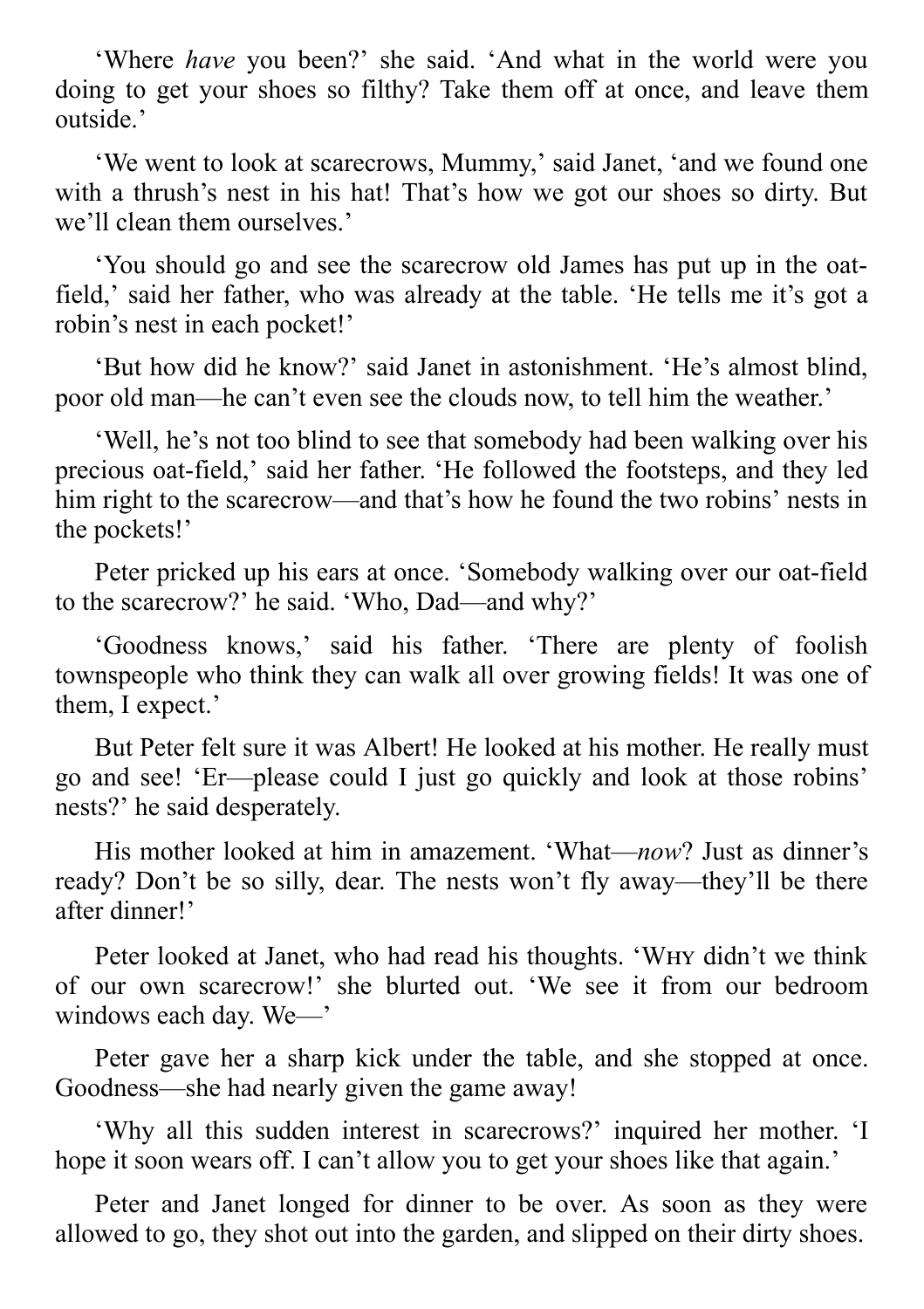'It was our scarecrow we should have looked at!' said Peter. 'I could kick myself! Come on—let's go now and examine the soil round it. We'll take a fork, in case we may find something—though I'm afraid that Albert has got there first. Buck up!'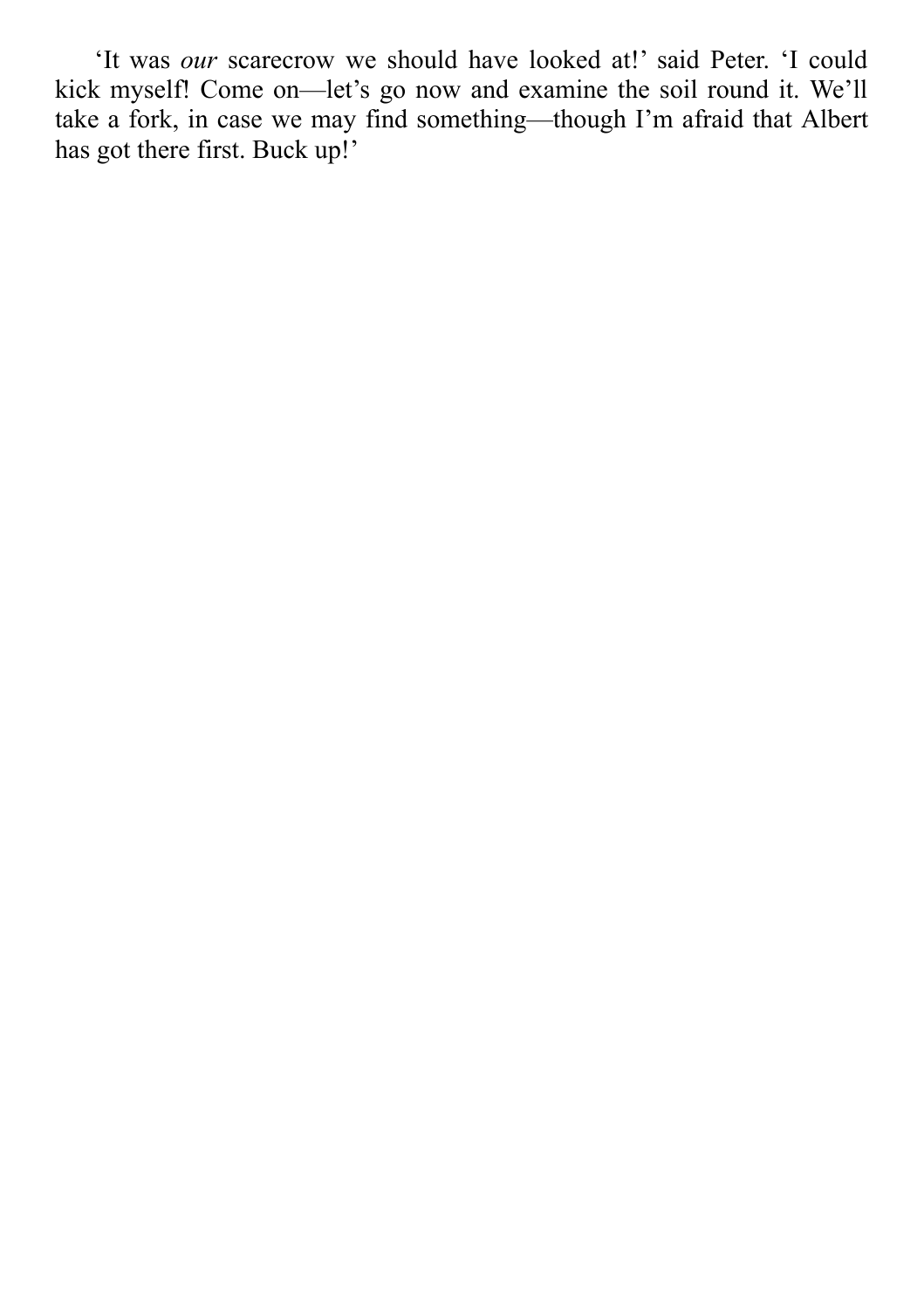#### CHAPTER THIRTEEN

## <span id="page-51-0"></span>*Everything Seems Dull Now*

PETER and Janet ran down the garden and out of the gate at the bottom. Round the potato-field and over a stile they went, and there was the oatfield, its green rows as bright as emerald!

In the middle of it stood the scarecrow put up by old James. He was a fine one, and wore one of James's old hats, cocked over on one side. He wore a ragged red jersey and an old tweed coat with sagging pockets. A robin flew out of one of them as the children went near.

The scarecrow's ragged trousers flapped in the wind against his two wooden legs. His head was a turnip in which old James had scraped eyes and mouth. He seemed to be grinning at them as they came up, and the wind shook him and made him jig to and fro.

But Peter and Janet didn't look at the scarecrow, or even at the robins' nests in the sagging pockets. They looked at the ground around his wooden legs.

And Peter gave a deep groan that really might have come from the old scarecrow! 'We *are* too late, Janet. Look—someone's been here—there are footprints all around and about—not only old James's hobnailed ones, but somebody with rubber-soled shoes—Albert's!'

'Yes,' said Janet, her eyes on the ground. 'And the soil has been well dug up. Something was hidden here, beside the old scarecrow. Oh, Peter didn't we look here first?'

'It wouldn't have been any good,' said Peter gloomily. 'I expect Albert came last night. He wouldn't come digging here in the day-time. He knew which scarecrow was meant, of course. We didn't! And all the time it was our own scarecrow!'

'Just dig round a bit and see if there's anything left,' said Janet.

'There won't be,' said Peter dolefully. 'I expect whatever it was was in a bag—a strong bag too, to resist the damp.' He dug about with his fork, but brought up nothing except a surprised worm. '*Blow!*' he said. 'I was so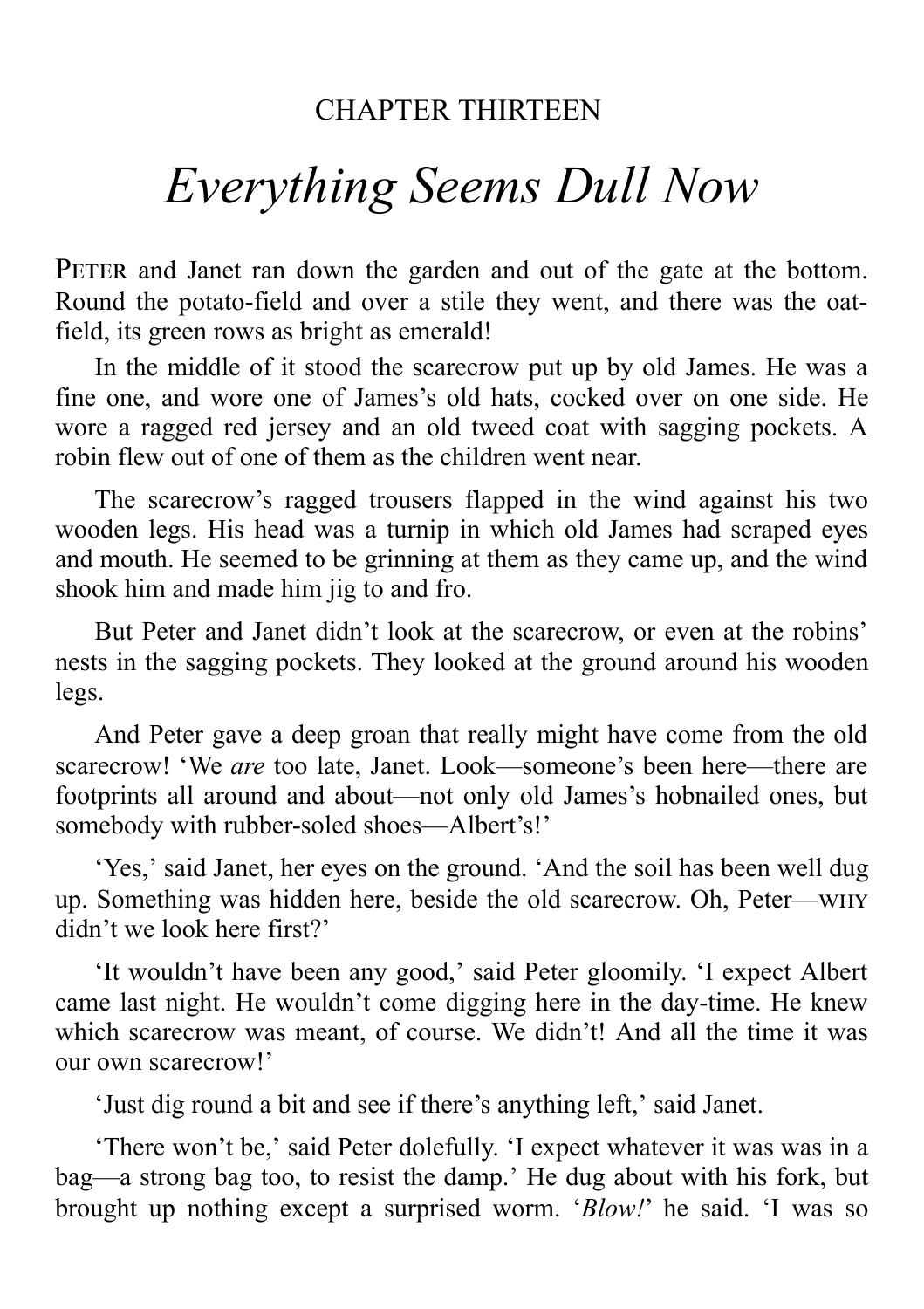excited about this scarecrow business. Now we're too late—Albert has got the stuff, whatever it was—and will be off and away.'

'Yes, I suppose he will,' said Janet dismally. 'I wouldn't be surprised if he knew that it was hidden in this district and that was why he came and hid in our cave—so as to be on the spot to speak to that other man—what was his name? Jim?—and to get the stuff easily.'

'I think you're absolutely right, Janet,' said Peter. 'And if you are, the stolen stuff, or whatever it was, must have *come* from this district too. I wonder if there have been any robberies lately.'

They had a look at the two cosy robins' nests, both of which had tiny feathered nestlings inside, and then walked back home. It was about half past two, and the other members of the Secret Seven were waiting in the summer-house.

They were very downcast at Peter's news. 'Well—we were none of us successful in our scarecrow-hunt this morning,' said Jack, 'and no wonder, if the loot had been buried by *your* scarecrow, Peter. What bad luck! If only we'd been able to dig by your scarecrow last night, perhaps we'd have got the hidden goods before Albert.'

'What shall we do now?' asked Pam. 'Everything seems dull suddenly, now that we've not got our cave any more, and the adventure has faded away.'

'I'm going up to the cave,' said Jack, standing up. 'I think I left my torch there, high up on a ledge. I hope Albert hasn't taken it! It's rather a nice one, and I'd like to get it if it's still there.'

'Right—we'll all come, just for the walk,' said Peter. 'We could take spades and dig in the old quarry—the sand is moist in parts, and you can model quite well with it—let's do that.'

So they took four spades from the shed and three trowels, and off they went to the quarry. Jack went up to the cave—and then stopped short in surprise.

Someone was there! He could hear excited voices. Then he frowned. He knew *one* voice—it was Susie's! Blow her—now she would mess about round them, and make silly remarks. Who was with her? It sounded like Jeff. What cheek to come to the cave—just like Susie!

He went into the cave, still frowning. Susie and Jeff were right at the back, scrabbling about. Whatever were they doing?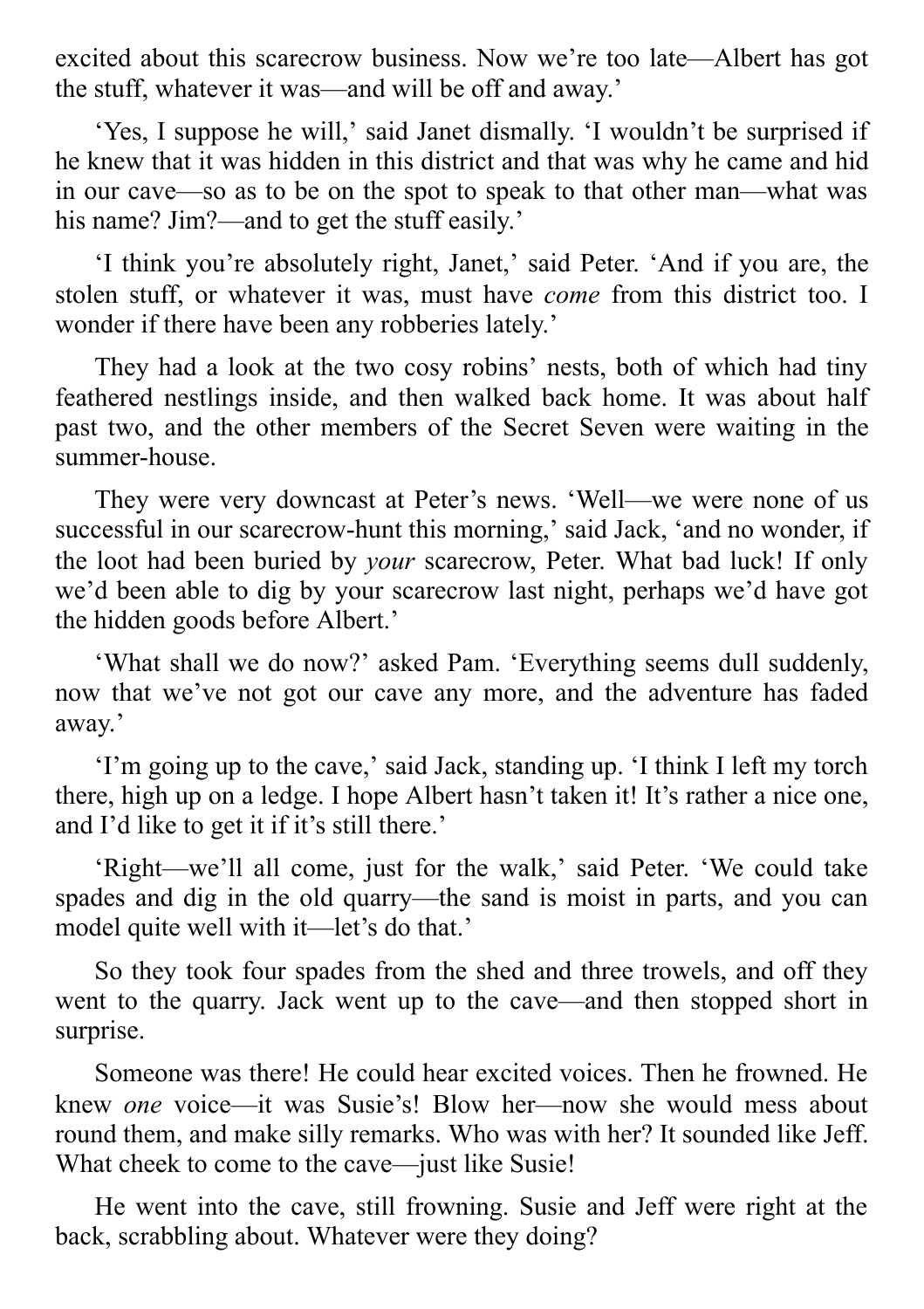'Susie!' he called sharply. 'What are you doing here?'

Susie turned round and then came quickly over to her brother. 'Jack! I *am* glad you've come. Something peculiar has happened!'

'What?' asked Jack impatiently. 'I think it's pretty peculiar that you and Jeff should come to *our* cave—even though we've left it.'

'Don't be cross, Jack. I really am glad you've come,' said Susie. 'Listen. Jeff and I came here, and we thought it was a lovely place. We made deep holes for ourselves—mine's over there, look, and Jeff's is opposite, by the rocky wall. We thought perhaps you others might be coming, so we practically *covered* ourselves with sand—just left our noses out to breathe and we waited for you so that we could give loud yells and leap out at you when you came in thinking nobody was here—— $\dot{\phantom{a}}$ 

Jack gave a snort. 'Is that all you've got to tell me? *Not* very interesting.'

'Oh, *do* listen, Jack,' said Susie. 'Well, we lay like mice, only our noses out, waiting for you to come in at the front entrance there—and then somebody came out from the *back* of the cave, and trod heavily on poor Jeff and went out of the entrance!'

'And yet we *know* the cave was empty when we came in,' said Jeff. 'We looked to make sure. But there's nowhere for anyone to hide or to come from—so who was this person, and how did he get here?'

Jack was now listening intently. This was news! He turned to the entrance of the cave and yelled loudly: 'PETER! JANET! EVERYBODY! COME HERE QUICKLY! QUICKLY, I SAY!'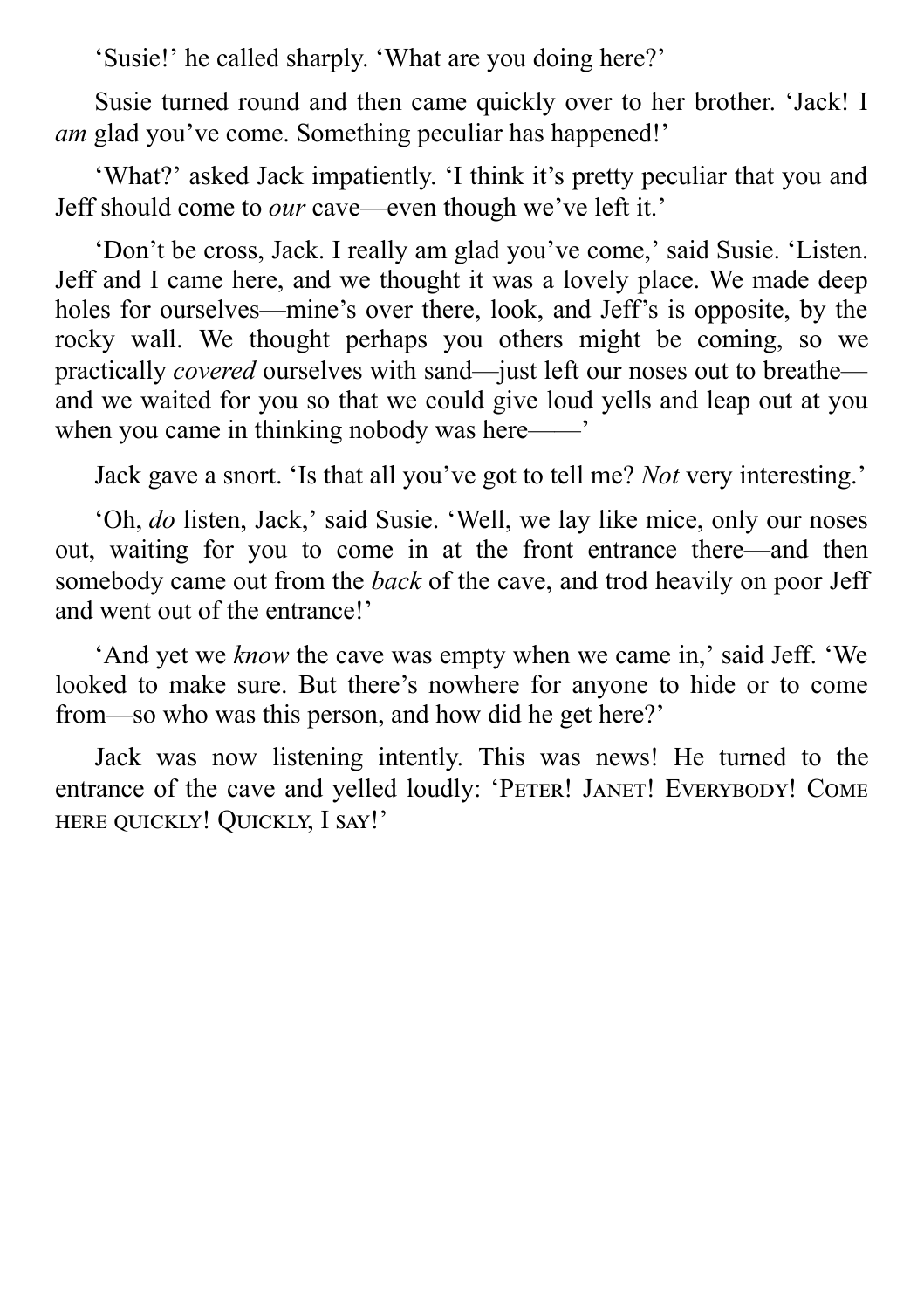#### CHAPTER FOURTEEN

## *What an Excitement!*

<span id="page-54-0"></span>PETER, JANET, and all the others threw down their spades and trowels and raced to the cave at top speed. 'What is it?' cried Peter.

Then he saw Susie and Jeff and stopped. 'Clear out,' he cried. 'This is our cave, not yours.'

'Wait, Peter,' said Jack. 'Susie's just told me something queer.' He told the others what Susie had said—how she and Jeff had buried themselves all but their noses in the empty cave—and then someone had come from the back and walked out!

'So there *is* some way into this cave from the back,' he said. 'I know we've looked and looked—but there *must* be! Susie, did you hear anything at all before this fellow walked out of the cave?'

'Yes,' said Susie. 'I heard a kind of thud—so did Jeff.'

'As if someone had leapt down to the sandy floor,' said Jeff. 'Like this!' He jumped into the air and came down, making a soft thud.

'Then the way in from the back must be from somewhere up near the roof,' said Peter. 'Anyone got a torch?'

'Here's mine,' said Jack. 'I found it on the ledge where I'd left it.'

Peter took it. 'Come on,' he said. 'We're jolly well going to solve this mystery. Wait though—Colin, keep guard at the front of the cave, in case that fellow comes back. Take a good look at him if he does.'

'Right,' said Colin, and limped to the front of the cave, though he would dearly have liked to be with the others.

There was quite a crowd at the back of the cave. Peter shone his torch on to the roof there. It was fairly high. He saw a rocky ledge jutting out and thought he would climb up to it. 'Give me a hand,' he said to Jack. 'Hold the torch for a minute, Janet.'

He was soon up on the ledge, and then shone the torch on to the roof again. He gave a sudden exclamation.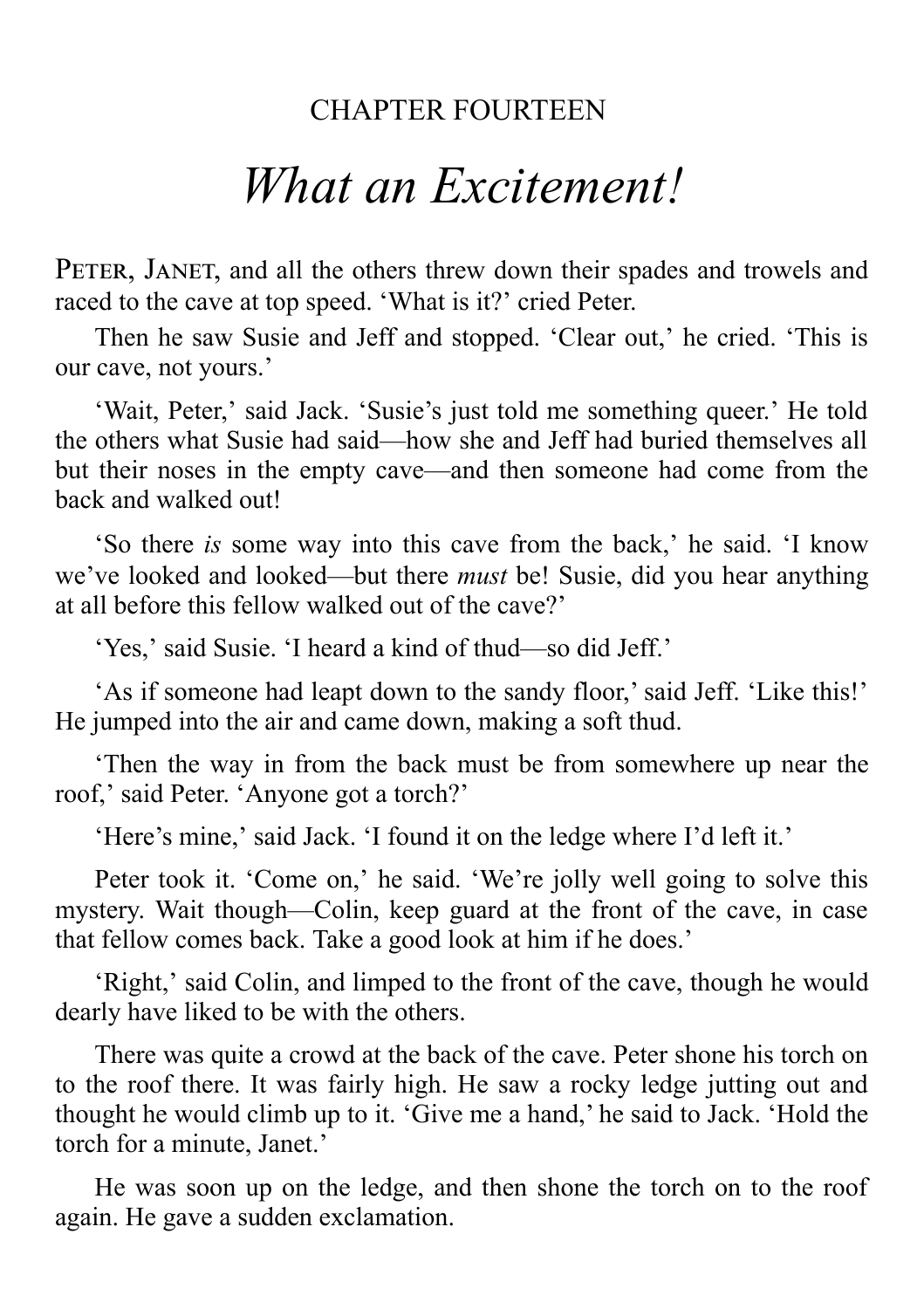'What is it?' shouted everyone, almost dancing with excitement.

'There's a round hole here—you can't see it from where you are,' said Peter. 'And there's a rope-end hanging down. I can just reach it.'

The others craned their necks to see what Peter saw, but they couldn't. The hole was hidden by a jutting-out piece of rock, and it was only because Peter was high up on the ledge that he could see it at all. He shone his torch on the thick rope-end. It was well within his reach from the ledge on which he stood.

He stuffed the torch into his pocket. 'I can get hold of the rope,' he called down, 'and I think I can pull myself up by it. I'll try anyway.'

He caught the rope in both hands, and then by means of treading on first one narrow ledge of rock and then another, he managed to get right into the hole. He let go of the ledges with his feet and swung on the rope with his hands. He climbed up it as he did at gym, and came to a broad ledge, where he rested for a moment or two.

Then he stood on the ledge, putting his head up through the hole that still went upwards—and found that he was looking out of the hole into another cave above! He shone his torch around.

He gave a yell to the others down below, but to them his voice sounded curiously muffled and hollow. They were quite startled to hear it.

'I *say*! There's another cave here—a much smaller one! And some of our food's here—and all our cushions—and books and magazines! And there's a bag too—a small mail-bag that looks full of something!'

'What? What do you say?' yelled the others, almost overcome with excitement at all this shouting, and not being able to make out a word.

'PETER! What have you found?' cried Janet.

Peter came down the rope, found the ledge he needed to climb down from, and leapt to the ground. He pushed the others away as they crowded round him, and went to get some air at the front of the cave.

'Tell us! What did you find?' said Jack. 'We heard you yelling.'

'There's a cave up there with all our things in it. That fellow Albert used the cushions to lie on, because the floor is of hard rock, not soft sand,' said Peter. '*And* there's a bag—a mail-bag, I think. Probably full of registered envelopes! Goodness knows how long it was buried beneath our scarecrow.'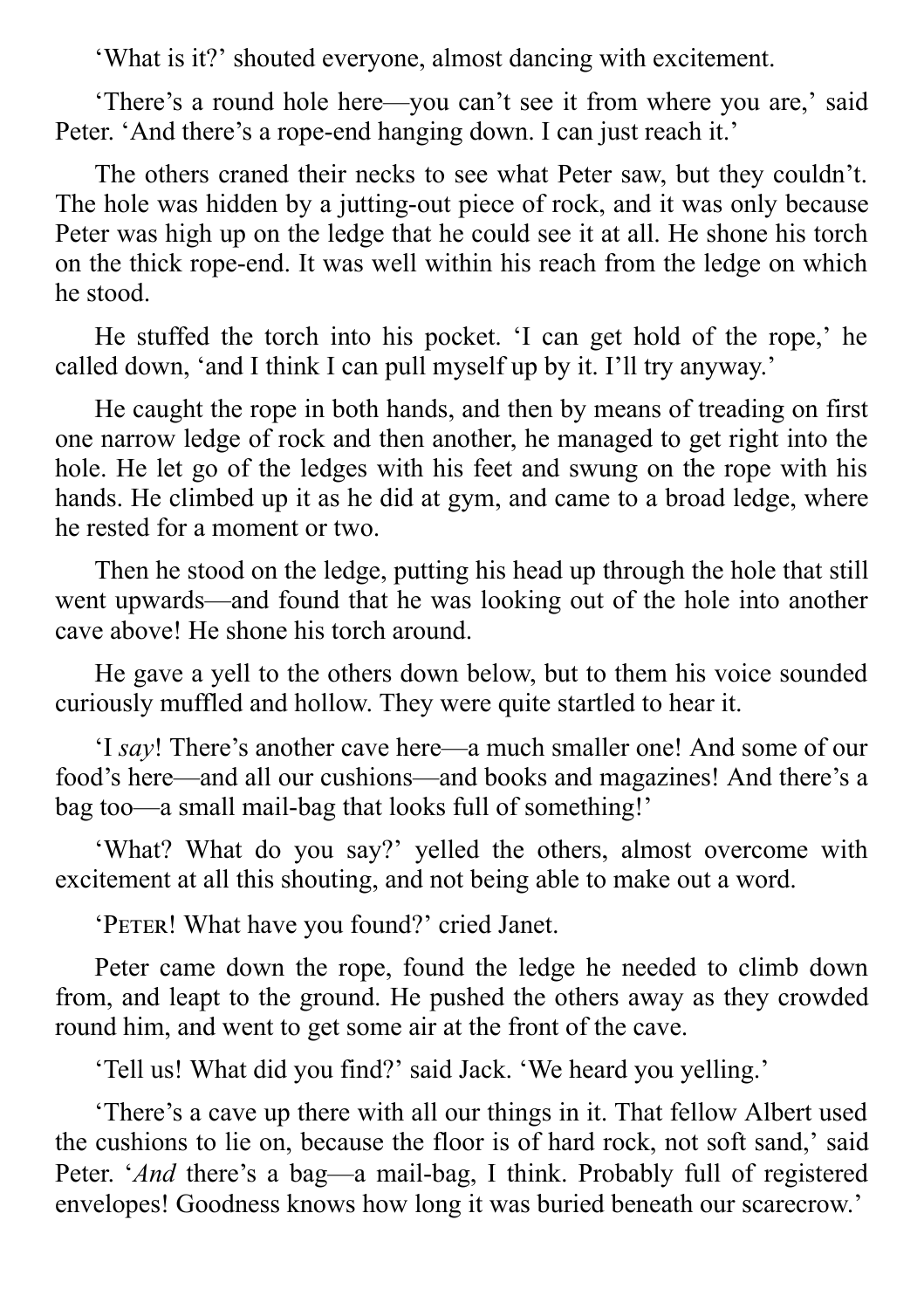'My word—that's a find!' said Janet, her eyes shining. 'Now we know how our mysterious visitor got into the cave without passing through the front entrance, when he wanted to steal our things. How thrilled he must have been to find food and cushions and books!'

'Now listen,' said Peter. 'He may come back at any minute—but he won't dare to come into the cave while people are there. I'm going to tell Dad, and he'll phone the police. You stay here, all of you, till I come back then Albert won't be able to remove the stolen mail-bag! I'll leave Scamper with you too.'

'Right,' said Jack, taking charge. 'We'll make a good bit of noise too, shall we, to scare him off if he comes! My word, fancy finding that cave above, Peter. You *are* clever!'

'Well—*I* really put you on to it,' said Susie. 'Goodness, I was glad to see you, Jack.'

'You were wrong to come to our cave, but for once in a way you were right to tell me what you'd seen,'said Jack sternly. 'Now, if you want to stay with us, behave yourself, Susie. Do you hear?'

'Yes, teacher,' said Susie demurely. 'I'll be a good, good girl. I'll——'

'Be quiet,' said Jack, 'or out you both go, you and Jeff!'

Susie looked at Jack's face and was suddenly quiet. They all were for a minute or two, thinking over the startling happenings of the last few minutes. Then they remembered that Peter wanted them to make a noise, so that Albert would not come to the cave to try to get that mail-bag! They began to talk and laugh.

Peter ran at top speed to find his father. 'Dad!' he called, seeing him by the barn. 'I say, DAD! Quick, I want you!'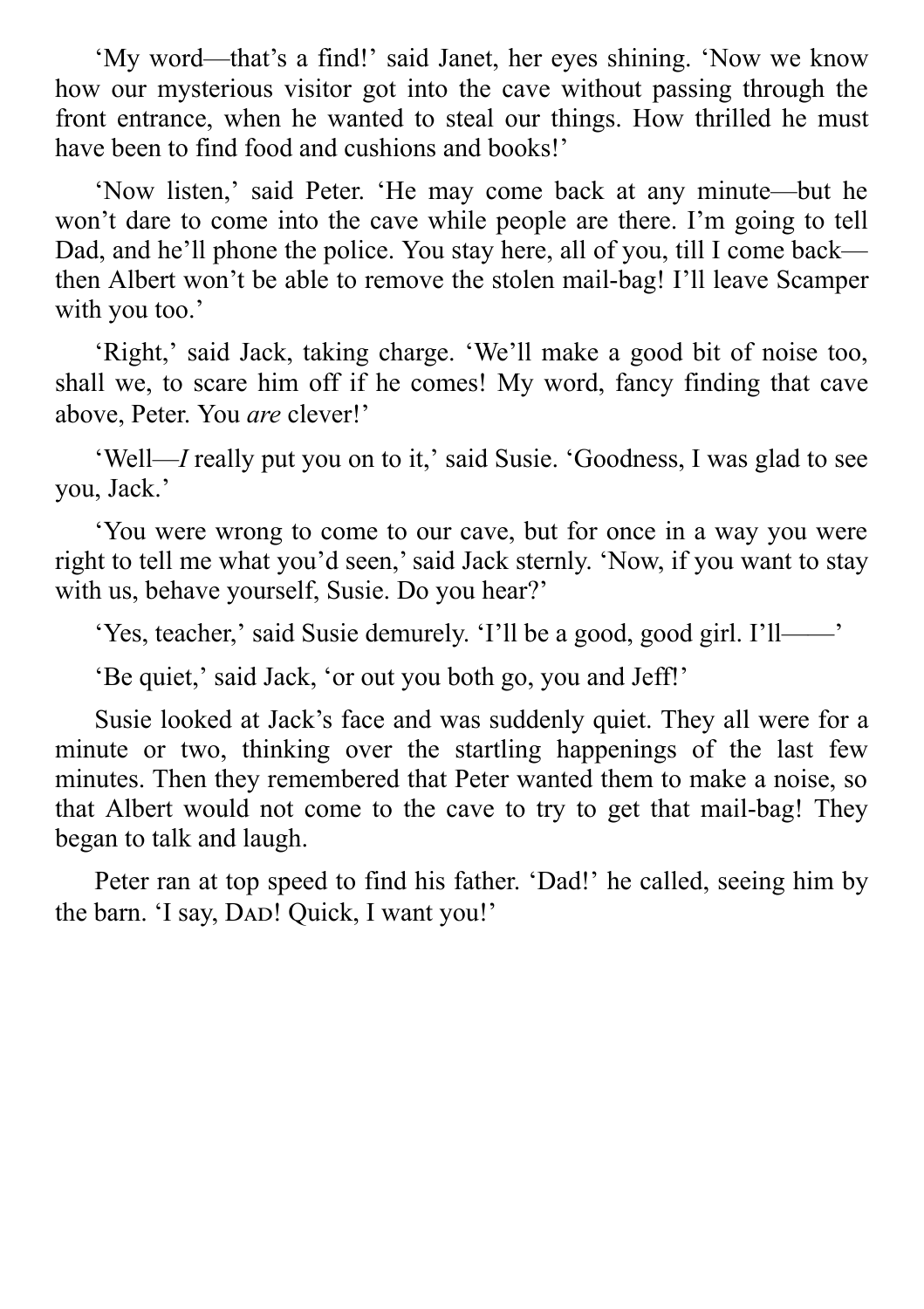#### CHAPTER FIFTEEN

## *A Wonderful Finish!*

<span id="page-57-0"></span>PETER'S father could not make head or tail of the boy's breathless story at first. But at last he made out enough to call his wife.

'Will you telephone to the police and tell them to come at once, and go to the cave in the quarry?' he called. 'I'm off there with Peter. Tell you what's up when I get back!'

He went off with the excited Peter. Soon they were at the cave, where the others, talking loudly, were waiting anxiously. The green curtain was tied back now, and Peter's father gazed into the cave.

'I'd forgotten this old cave,' he said. 'I used to love it when I was a boy. Do you really mean to say there's a cave *above* it, Peter? I never knew that, and yet I played here heaps of times.'

'So did we,' said Janet. 'Come and see where the hole is that leads into the cave above, Daddy.'

'We had this cave for our Secret Seven meetings,' explained Peter, 'and we *couldn't* make out who took our things, or why. We didn't guess someone was in hiding in a cave above us! There's a mail-bag up there, Dad—do you think the fellow stole it?'

'Probably. You'd better shin up and get it when the police come,' said Peter's father. 'I wonder how long it's been hidden there—quite a long time, maybe.'

'No—only since last night,' said Peter. 'It was buried beside that scarecrow in the oat-field, Dad!'

'So *that's* why you were so interested in scarecrows all of a sudden,' said his father. 'I wonder if your mother has telephoned the police yet—run back and see if they're coming, Peter.'

Peter set off through the quarry with Scamper at his heels—but half-way through Scamper left him and ran behind a hummock, barking madly. Peter followed him. He saw a curious mound in the sand, which, as Scamper leapt on it, put out hands and feet—and head!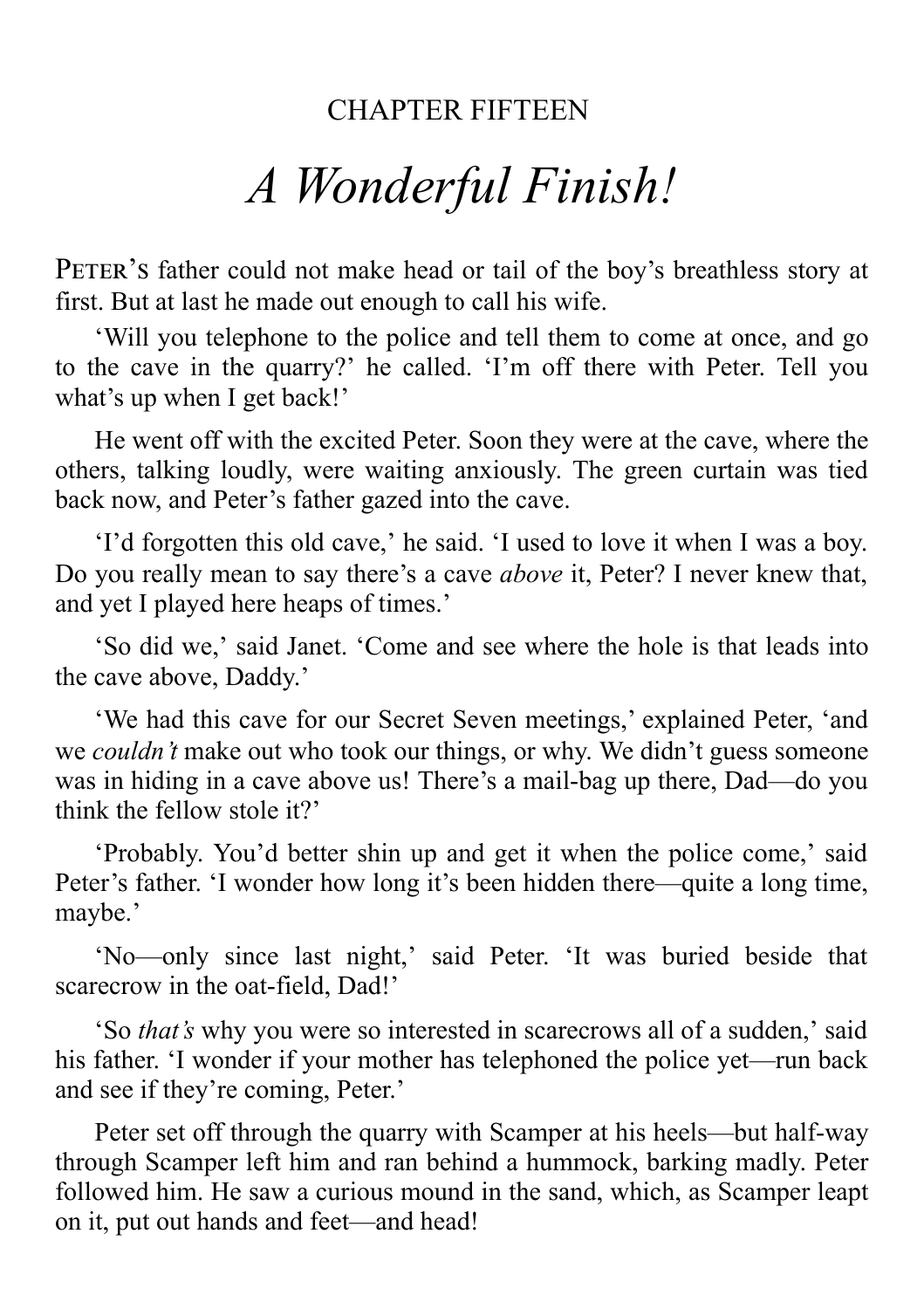'Call him off!' said a voice. 'Call him off!'

'Who are you?' demanded Peter, catching Scamper by the collar. 'I say —*I* know who you are—you're Albert, aren't you?—waiting till we're all gone so that you can fetch that stolen mail-bag and empty it! You meant to leave the bag up in that cave, stuff your pockets with the contents, and slip away free! You'll——'

'Now, now,' said a deep voice, 'what's all this—and who is this fellow lying in the sand? Ah—surely it's Albert Tanner! We've been looking for you, Albert, ever since that last mail robbery.'

It was the big Inspector of Police! Behind him was a stolid village constable, looking as if this kind of thing was very ordinary indeed.

The Inspector turned to Peter and beamed at him. 'Hallo, Peter! I knew as soon as your mother phoned that you were caught up into one of your adventures. Is Albert here anything to do with it?'

'Yes, sir,' said Peter. 'Look—my father's over there, by the cave. He's waiting for you.'

'Bring Albert along,' said the Inspector to his policeman, and Albert was duly brought along to the cave. As soon as Peter's father saw him, he gave an exclamation.

'Why! It's Albert Tanner! I thought I told you never to show your face in this district again, Albert!'

'You know him, sir, do you?' said the Inspector, getting out a big notebook.

'I should think I do!' said Peter's father. 'He was brought up here on this land, in a cottage not far off, and worked for me for a few years. But he was so dishonest I had to dismiss him.'

'That's how he knew this cave then!' said Peter. '*And* the one above. He must have explored like we did.'

Albert didn't say a word. He stood there, sullen and angry. The Inspector threw a glance at him. Then he turned to Peter's father.

'This man and another did a mail-bag robbery,' he said. 'The other man hid the bag somewhere, meaning to get it when the commotion about it died down. He worked on this farm once too, sir—his name's Ted Yorks.'

'Ted Yorks! Yes, he was here for years,' said Peter's father. 'He was a bad lot too, but a fine hedger and ditcher, which is why I kept him so long.'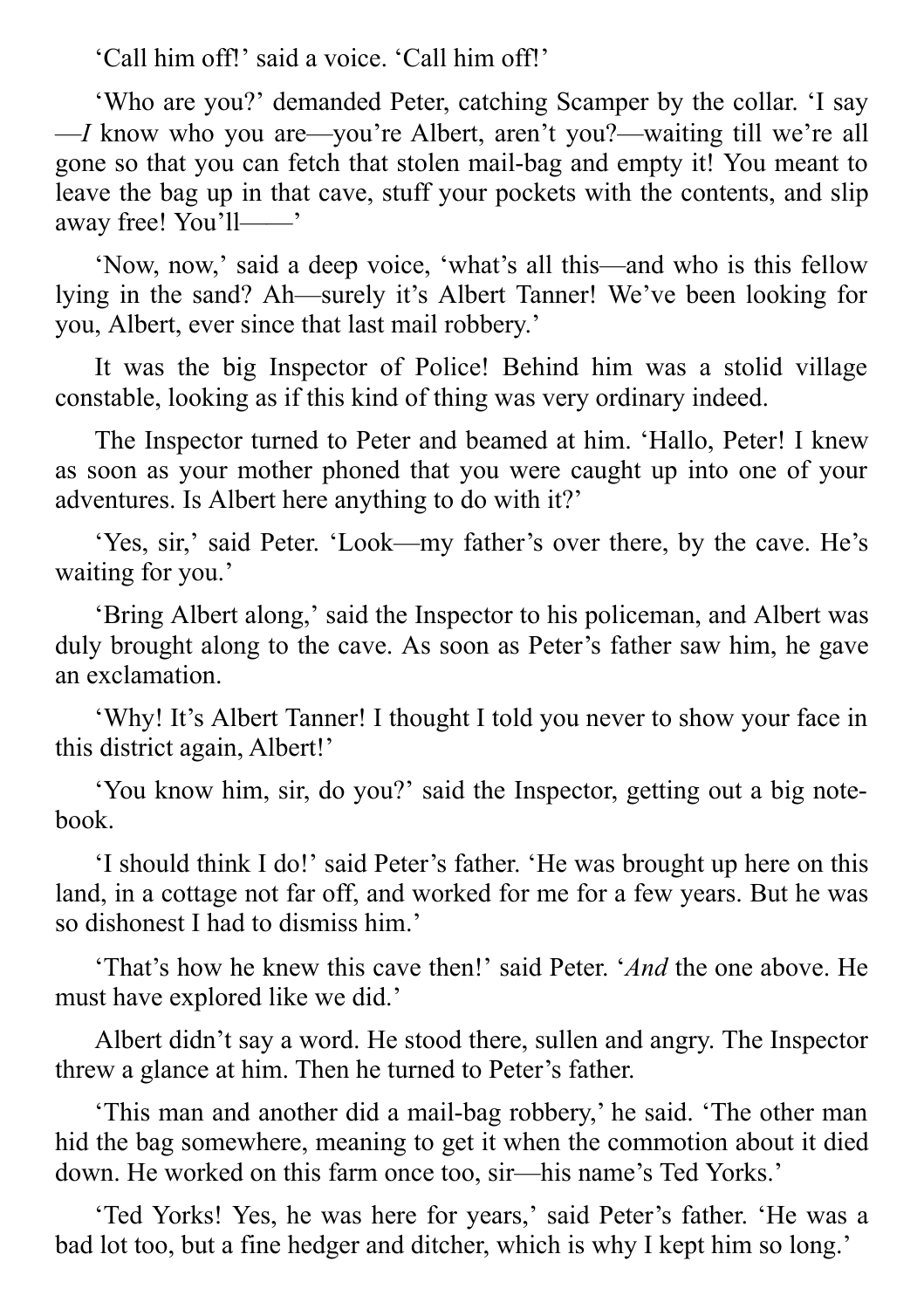'Well, as I said, these two planned this robbery,' said the Inspector, 'and the mail-bag was hidden, ready to be found and the contents shared between the two of them in due course. But Ted got caught and put into prison, where he is still.'

'But he managed to get a note out of prison to Albert, to tell him how to find out where he had hidden the bag!' cried Peter. 'I see it all now! Albert came to this cave to hide till he heard from Ted, because he knew the police here were still looking for him, and he didn't dare to show his face——'

'And when he got Ted's note, he went to meet that man Jim—the one on the seat by the post-office—and learnt that he had to look by the scarecrow!' said Jack. 'I heard Jim say "The Scarecrow. That's where it is." And of course, Albert knew it was *our* scarecrow!'

'These kids know all about you, you see, Albert,' said the Inspector, looking at the surly man. 'Where did you put that mail-bag after you'd dug it up, Albert?'

'I'm not saying anything,' said Albert, 'except that I don't know anything about any mail-bag, and it's no use asking me.'

'I'll get the mail-bag, shall I, sir?' said Peter, much to the Inspector's surprise. He looked at Peter, quite astounded.

'The mail-bag? Don't tell me you know where *that* is?' he said. 'Right get it.'

So off went Peter to the back of the cave, shinned up the wall, caught hold of the rope, and disappeared. Then a voice came down the hole.

'Stand by, everyone! Mail-bag on the way!' There was a heavy thud on the soft sand—and there was the mail-bag! Its fall had broken it open, and registered envelopes and packets came tumbling out.

'Whew!' said the Inspector, amazed. 'This is magic! Hey, Peter, any more mail-bags to come?'

Peter came down the hole, laughing. 'No, sir. That's the only one. Is it the stolen one?'

'Yes,' said the Inspector. 'Well, I'm afraid Albert won't be able to steal any more mail-bags for a long, long time. Take him away, Constable!'

Albert was marched away, still sullen and silent. 'Come in and have a word with my wife, Inspector,' said Peter's father. 'She must be longing to know what all this excitement's about. Peter—here's a pound note. Take all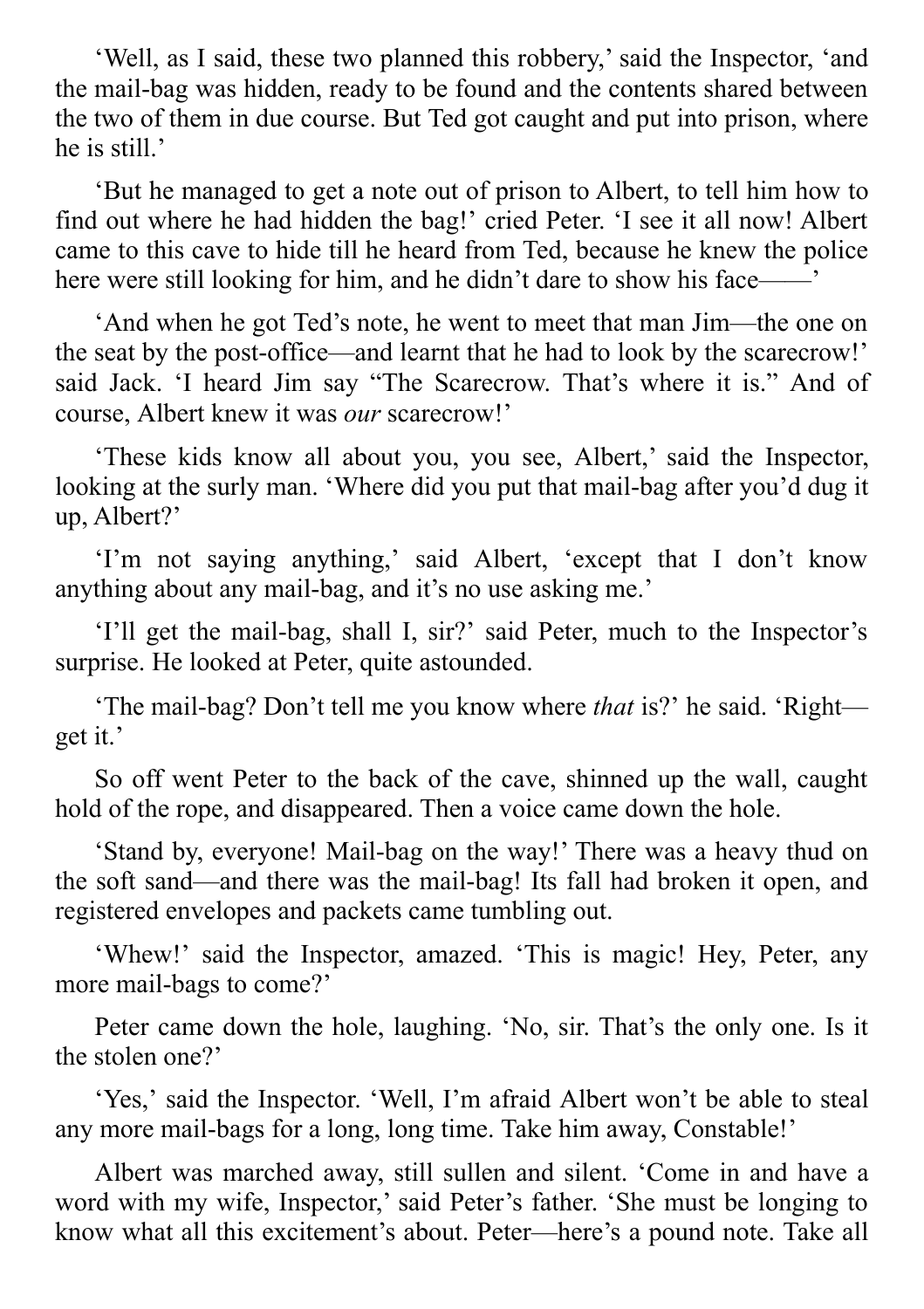the Secret Seven out and give them a thumping good tea—ice-creams and all. You've done well, my boy!'

He went off with the Inspector, who waved a cheery hand to them. Peter turned to the others, beaming. He waved the money at them.

'Look at that! We'll have a spread. Come on!'

Susie and Jeff went out of the cave with the others. Jack gave his sister a little push.

'You're not coming with *us*, Susie. We're the Secret Seven, and you don't belong. You go home.'

'Oh,' said Janet, seeing Susie's downcast face, 'couldn't she come just for once? I mean—she did tell you about Albert coming out of the back of the cave when she and Jeff were there, Jack, and it was because of that that we managed to find the other cave at last. *Couldn't* she come?'

'No. We're the Secret Seven,' said Jack, 'and Susie would only laugh and sneer at us all the time, like she always does. And Jeff too. No.'

'I won't! I think you're wonderful!' said Susie. 'Let me come. Just this once. Jack. I do DO want to hear all about this exciting adventure.'

'You can come, Susie,' said Peter, taking command. '*And* Jeff too. Just this once. My word—it's a story worth telling, I promise you. It will take us at least four ice-creams each before the tale is told. It's a jolly good adventure, you'll have to admit that, Susie!'

It was—and Susie's going to say so, too, when she's heard it. Good old Secret Seven—they always get there in the end, don't they?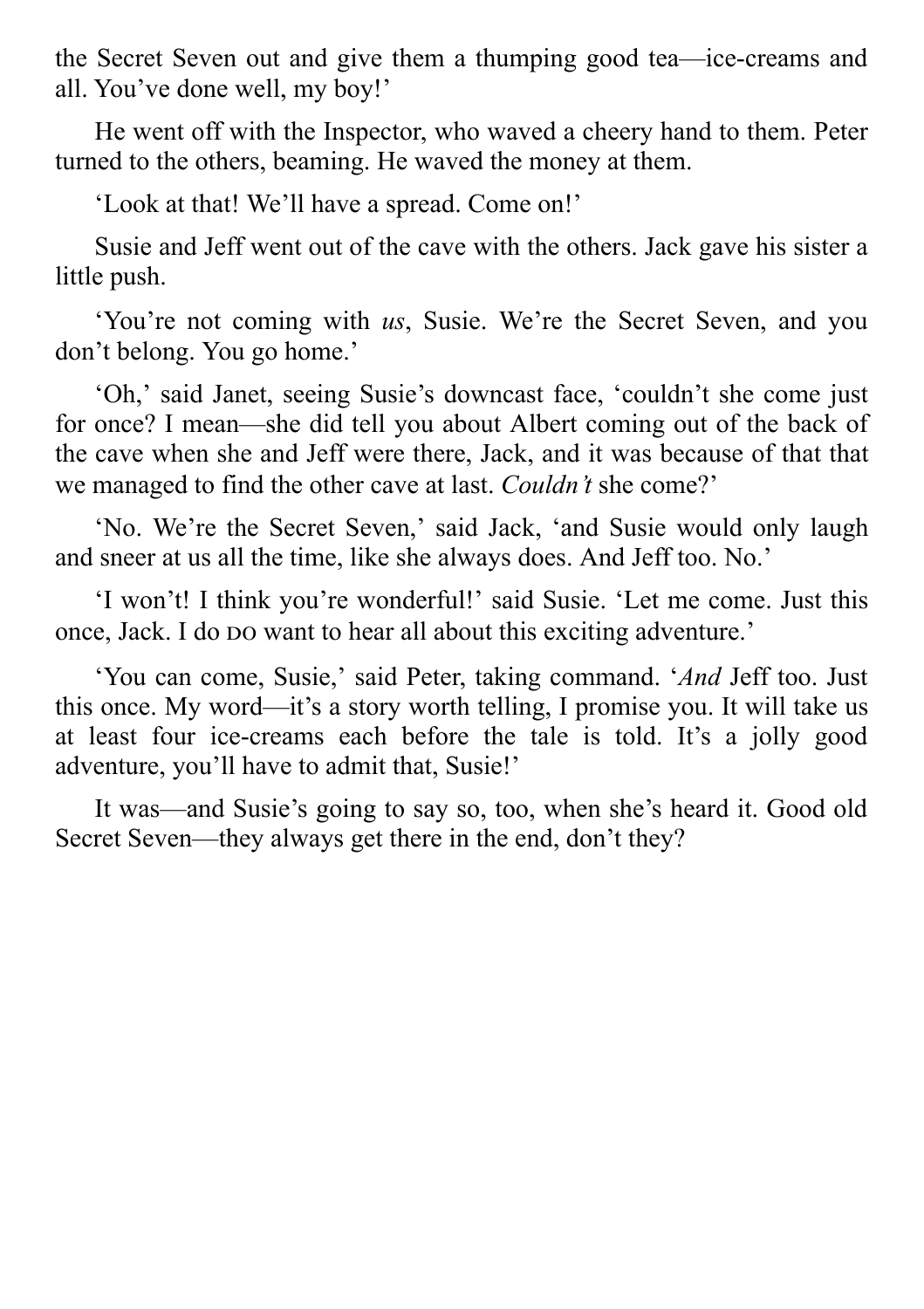**8** / - [40p] net *i n UK*

S S stands for the Secret Seven

When they lost their usual meeting place and had to find another , Peter, Janet and the rest of the gang stumbled on a mystery actually inside it!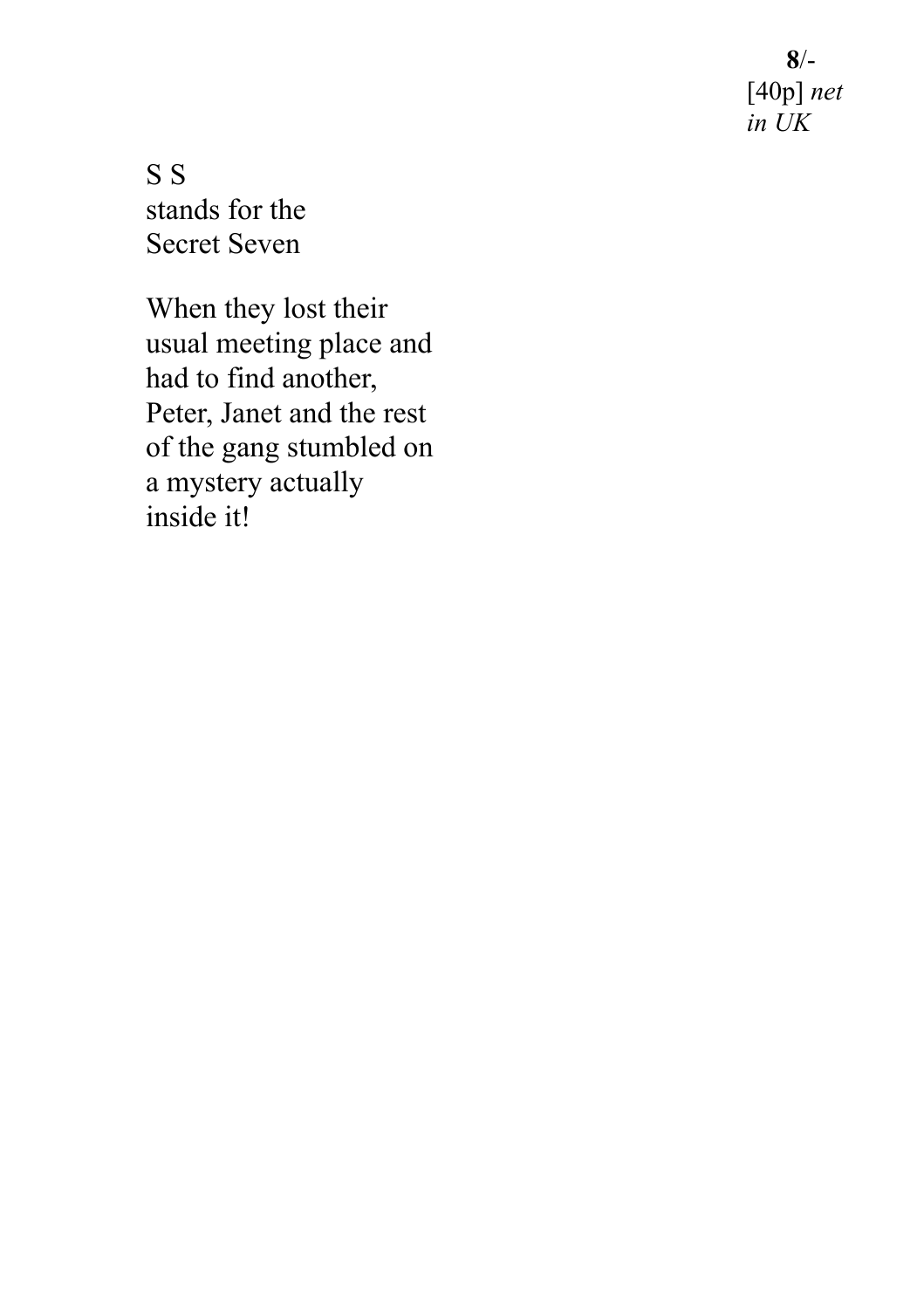

Enice Blyton

For many years now she has been Britain's best-loved and most popular children's author.

The wife of a distinguished London surgeon, who died in 1967, she has two daughters of her own, Gillian and Imogen. They were her earliest critics and most ardent fans. Wide and deep in her reading and a very fine naturalist, she is interested in science, philosophy and people.

In character, Enid Blyton is like her books: lively, witty, kind, generous and very approachable.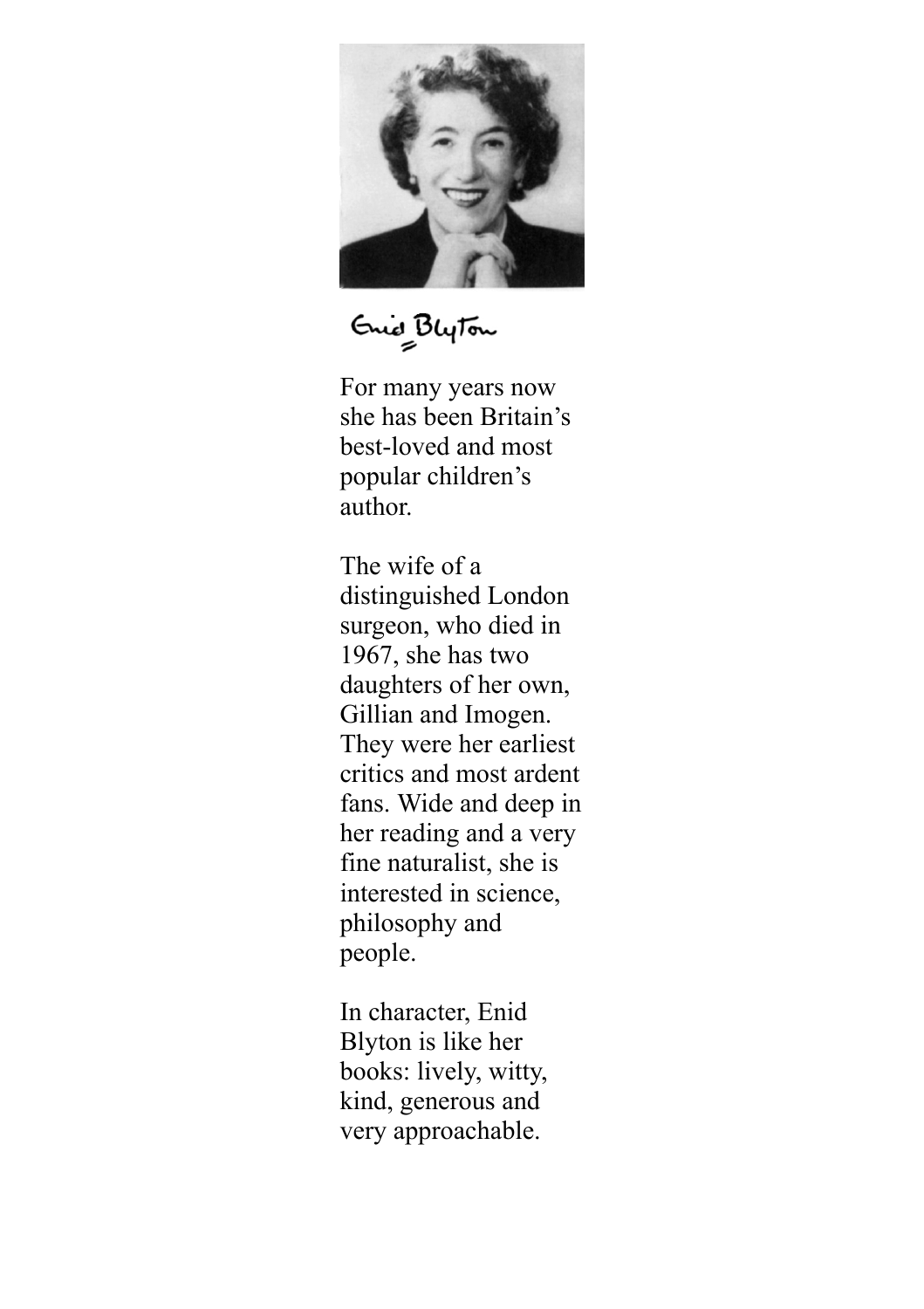## THIS IS THE COMPLETE

# SECRET SEVEN LIBRARY

- THE SECRET SEVEN
- SECRET SEVEN ADVENTURE
- WELL DONE SECRET SEVEN
- SECRET SEVEN ON THE TRAIL
- GO AHEAD SECRET SEVEN
- GOOD WORK SECRET SEVEN
- SECRET SEVEN WIN THROUGH
- THREE CHEERS SECRET SEVEN
- SECRET SEVEN MYSTERY
- PUZZLE FOR THE SECRET SEVEN
- SECRET SEVEN FIREWORKS
- GOOD OLD SECRET SEVEN
- SHOCK FOR THE SECRET SEVEN
- LOOK OUT SECRET SEVEN
- FUN FOR THE SECRET SEVEN

## THE END